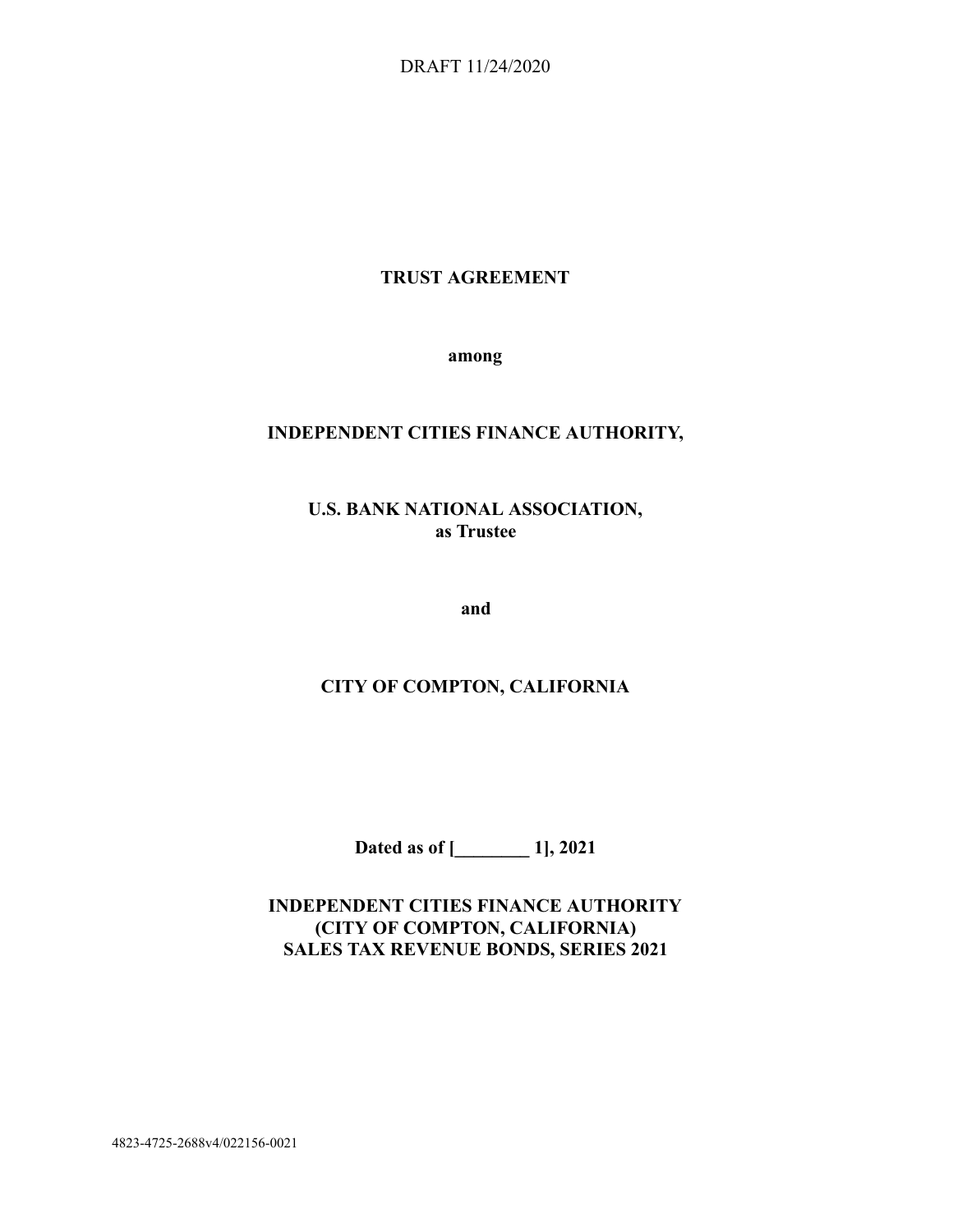# **TABLE OF CONTENTS**

|                             | <b>ARTICLE I DEFINITIONS; EQUAL SECURITY</b>                                                         | $\overline{2}$ |
|-----------------------------|------------------------------------------------------------------------------------------------------|----------------|
| Section 1.01                | Definitions                                                                                          | $\overline{2}$ |
| Section 1.02                | <b>Equal Security</b>                                                                                | 11             |
|                             | ARTICLE II ISSUANCE OF THE BONDS                                                                     | 11             |
| Section 2.01                | Preparation and Purpose of the Bonds                                                                 | 11             |
| Section 2.02                | Terms of the Bonds                                                                                   | 12             |
| Section 2.03                | Redemption of Bonds                                                                                  | 13             |
| Section 2.04                | Form of Bonds                                                                                        | 16             |
| Section 2.05                | <b>Execution of Bonds</b>                                                                            | 16             |
| Section 2.06                | Restrictions on Registration and Transfer of Bonds                                                   | 16             |
| Section 2.07                | <b>Exchange of Bonds</b>                                                                             | 17             |
| Section 2.08                | <b>Bond Registration Books</b>                                                                       | 17             |
| Section 2.09                | Mutilated, Destroyed, Stolen or Lost Bonds                                                           | 17             |
| Section 2.10                | <b>Temporary Bonds</b>                                                                               | 17             |
| Section 2.11                | Procedure for the Issuance of the Bonds; Establishment of Funds and<br>Accounts; Deposit of Proceeds | 18             |
| Section 2.12                | Validity of Bonds                                                                                    | 19             |
| <b>ARTICLE III REVENUES</b> |                                                                                                      | 19             |
| Section 3.01                | Pledge of Revenues; Assignment                                                                       | 19             |
| Section 3.02                | Receipt and Deposit of Revenues in the Revenue Fund                                                  | 19             |
| Section 3.03                | Establishment and Maintenance of Accounts for Use of Money in the<br>Revenue Fund                    | 20             |
| Section 3.04                | Deposit and Investments of Money in Accounts and Funds                                               | 22             |
| Section 3.05                | Reserve Policy Payment and Reimbursement Provisions                                                  | 23             |
| <b>ARTICLE IV COVENANTS</b> |                                                                                                      | 23             |
| Section 4.01                | Compliance with Trust Agreement                                                                      | 23             |
| Section 4.02                | Amendment of Agreements                                                                              | 23             |
| Section 4.03                | <b>Against Encumbrances</b>                                                                          | 23             |
| Section 4.04                | Tax Covenants: Rebate Fund                                                                           | 23             |
| Section 4.05                | Accounting Records and Reports                                                                       | 24             |
| Section 4.06                | Observance of Laws and Regulations                                                                   | 24             |
| Section 4.07                | <b>Further Assurances</b>                                                                            | 24             |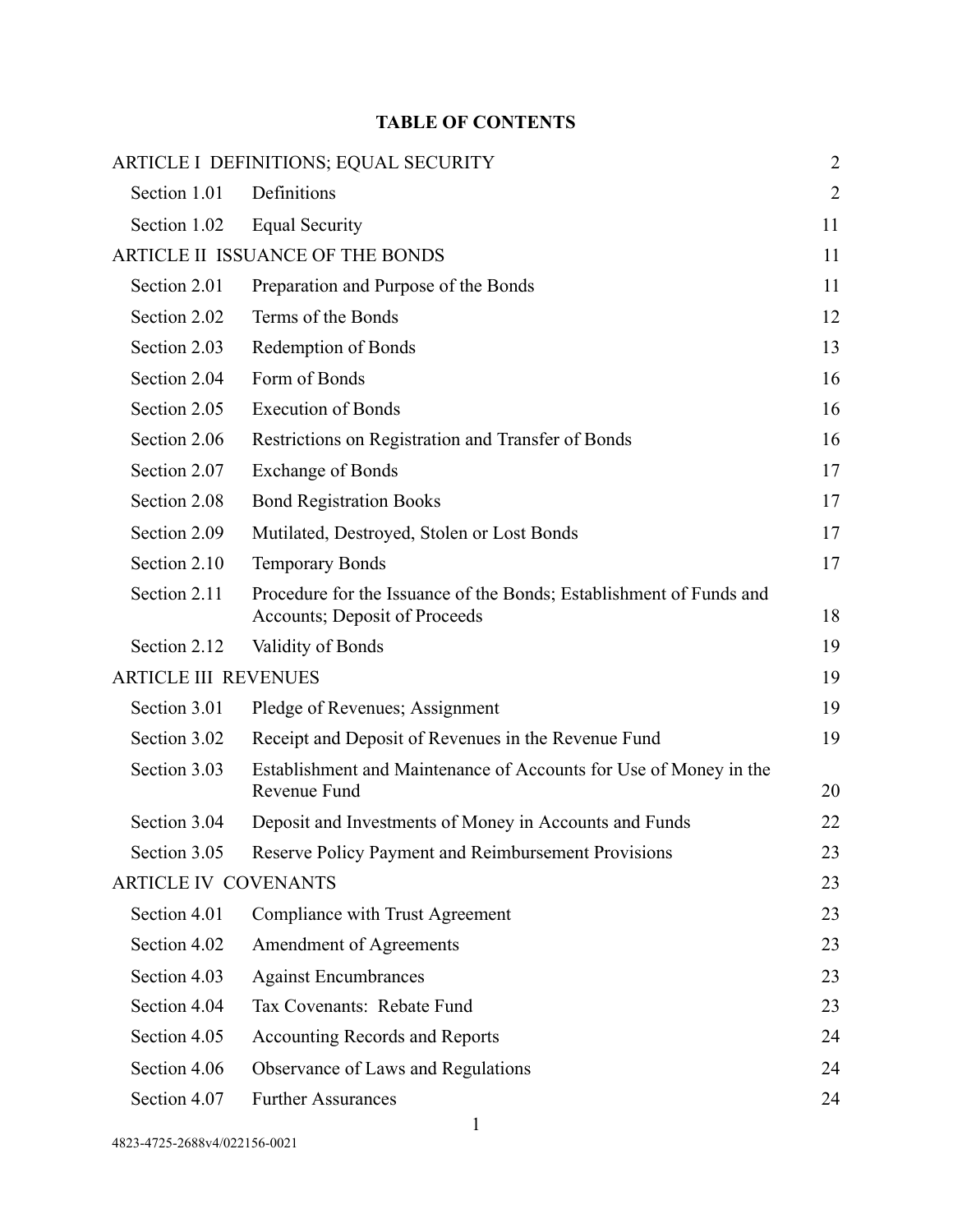| Section 4.08                   | Recordation and Filing                                          | 25 |
|--------------------------------|-----------------------------------------------------------------|----|
| Section 4.09                   | Completion of the Project                                       | 25 |
| <b>ARTICLE V THE TRUSTEE</b>   |                                                                 | 25 |
| Section 5.01                   | The Trustee                                                     | 25 |
| Section 5.02                   | Liability of Trustee                                            | 26 |
|                                | ARTICLE VI AMENDMENT OF THE TRUST AGREEMENT                     | 28 |
| Section 6.01                   | Amendment of the Trust Agreement                                | 28 |
| Section 6.02                   | Disqualified Bonds                                              | 29 |
| Section 6.03                   | Endorsement or Replacement of Bonds After Amendment             | 29 |
| Section 6.04                   | Amendment by Mutual Consent                                     | 29 |
| Section 6.05                   | Information to Rating Agency                                    | 30 |
|                                | ARTICLE VII EVENTS OF DEFAULT AND REMEDIES OF OWNERS            | 30 |
| Section 7.01                   | <b>Events of Default</b>                                        | 30 |
| Section 7.02                   | Application of Funds Upon Acceleration of Agreement             | 30 |
| Section 7.03                   | Other Remedies of the Trustee                                   | 31 |
| Section 7.04                   | Non-Waiver                                                      | 31 |
| Section 7.05                   | Actions by Trustee as Attorney-in-Fact                          | 31 |
| Section 7.06                   | Remedies Not Exclusive                                          | 32 |
| Section 7.07                   | Limitation on Owners' Right to Sue                              | 32 |
| Section 7.08                   | Limited Liability of the City                                   | 32 |
| Section 7.09                   | Limited Liability of the Authority                              | 32 |
| <b>ARTICLE VIII DEFEASANCE</b> |                                                                 | 33 |
| Section 8.01                   | Discharge of Bonds                                              | 33 |
| Section 8.02                   | <b>Unclaimed Money</b>                                          | 34 |
|                                | <b>ARTICLE IX MISCELLANEOUS</b>                                 | 34 |
| Section 9.01                   | Liability of Authority Limited to Revenues                      | 34 |
| Section 9.02                   | Benefits of the Trust Agreement Limited to Parties              | 34 |
| Section 9.03                   | Successor Is Deemed Included In All References To Predecessor   | 34 |
| Section 9.04                   | <b>Execution of Documents by Owners</b>                         | 34 |
| Section 9.05                   | Waiver of Personal Liability; No Liability of Authority Members | 35 |
| Section 9.06                   | Acquisition of Bonds by the Authority                           | 35 |
| Section 9.07                   | <b>Destruction of Canceled Bonds</b>                            | 35 |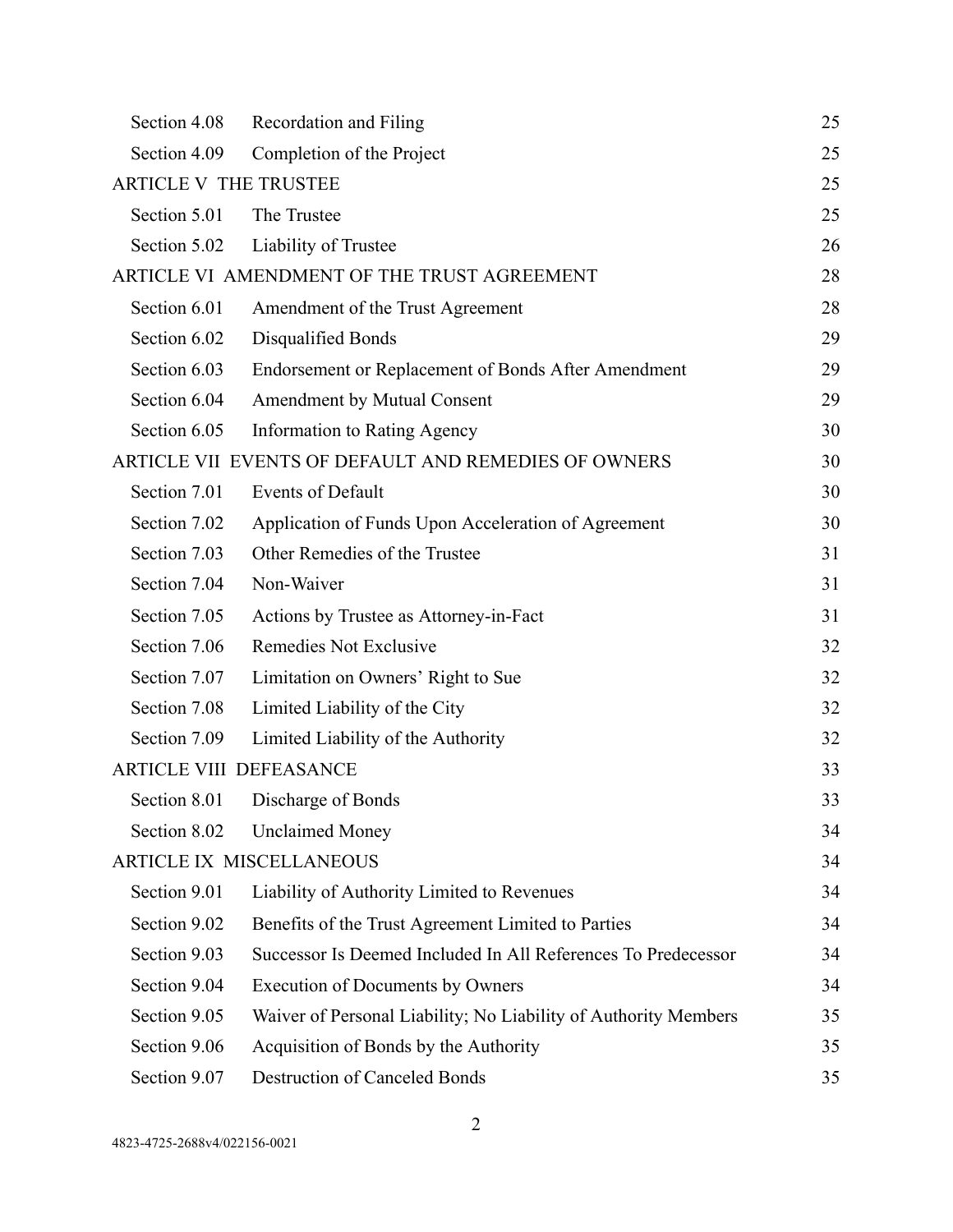| Section 9.08 | Content of Certificates; Post-Issuance Legal Opinions | 35    |
|--------------|-------------------------------------------------------|-------|
| Section 9.09 | <b>Publication for Successive Weeks</b>               | 36    |
| Section 9.10 | Accounts and Funds; Business Days                     | 36    |
| Section 9.11 | Article and Section Headings and References           | 36    |
| Section 9.12 | Partial Invalidity                                    | 36    |
| Section 9.13 | <b>Execution in Several Counterparts</b>              | 36    |
| Section 9.14 | Governing Law                                         | 37    |
| Section 9.15 | <b>Notices</b>                                        | 37    |
| EXHIBIT A    | <b>FORM OF BONDS</b>                                  | $A-1$ |
| EXHIBIT B    | FORM OF REQUISITION FROM THE PROJECT FUND             | $B-1$ |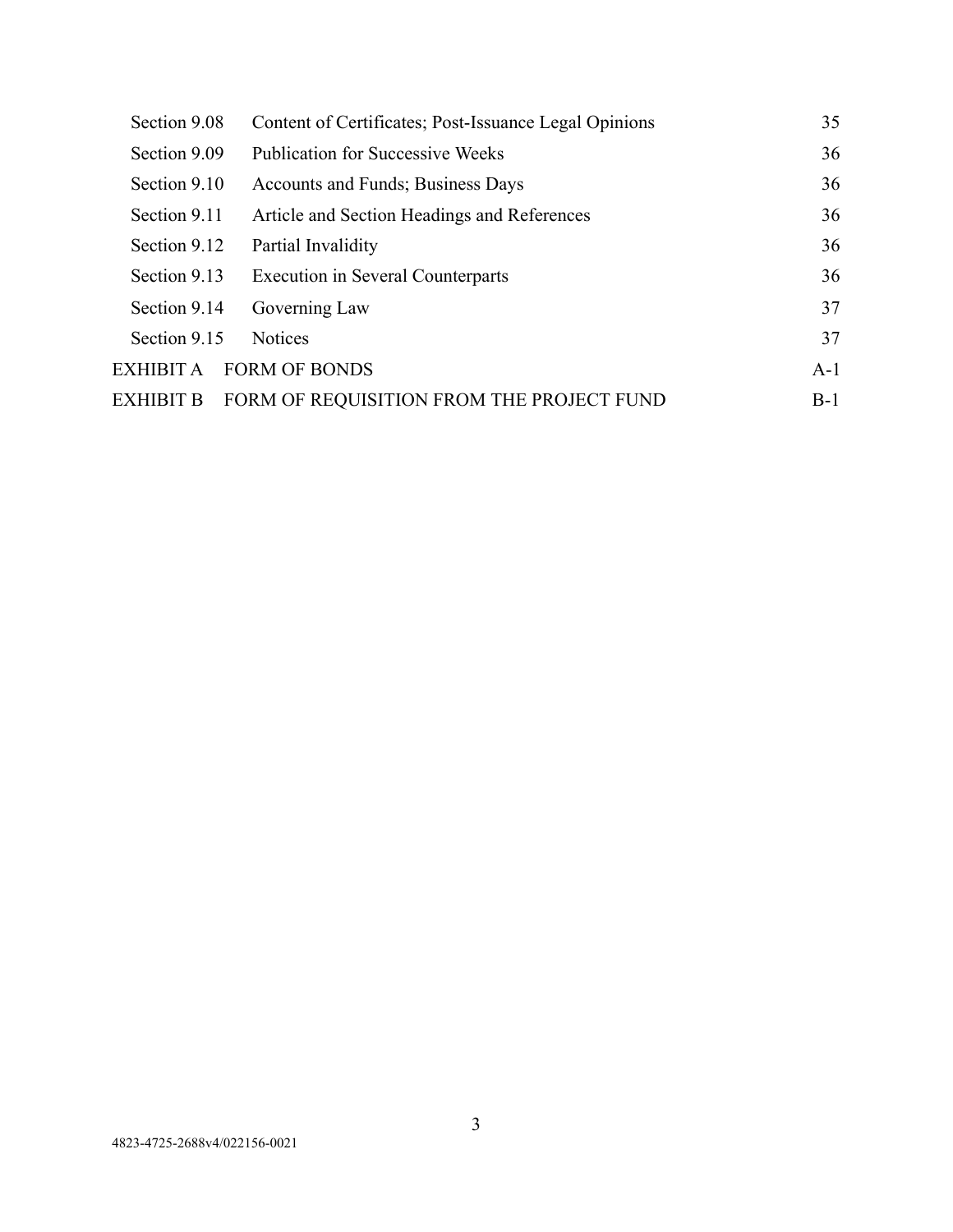#### **TRUST AGREEMENT**

**THIS TRUST AGREEMENT**, made and entered into as of [2001 (the "Trust Agreement") among U.S. BANK NATIONAL ASSOCIATION (the "Trustee"), a national banking association duly organized and existing under and by virtue of the laws of the United States of America, the INDEPENDENT CITIES FINANCE AUTHORITY (the "Authority") and the CITY OF COMPTON, CALIFORNIA (the "City");

### **W I T N E S S E T H:**

**WHEREAS**, the Authority is a joint exercise of powers authority duly organized and operating pursuant to Article 1 of Chapter 5 of Division 7 of Title 1 of the Government Code of the State of California;

**WHEREAS** , Article 4 of Chapter 5 of Division 7 of Title 1 of the Government Code of the State of California ("Article 4") authorizes and empowers the Authority to issue bonds to assist its local agency members in financing projects and programs consisting of certain public improvements, working capital, liability, and other insurance needs whenever a local agency member determines that there are significant public benefits from so doing;

**WHEREAS** , the City is a member of the Authority;

**WHEREAS** , the City has determined that the transactions contemplated in the 2021 Installment Sale Agreement, dated as of [1, 2021 (the "Agreement," as further described herein), and this Trust Agreement will result in significant public benefits, and, accordingly, has determined to authorize the Authority to issue sales tax revenue bonds (the "Bonds," as further defined herein) to assist the City in financing certain capital improvements and costs associated therewith (the "Project," as further defined herein);

**WHEREAS** , the City has designated the Trustee to act as its trustee with respect to the funds received by the City in connection with the issuance of the Bonds and with respect to the moneys paid by the City as its 2021 Installment Sale Payments (as defined herein);

**WHEREAS** , the Authority is empowered pursuant to the Agreement and Article 4 to finance the Project through the issuance of the Bonds;

**WHEREAS** , in order to provide for the issuance of the Bonds, to establish and declare the terms and conditions upon which the Bonds are to be issued by the Authority and to secure the payment of the principal and interest on the Bonds, the City and the Authority have authorized the execution and delivery of this Trust Agreement;

WHEREAS, the execution of the Agreement and the approval of the execution and delivery of this Trust Agreement and the issuance of the Bonds have been in all respects duly and validly authorized by the City Council of the City (the "City Council") pursuant to a resolution duly adopted by the City Council on [December 1], 2020 (the "City Resolution") and by the Board of Directors of the Authority (the "Board") pursuant to a resolution duly adopted by the Board on [December ], 2020 (the "Authority Resolution");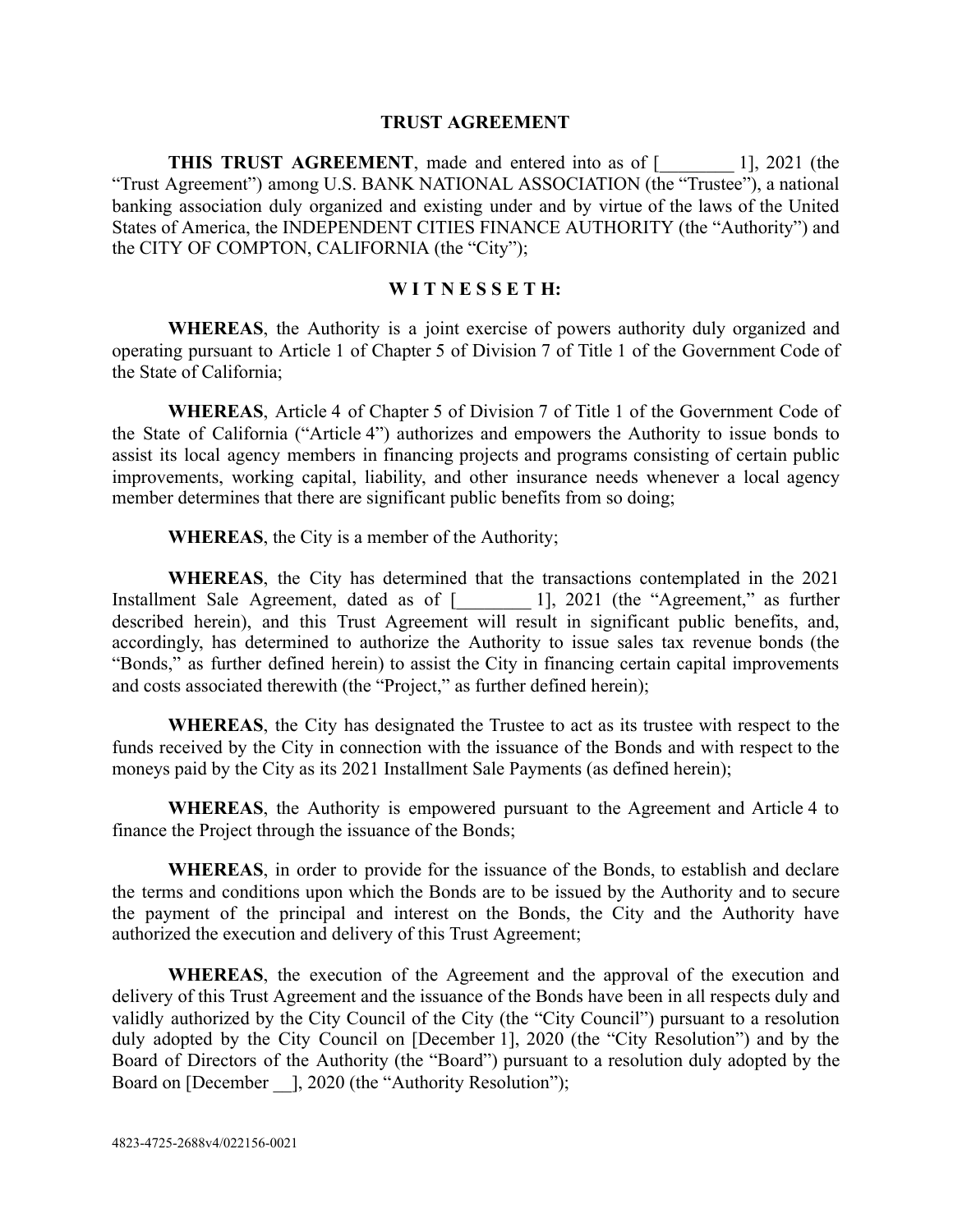**WHEREAS** , the Bonds and the form of assignment to be endorsed thereon are to be substantially in the form set forth in Exhibit A, with necessary or appropriate variations, omissions and insertions, as permitted or required hereby;

**WHEREAS** , the Trustee has accepted the trust created by this Trust Agreement and in evidence thereof has joined in the execution hereof; and

**WHEREAS**, all acts, conditions and things required by law to exist, to have happened, and to have been performed precedent to and in connection with the execution and entering into of this Trust Agreement and issuance of the Bonds do exist, have happened, and have been performed in regular and due time, form, and manner as required by law, and the parties hereto are now duly authorized to execute and enter into this Trust Agreement;

NOW, THEREFORE, IN CONSIDERATION OF THE PREMISES AND OF THE MUTUAL AGREEMENTS AND COVENANTS CONTAINED HEREIN AND FOR OTHER VALUABLE CONSIDERATION, THE RECEIPT AND SUFFICIENCY OF WHICH ARE HEREBY ACKNOWLEDGED, THE PARTIES HERETO DO HEREBY AGREE AS FOLLOWS:

## **ARTICLE I DEFINITIONS; EQUAL SECURITY**

<span id="page-5-1"></span><span id="page-5-0"></span>**Section I.01 Definitions**. Unless the context otherwise requires, the terms defined in this section shall for all purposes hereof and of any Supplemental Trust Agreement and of any certificate, opinion, request or other document herein or therein mentioned have the meanings herein specified:

"Accredited Investor" means any person or entity who or which is an "accredited investor," within the meaning of Rule  $501(a)$  of Regulation D promulgated under the Securities Act of 1933, as amended.

"Act" means the Joint Exercise of Powers Act (being Chapter 5 of Division 7 of Title 1 of the California Government Code, as amended) and all laws amendatory thereof or supplemental thereto.

"**Administration Fee**" means an amount equal to the sum of the Trustee Fee, the fees or charges incurred by the City to calculate the Rebate Amounts, and any other similar fee payable in connection with the City's membership in the Authority, in each case relating to the Bonds and the financing of the Project, payable by the City, in accordance with the Agreement, on the Business Day immediately preceding each Bond Payment Date, for the administrative costs of the Project. The Administration Fee shall be \$\_\_\_\_\_\_\_\_\_\_ per year or such other amount set forth in a Certificate of an Authorized City Representative delivered to the Trustee.

"Administration Fund" means the fund by that name established and maintained pursuant to Section 3.03.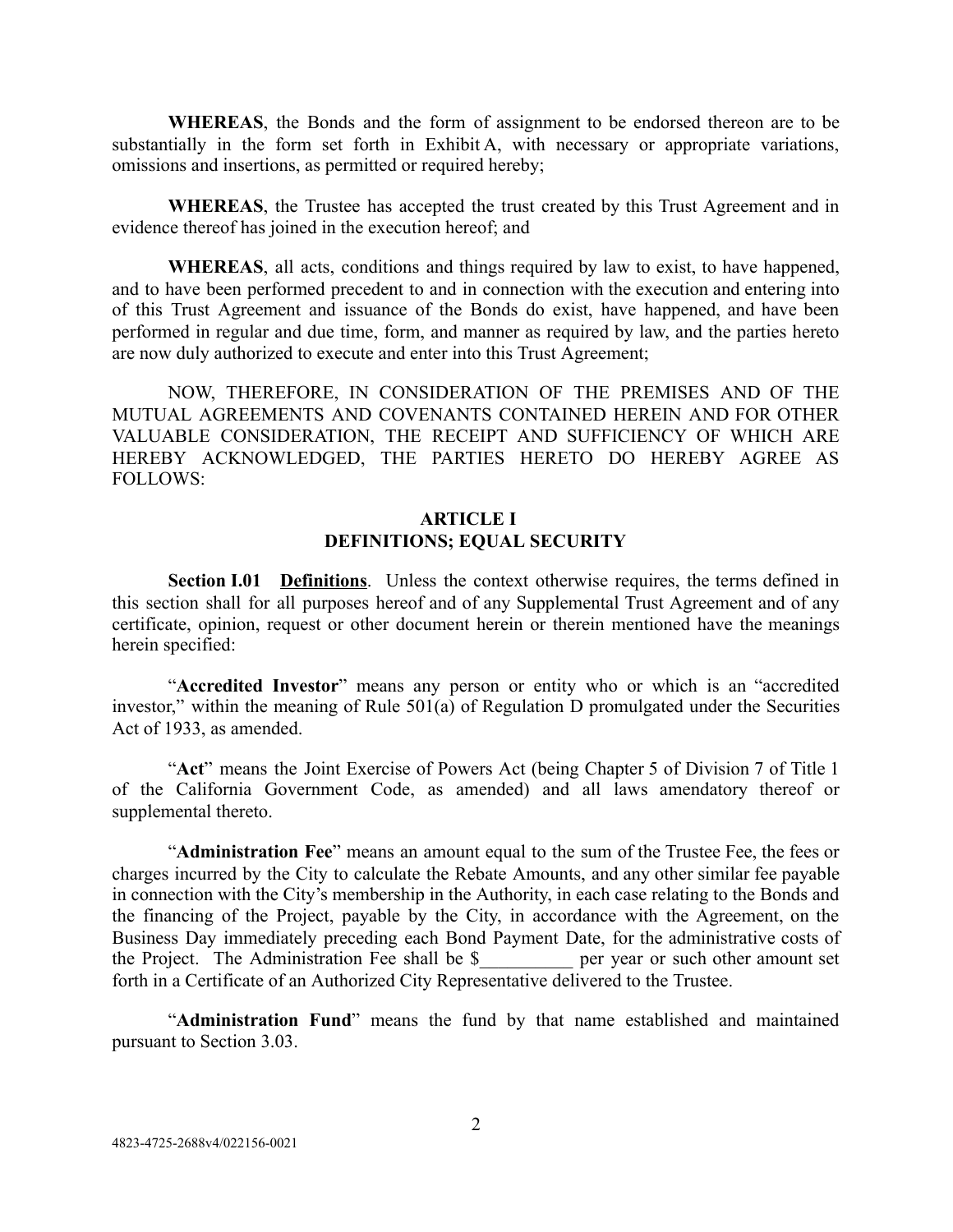"**Authority**" means the Independent Cities Finance Authority, a joint exercise of powers authority duly organized and existing under and by virtue of the laws of the State of California and a Joint Powers Agreement, executed and delivered by the City on May 26, 1988, by and among a number of California cities, including the City, as amended.

" **Authorized Authority Representative** " means any member of the Board of Directors of the Authority and any other person as may be designated and authorized to sign on behalf of the Authority pursuant to a resolution adopted thereby.

"Authorized City Representative" means the Mayor, City Manager, Assistant City Manager, or any other person at the time designated to act on behalf of the City by written certificate furnished to the Trustee, containing the specimen signature of such person and signed on behalf of the City by an Authorized City Representative.

"Bond Payment Date" means a date on which principal on the Bonds is due and payable, being June 1 of each year, commencing June 1, 20[\_\_].

"**Bonds**" means the Independent Cities Finance Authority (City of Compton, California), Sales Tax Revenue Bonds, Series 2021. The term "Serial Bonds" means Bonds for which no sinking fund payments are provided. The term "Term Bonds" means Bonds which are payable on or before their specified payment dates from sinking fund payments established for that purpose and calculated to redeem such Bonds on or before their specified payment dates.

"Business Day" means any day on which the Trustee is open for business at its corporate trust office in Los Angeles, California.

"Cash Flow Report" means a report prepared by the Independent Municipal Advisor identifying Bonds to be redeemed as a result of any redemption pursuant to Section 2.03 hereof. In the case of any optional redemption pursuant to Section  $2.03(a)$  hereof, such report shall demonstrate that Revenues expected to be received following such redemption shall be sufficient to pay the regularly scheduled principal and interest on the Bonds as such amounts become due and payable. In the case of a mandatory redemption pursuant to Section 2.03(b) hereof, such report shall identify maturities of the Bonds to be redeemed in a manner consistent with Section 7.02 hereof and Section 6.02 of the Agreement.

" **City** " means the City of Compton, California.

"Code" means the Internal Revenue Code of 1986, as amended, and the regulations issued thereunder.

" **Contracts** " has the meaning set forth in the 2021 Installment Sale Agreement.

"Costs of Issuance" means all items of expense directly or indirectly payable by or reimbursable to the City or the Authority and related to the issuance of the Bonds, including, but not limited to, costs of preparation and reproduction and delivery of documents, filing and recording fees, fees and charges of the Trustee and its counsel, legal fees and charges, fees and disbursements of consultants and professionals, fees of rating agencies, fees and charges for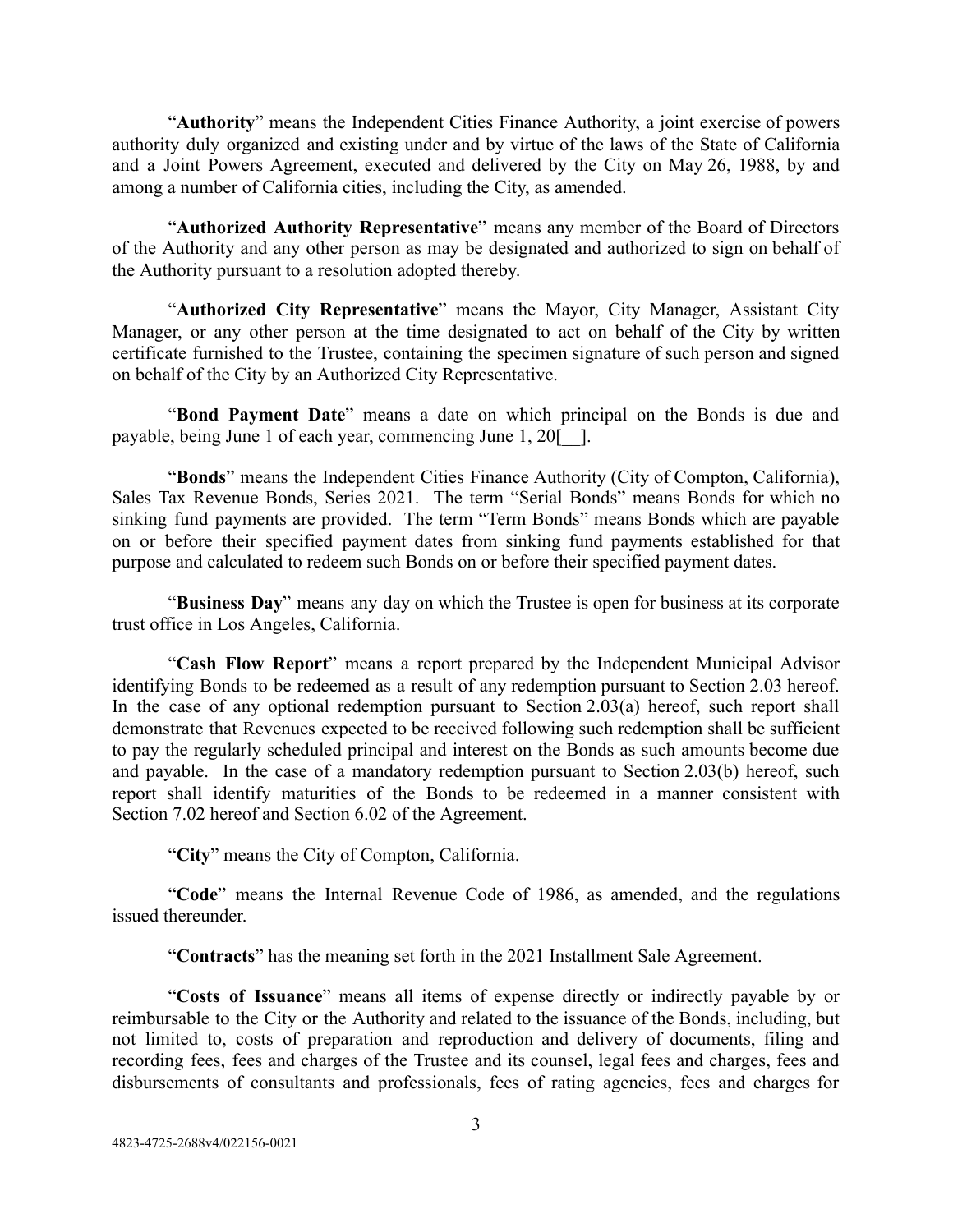preparation and execution of the Bonds, and any other costs, charges, or fees in connection with the issuance of the Bonds.

"Costs of Issuance Fund" means the fund by that name established and maintained pursuant to Section 2.11.

"Defeasance Obligations" means the following: (1) cash, (2) non-callable direct obligations of the United States of America ("Treasuries"), (3) evidences of ownership of proportionate interests in future interest and principal payments on Treasuries held by a bank or trust company as custodian, under which the owner of the investment is the real party in interest and has the right to proceed directly and individually against the obligor and the underlying Treasuries are not available to any person claiming through the custodian or to whom the custodian may be obligated, (4) subject to the prior written consent of the Insurer, pre-refunded municipal obligations rated "AAA" and "Aaa" by S&P and Moody's, respectively, or (5) subject to the prior written consent of the Insurer, securities eligible for "AAA" defeasance under then-existing criteria of S&P or Moody's, which shall be used to effect defeasance of the Bonds.

" **Depository Bank** " means Bank of the West, in its capacity as Depository Bank pursuant to the Lockbox Agreements, and any successor thereto.

"Diversion Period" means the period from and including the date on which any Triggering Event occurs, to and including the date that is six months after the date of the most recent Triggering Event.

"Independent Certified Public Accountant" means any firm of certified public accountants appointed by the City which is independent of the City and the Authority pursuant to the Statement on Auditing Standards No. 1 of the American Institute of Certified Public **Accountants** 

"Independent Municipal Advisor" means a municipal finance consultant or firm of such consultants appointed by the City and the Authority, who, or each of whom: (1) is in fact independent and not under domination of the City or the Authority; (2) does not have any substantial interest, direct or indirect, with the City or the Authority; (3) is a "municipal advisor" as defined in Section 15B of the Securities Exchange Act of 1934, as amended; and (4) is not connected with the City or the Authority as an officer or employee thereof, but who may be regularly retained to make reports thereto.

"Insurer" means [ellist], or any successor thereto or assignee thereof.

"**Interest Fund**" means the fund by that name established pursuant to Section 3.03.

"Interest Payment Date" means a date on which interest on the Bonds is due and payable, being June 1 and December 1 of each year, commencing [\_\_\_\_\_\_\_] 1, 2021.

"Lockbox Agreements" means, collectively, one or more Deposit Account Control Agreements, each dated as of [  $\qquad$  ], 2021, entered into by and among the City, the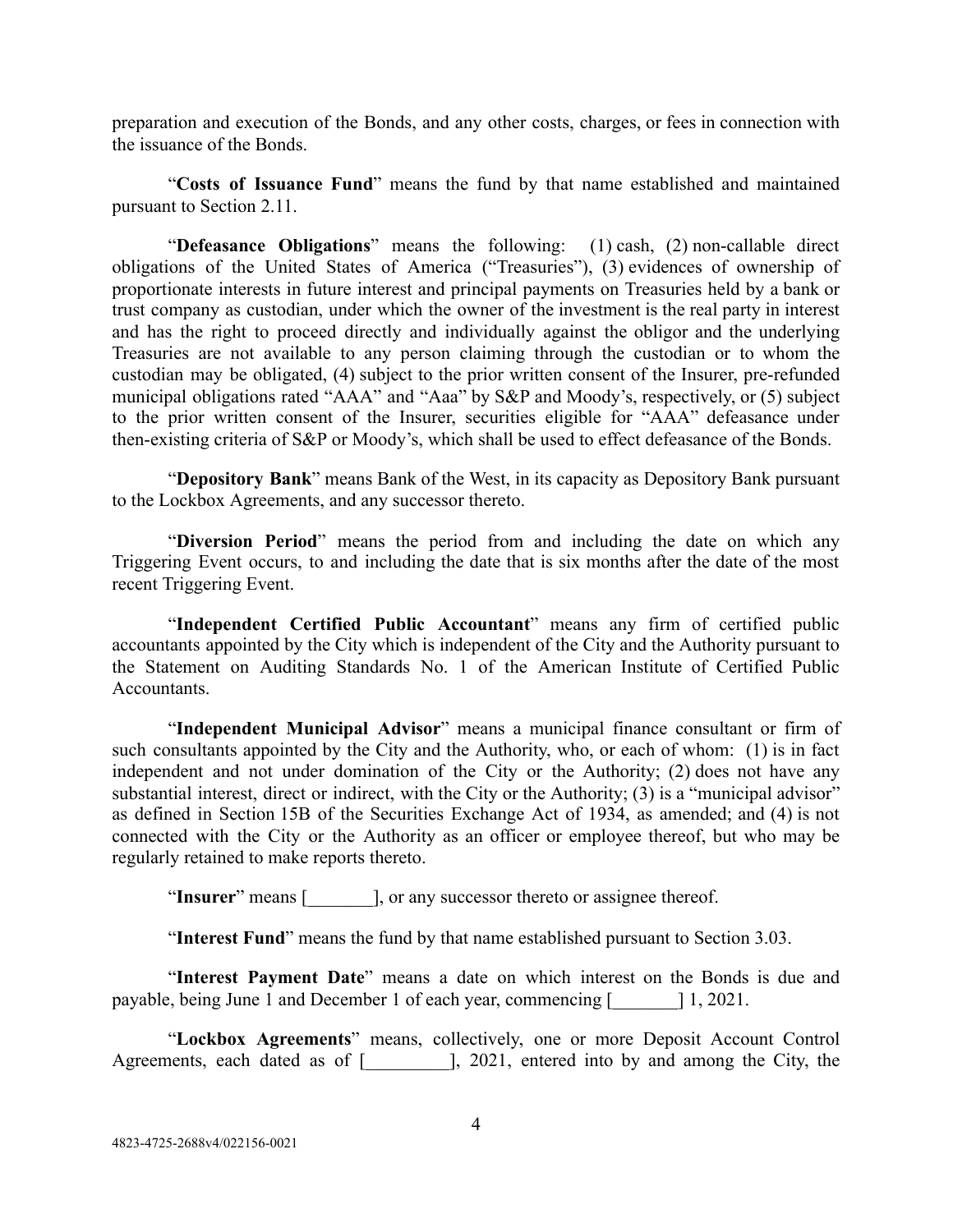Trustee, and Bank of the West, as Depository Bank, with respect to each of the Measure M Receipts Account, the Measure R Receipts Account, and the Proposition C Receipts Account.

" **Moody's** " means Moody's Investor Services, Inc., a corporation organized and existing under the laws of the State of Delaware, its successors and their assigns, except that if such entity shall be dissolved or liquidated or shall no longer perform the functions of a securities rating agency, then the term "Moody's" shall be deemed to refer to any other nationally recognized securities rating agency selected by the City pursuant to the Agreement.

"Notice of Exclusive Control" has the meaning set forth in the Lockbox Agreements.

" **Notice of Rescission** " has the meaning set forth in the Lockbox Agreements.

"Office of the Trustee" means the corporate trust office of the Trustee in Seattle, Washington.

"**Opinion of Counsel**" means a written opinion of counsel of national reputation generally recognized to be well qualified in the field of law relating to municipal obligations such as the Bonds, retained by the City or the Authority and satisfactory to the Trustee (who shall be under no liability by reason of such approval).

"Outstanding," when used as of any particular time with reference to the Bonds, means (subject to the provisions of Section 6.02) all of the Bonds, except:

- (a) Bonds theretofore canceled by the Trustee or surrendered to the Trustee for cancellation;
- (b) Bonds paid or deemed to have been paid within the meaning of Section 8.01; and
- (c) Bonds in lieu of or in substitution for which other Bonds shall have been authenticated and delivered by the Trustee pursuant hereto.

"Owner" means any person who shall be the registered owner of any Outstanding Bond.

"**Permitted Investments**" means any of the following to the extent permitted by the laws of the State and the City's Investment Policy:

- (a) Direct obligations of the United States of America (including obligations issued or held in book-entry form on the books of the Department of the Treasury, and CATS and TIGRS) or obligations the principal of and interest on which are unconditionally guaranteed by the United States of America.
- (b) Bonds, debentures, notes or other evidence of indebtedness issued or guaranteed by any of the following federal agencies and provided such obligations are backed by the full faith and credit of the United States of America (stripped securities are only permitted if they have been stripped by the agency itself):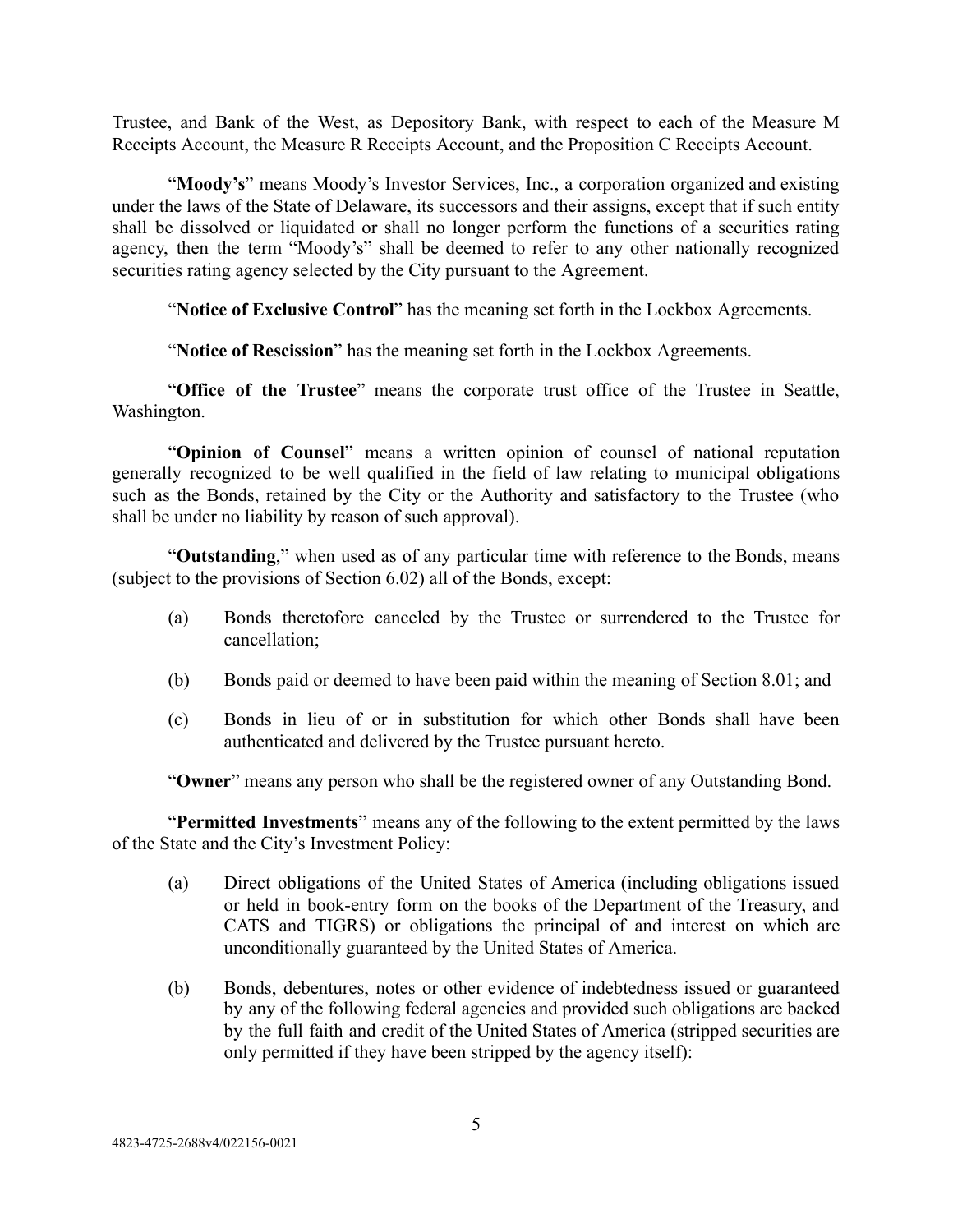- 1. U.S. Export-Import Bank (Eximbank) Direct obligations or fully guaranteed certificates of beneficial ownership
- 2. Federal Housing Administration Debentures (FHA)
- 3. General Services Administration Participation certificates
- 4. Government National Mortgage Association (GNMA or "Ginnie Mae") GNMA - guaranteed mortgage-backed bonds GNMA - guaranteed pass-through obligations (not acceptable for certain cash-flow sensitive issues.)
- 5. U.S. Maritime Administration Guaranteed Title XI financing
- 6. U.S. Department of Housing and Urban Development (HUD) Project Notes Local Authority Bonds New Communities Debentures - U.S. government guaranteed debentures U.S. Public Housing Notes and Bonds - U.S. government guaranteed public housing notes and bonds.
- (c) Bonds, debentures, notes or other evidence of indebtedness issued or guaranteed by any of the following non-full faith and credit U.S. government agencies (stripped securities are only permitted if they have been stripped by the agency itself):
	- 1. Federal Home Loan Bank System Senior debt obligations
	- 2. Federal Home Loan Mortgage Corporation (FHLMC or "Freddie Mac") Participation certificates Senior debt obligations
	- 3. Federal National Mortgage Association (FNMA or "Fannie Mae") Mortgage-backed securities and senior debt obligations
	- 4. Resolution Funding Corp. (REFCORP) obligations
	- 5. Farm Credit System Consolidated systemwide bonds and notes.
- (d) Money market funds registered under the Federal Investment Company Act of 1940, whose shares are registered under the Federal Securities Act of 1933, and having a rating by S&P of AAAm-G; AAA-m, or AA-m, and, if rated by Moody's, a rating of Aaa, Aa1 or Aa2, including funds for which the Trustee, its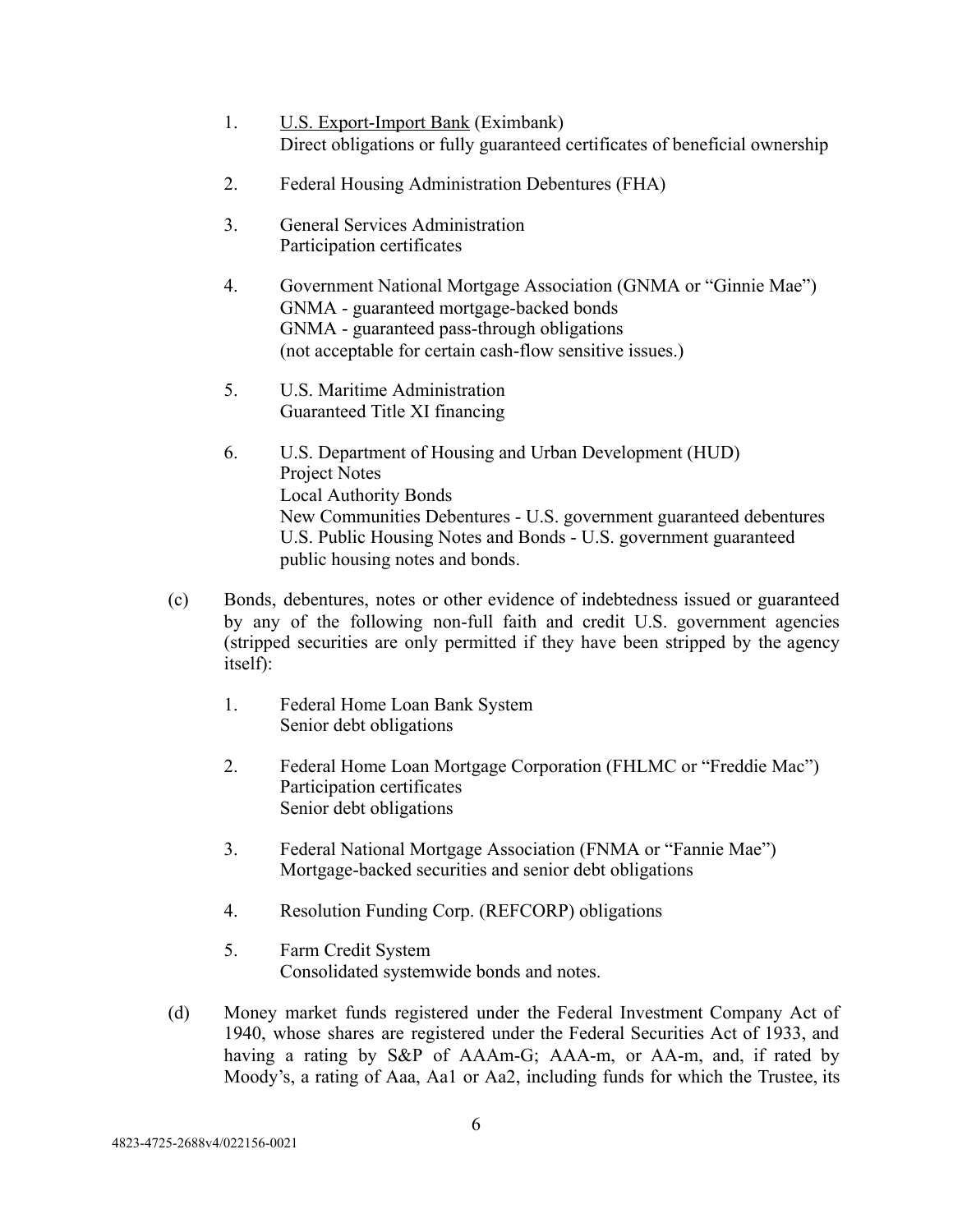parent holding company, if any, or any affiliates or subsidiaries of the Trustee provide investment advisory or other management services.

- (e) Certificates of deposit secured at all times by collateral described in (a) and/or (b) above. Such certificates must be issued by commercial banks, savings and loan associations, or mutual savings banks which may include the Trustee and its affiliates. The collateral must be held by a third party and the Owners must have a perfected first security interest in the collateral.
- (f) Certificates of deposit, savings accounts, deposit accounts, or money market deposits which are fully insured by FDIC, including BIF and SAIF, which may include the Trustee and its affiliates.
- (g) Investment Agreements, including GIC's, Forward Purchase Agreements, and Reserve Fund Put Agreements (Investment Agreement criteria is available upon request).
- (h) Commercial paper rated, at the time of purchase, "Prime 1" by Moody's and "A-1" or better by S&P.
- (i) Bonds or notes issued by any state or municipality which are rated by Moody's and S&P in one of the two highest rating categories assigned by such agencies.
- (j) Federal funds or bankers acceptances with a maximum term of one year of any bank which has an unsecured, uninsured, and unguaranteed obligation rating of "Prime - 1" or "A3" or better by Moody's and "A-1" or "A" or better by S&P which may include the Trustee and its affiliates.
- (k) The Local Agency Investment Fund (LAIF) administered by the State of California.
- (l) Repurchase agreements<sup>1</sup> with a term of 30 days or less must follow the following criteria:
	- 1. Repurchase agreements must be between the municipal entity and a dealer bank or securities firm.
		- a. Primary dealers must be on the Federal Reserve reporting dealer list, which are rated A or better by S&P and Moody's, or
		- b. Banks must be rated "A" or above by S&P and Moody's.
	- 2. The repurchase agreement must include the following:

<sup>1</sup>Repurchase agreements provide for the transfer of securities from a dealer bank or securities firm (seller/borrower) to a municipal entity (buyer/lender), and the transfer of cash from a municipal entity to the dealer bank or securities firm with an agreement that the dealer bank or securities firm will repay the cash plus a yield to the municipal entity in exchange for the securities at a specified date.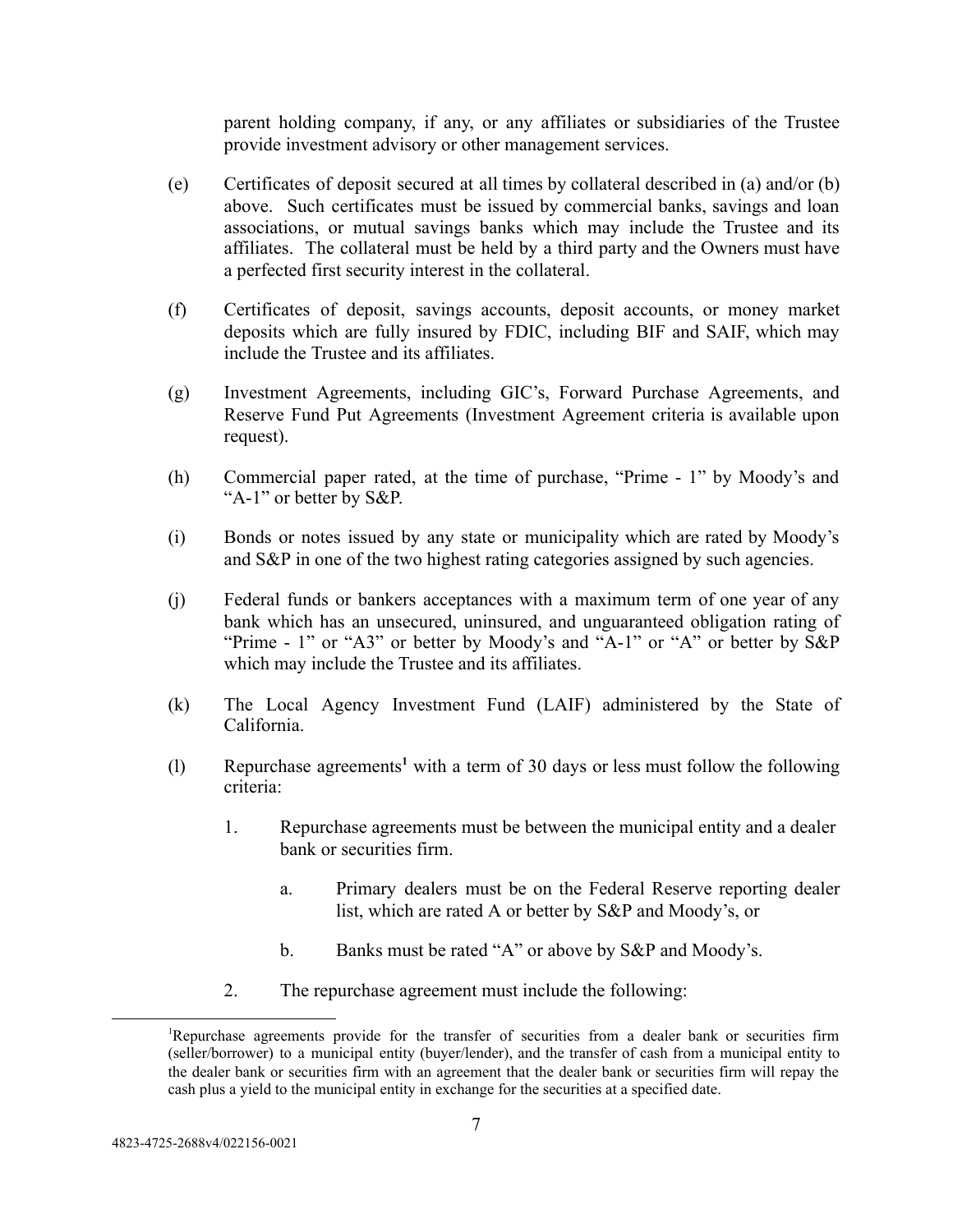- a. Securities which are acceptable for transfer are:
	- (l) Direct U.S. governments, or
	- (2) Federal agencies backed by the full faith and credit of the U.S. government (and FNMA & FHLMC).
- b. The term of the repurchase may be up to 30 days.
- c. The collateral must be delivered to the municipal entity, trustee (if trustee is not supplying the collateral), or third party acting as agent for the trustee (if the trustee is supplying the collateral) before/simultaneous with payment (perfection by possession of certificated securities).
- d. Valuation of collateral:
	- (1) The securities must be valued weekly, marked-to-market at current market price plus accrued interest.
	- (2) The value of collateral must be equal to 104% of the amount of cash transferred by the municipal entity to the dealer bank or security firm under the repurchase plus accrued interest. If the value of securities held as collateral drops below 104% of the value of the cash transferred by municipality, then additional cash and/or acceptable securities must be transferred. If, however, the securities used as collateral are FNMA or FHLMC, then the value of collateral must equal 105%.
- 3. The legal opinion delivered to the municipal entity in connection with the repurchase must conclude that the repurchase meets guidelines under state law for legal investment of public funds.

"**Principal Fund**" means the account by that name established and maintained pursuant to Section 3.03.

"Project" means the design, rehabilitation, construction, enlargement, improvement, and/or equipping of certain City streets, sidewalks, gutters, curbs and ramps, streetlights, and street signs, as described with greater particularity in Exhibit B to the Agreement and such additional projects as may be added, deleted or substituted from time to time as provided in Section 2.02 of the Agreement. If the context suggests, "Project" shall also include the design, rehabilitation, construction, enlargement, improvement, and/or equipping of City streets, sidewalks, gutters, curbs and ramps, streetlights and street signs described under and pursuant to any Contract.

"**Project Costs**" means all costs of payment of, or reimbursement for, the engineering, design, acquisition, installation, provision and financing of the Project, including but not limited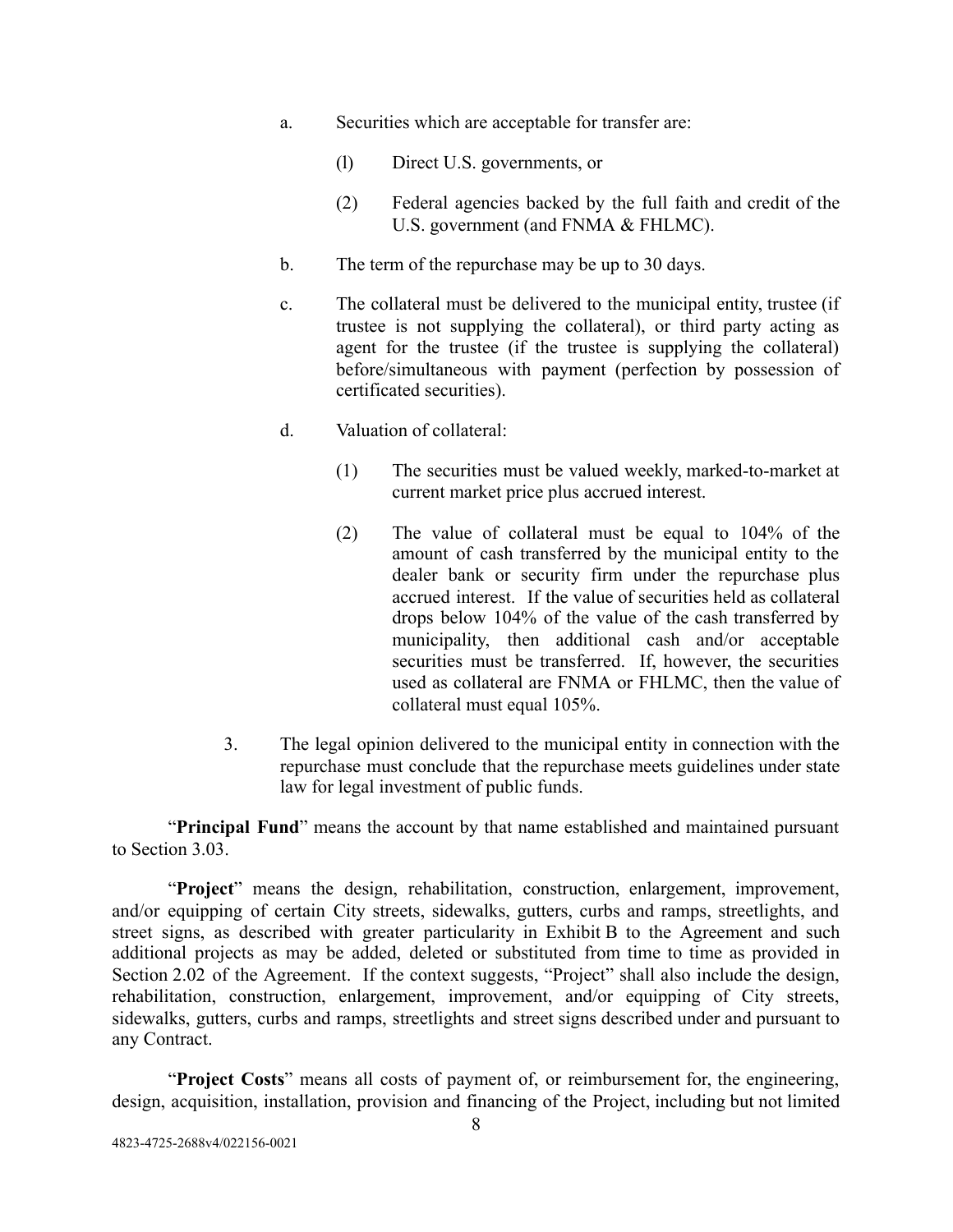to, engineering and installation management costs, administrative costs and capital expenditures relating to financing payments, costs of accounting, feasibility, environmental, and other reports, interest during the period of acquisition and installation of the Project, insurance costs, inspection costs, permit fees, filing and recording costs, printing costs, reproduction and binding costs, initial fees and charges of the Authority and the Trustee, escrow fees, financing discounts, legal fees and charges, financial and other professional consultant fees, and charges in connection with the foregoing.

"**Project Fund**" means the fund by that name established and maintained pursuant to Section 2.11

"**Purchase Price**" means, with respect to any Bond (or portion thereof) the principal amount with respect to such Bond (or portion), plus the applicable premium, if any, payable upon purchase thereof pursuant to the provisions of such Bond and this Trust Agreement.

"**Qualified Institutional Buyer**" means a qualified institutional buyer pursuant to Rule 144A of the 1933 Securities Act.

"**Qualified Reserve Instrument**" means an insurance policy meeting the requirements of Section 3.03(3) as of the date of issuance of such Qualified Reserve Instrument.

"Rating Agency" means [S&P] or, in the event that [S&P] no longer maintains a rating on the Bonds, any other nationally recognized bond rating agency then maintaining a rating on the Bonds, but, in each instance, only so long as [S&P], or other nationally recognized rating agency then maintains a rating on the Bonds.

"Rebate Amount" means, for any given period, the amount determined by the Rebate Analyst as required to be rebated or paid as a yield reduction payment to the United States of America with respect to the Bonds.

"Rebate Analyst" means any consultant retained by the City to calculate the Rebate Amounts as required by the 2021 Installment Sale Agreement.

"Rebate Fund" means the fund by that name established and maintained pursuant to Section 4.04

"Record Date" means the fifteenth day of the month next preceding each Interest Payment Date, whether or not such day is a Business Day.

"**Redemption Price**" means, with respect to any Bond (or portion thereof) the principal amount with respect to such Bond (or portion), plus the applicable premium, if any, payable upon redemption thereof pursuant to the provisions of such Bond and this Trust Agreement, plus accrued interest to the redemption date.

"**Request**" or "**Certificate**" with respect to the City, means an instrument in writing signed on behalf of the City by an Authorized City Representative, and, with respect to the Authority, means an instrument in writing signed on behalf of the Authority by an Authorized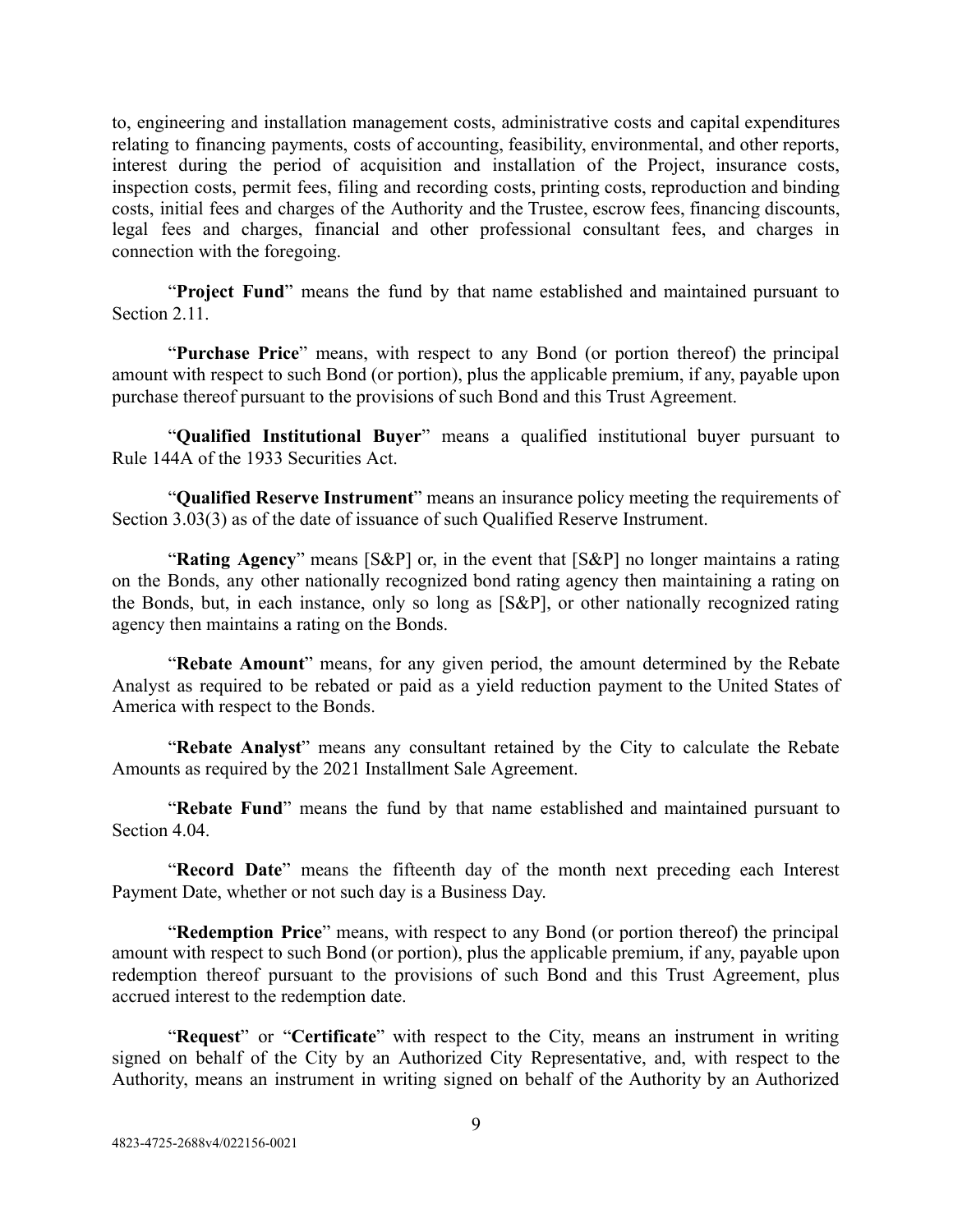Authority Representative or other person at the time designated to act on behalf of the Authority by written certificate furnished to the Trustee.

"Reserve Fund" means the fund by that name established and maintained pursuant to Section 3.03

"Reserve Fund Requirement" means, as of any date of calculation, with respect to the Agreement, an amount equal to the least of (i) 10% of the initial stated principal amount (within the meaning of Section 148 of the Code) of the 2021 Installment Sale Payments under the Agreement; (ii) 125% of the average annual 2021 Installment Sale Payments under the Agreement; or (iii) the Maximum Annual Debt Service, as defined in the Agreement calculated only with respect to the 2021 Installment Sale Payments due under the Agreement.

["Reserve Policy" means the municipal bond debt service reserve fund insurance policy issued by the Insurer and credited to the Reserve Fund. The Reserve Policy is a Qualified Reserve Instrument and shall be deemed to satisfy the requirements of Section 3.03(3).]

"Revenues" means all 2021 Installment Sale Payments and other payments paid by the City and received by the Authority pursuant to the Agreement and all interest or other income from any investment of any money in any fund or account (other than the Rebate Fund) pursuant to Section 3.04.

"Revenue Fund" means the fund by that name established and maintained pursuant to Section 3.02

"S&P" means S&P Global Ratings, a division of The McGraw-Hill Companies, Inc., a corporation duly organized and existing under and by virtue of the laws of the State of New York, and its successors and assigns, except that if such entity shall be dissolved or liquidated or shall no longer perform the functions of a securities rating agency, then the term "S&P" shall be deemed to refer to any other nationally recognized securities rating agency selected by the City pursuant to the Agreement.

" **Securities Depositories** " means: The Depository Trust Company, 711 Stewart Avenue, Garden City, New York 11530, Fax-(516) 227-4039 or 4190; or such other addresses and/or such other securities depositories as the Authority may designate to the Trustee in writing.

"State" means the State of California.

"Supplemental Trust Agreement" means any trust agreement then in full force and effect which has been duly executed and delivered by the Authority and the Trustee amendatory hereof or supplemental hereto; but only if and to the extent that such Supplemental Trust Agreement is specifically authorized hereunder.

"Surplus Account" means the account by that name established and maintained pursuant to Section 3.03.

"Tax Certificate" means the Tax Certificate dated the date of issuance of the Bonds and executed and delivered by the Authority and the City.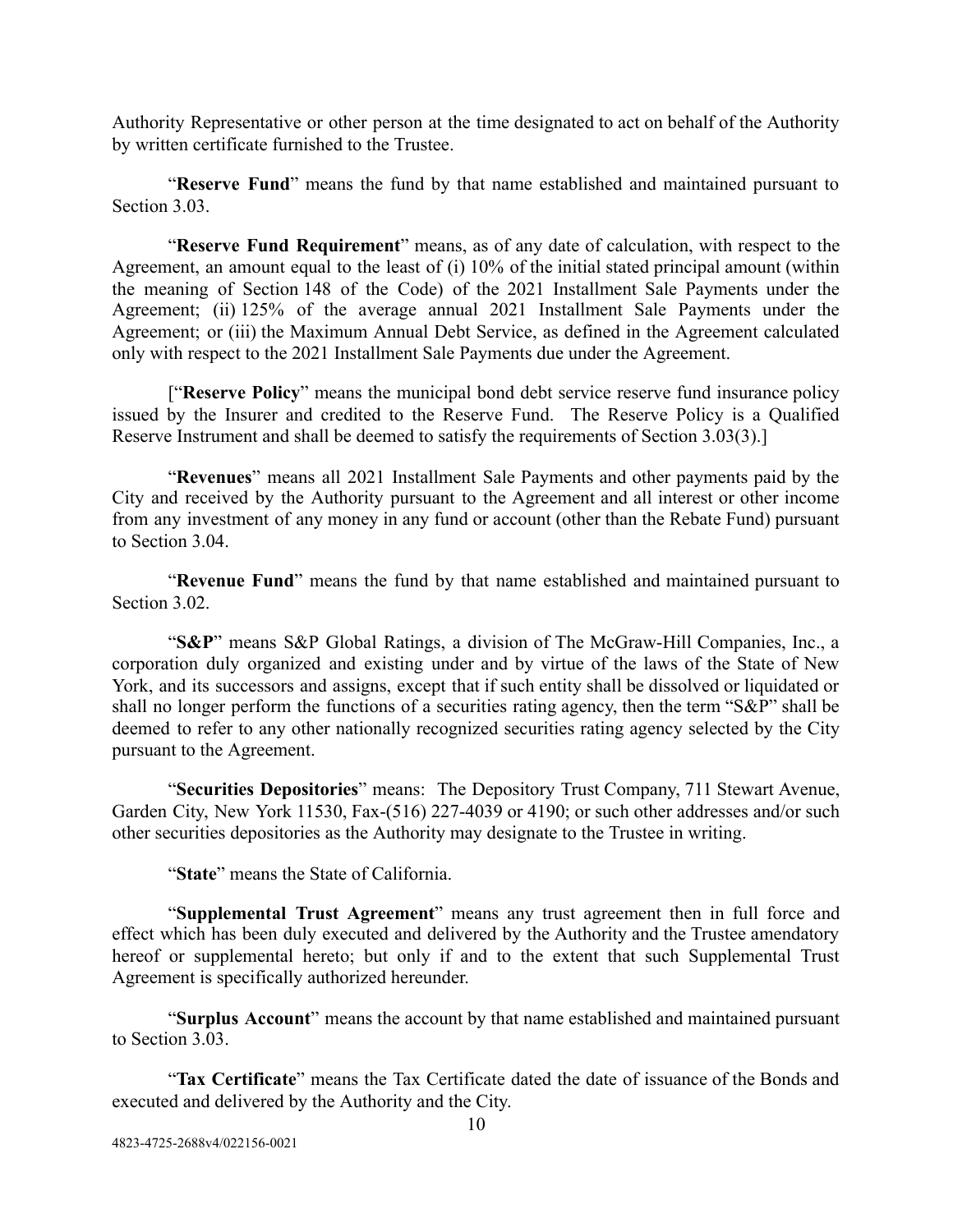"**Triggering Event**" means (a) a transfer from the Reserve Fund to the Interest Fund or the Principal Fund is made pursuant to Section 3.03(a)(3) of the Trust Agreement to cure a deficiency in the Interest Fund or the Principal Fund, or (b) an Event of Default occurs of which the Trustee receives notice.

"**Trust Agreement**" means this Trust Agreement, dated as of [2021, by and among the Authority, the Trustee, and the City, as originally executed and as it may from time to time be amended or supplemented by all Supplemental Trust Agreements executed pursuant to the provisions hereof.

"Trustee" means U.S. Bank National Association, or any successor thereto appointed pursuant to this Trust Agreement.

"Trustee's Fee" means the annual administration fee of the Trustee, in the amount of \$[\_\_\_\_\_\_\_], payable in advance on [\_\_\_\_\_\_\_\_], 2021 and thereafter on each Bond Payment **Date** 

"**Underwriter**" means Raymond James & Associates, Inc., as underwriter of the Bonds.

"2021 Installment Sale Agreement" or "Agreement" means the 2021 Installment Sale Agreement, dated as of  $\begin{bmatrix} 1 \end{bmatrix}$ , 2021, by and between the Authority and the City, as originally executed and as it may from time to time be amended or supplemented pursuant to the provisions hereof and thereof.

"2021 Installment Sale Payment Date" means any date on which 2021 Installment Sale Payments are scheduled to be paid by the City under and pursuant to the 2021 Installment Sale Agreement.

"2021 Installment Sale Payments" means the 2021 Installment Sale Payments scheduled to be paid by the City under and pursuant to the 2021 Installment Sale Agreement.

<span id="page-14-0"></span>**Section I.02 Equal Security**. In consideration of the acceptance of the Bonds by the Owners, this Trust Agreement shall be deemed to be and shall constitute a contract among the Trustee, the City, and the Owners to secure the full and final payment of the interest and principal due and payable on the Bonds, subject to the agreements, conditions, covenants, and terms contained herein; and all agreements, conditions, covenants, and terms contained herein required to be observed or performed by or on behalf of the Trustee shall be for the equal and proportionate benefit, protection, and security of all Owners without distinction, preference, or priority as to benefit, protection, or security of any Bonds over any other Bonds by reason of the number or date thereof or the time of execution or delivery thereof or otherwise for any cause whatsoever, except as expressly provided herein or therein.

## **ARTICLE II ISSUANCE OF THE BONDS**

<span id="page-14-2"></span><span id="page-14-1"></span>**Section II.01 Preparation and Purpose of the Bonds**. The Authority has reviewed all proceedings heretofore taken relative to the authorization of the Bonds and has found, as a result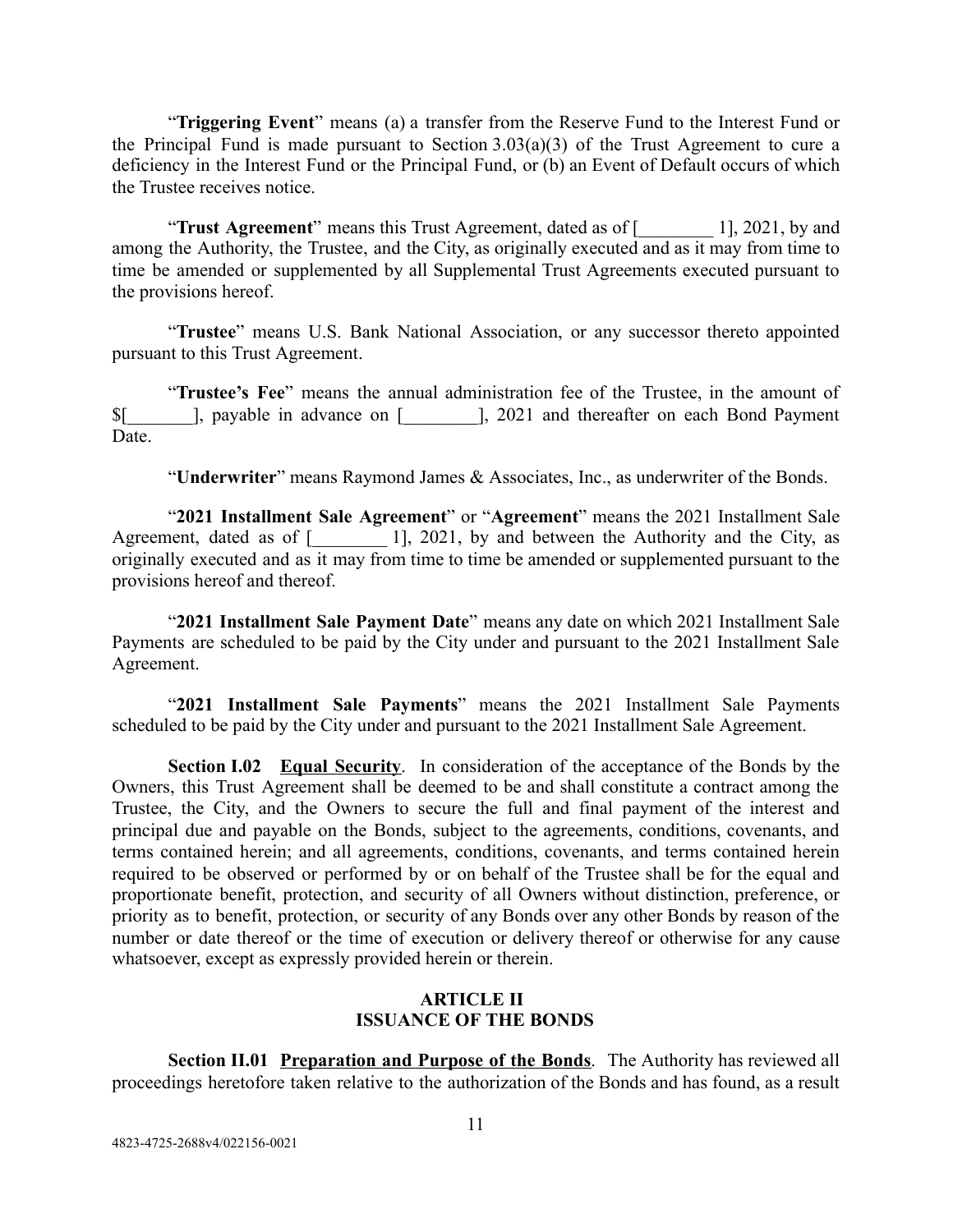of such review, and hereby finds and determines that all acts, conditions and things required by law to exist, to have happened, and to have been performed precedent to and in the issuance of the Bonds do exist, have happened, and have been performed in due time, form, and manner as required by law, and that the Authority is now duly authorized, pursuant to each and every requirement of the Act, to cause the Bonds to be issued in the form and manner provided herein for the purpose of providing funds to pay for and construct the Project, and that the Bonds shall be entitled to the benefit, protection, and security of the provisions hereof. The Trustee is hereby authorized and directed to authenticate and deliver the Bonds in the initial aggregate principal amount of [  $\qquad$  ] dollars (\$ [  $\qquad$  ]), representing the principal on the Installment Sale Payments made pursuant to the Agreement.

<span id="page-15-0"></span>**Section II.02 Terms of the Bonds** . The Bonds shall be designated "Independent Cities Finance Authority (City of Compton, California), Sales Tax Revenue Bonds, Series 2021." The Bonds shall be dated [  $\qquad$  ], 2021, shall be issued only in fully registered form in denominations of \$100,000 and any integral multiple of \$5,000 in excess thereof (not exceeding the principal amount of Bonds payable at any one time), and shall be payable on the Bond Payment Dates and in the principal amounts and shall accrue interest at the rates (based on a 360-day year comprised of twelve 30-day months) as set forth in the following schedule:

| <b>Bond Payment Date</b> |                         |                      |
|--------------------------|-------------------------|----------------------|
| (June 1)                 | <b>Principal Amount</b> | <b>Interest Rate</b> |
| 2021                     |                         |                      |
| 2022                     |                         |                      |
| 2023                     |                         |                      |
| 2024                     |                         |                      |
| 2025                     |                         |                      |
| 2026                     |                         |                      |
| 2027                     |                         |                      |
| 2028                     |                         |                      |
| 2029                     |                         |                      |
| 2030                     |                         |                      |
| 2031                     |                         |                      |
| 2032                     |                         |                      |
| 2033                     |                         |                      |
| 2034                     |                         |                      |
| 2035                     |                         |                      |
| 2036                     |                         |                      |
| 2037                     |                         |                      |
| 2038                     |                         |                      |
| 2039                     |                         |                      |
| 2040                     |                         |                      |
| 2041                     |                         |                      |
| 2042                     |                         |                      |
| 2043                     |                         |                      |
| 2044                     |                         |                      |
| 2045                     |                         |                      |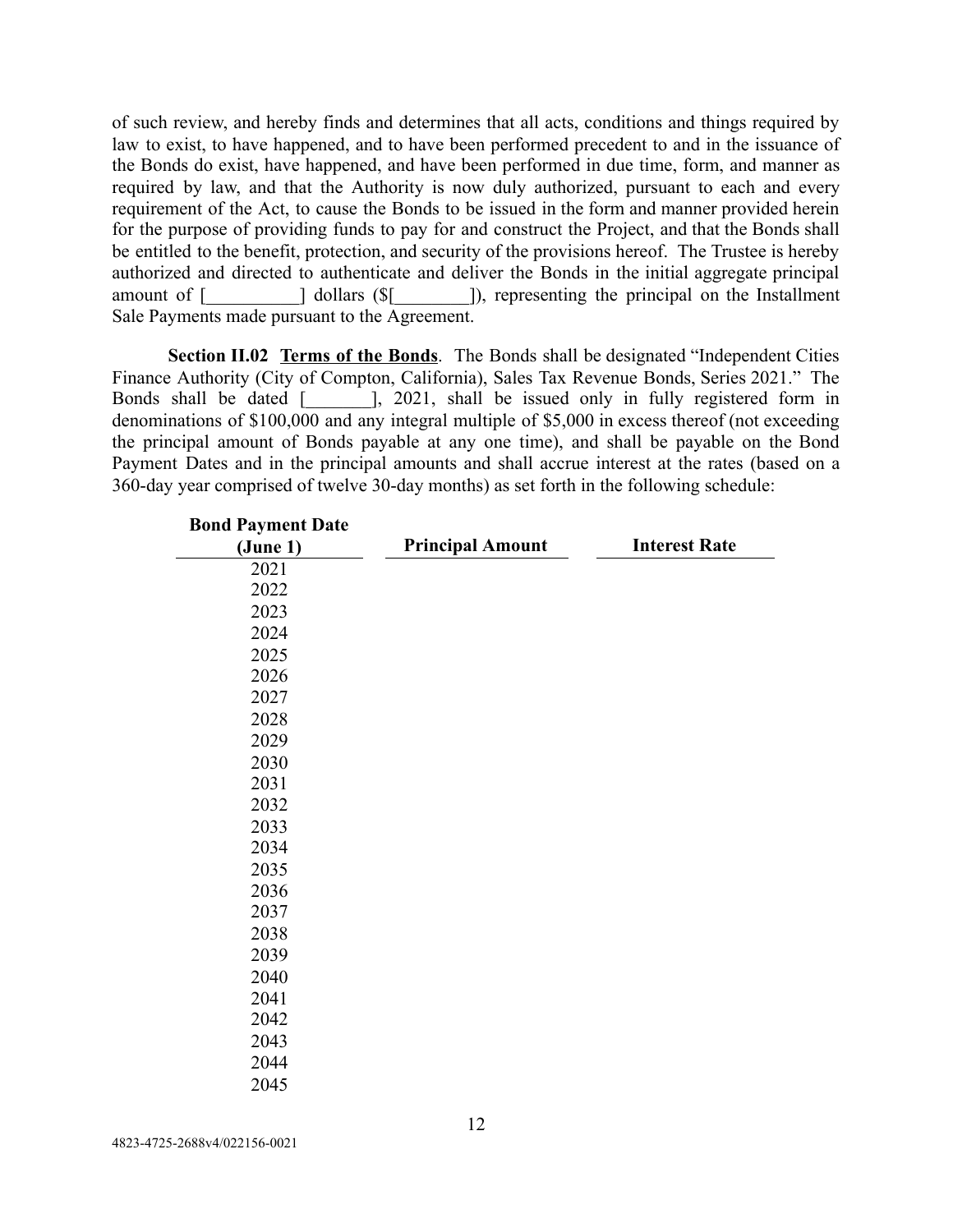The principal on the Bonds shall be payable in lawful money of the United States of America by check upon presentation thereof at maturity or on redemption prior to maturity at the Office of the Trustee.

Interest on the Bonds is payable at the rates set forth above, on each Interest Payment Date. Interest on the Bonds is payable from the Interest Payment Date next preceding the date of registration thereof, unless such date of registration is an Interest Payment Date, in which event interest shall be payable from such date, or unless such date of registration is prior to the first Interest Payment Date, in which event interest will be payable from the Dated Date thereof; provided, however, that if at the time of registration of any Bond interest is then in default on the Outstanding Bonds, interest on the Bonds is payable from the Interest Payment Date to which interest has previously been paid or made available for payment on the Outstanding Bonds. Interest on the Bonds due on or before the maturity or prior redemption thereof shall be made to the person whose name appears in the registration records for the Bonds maintained by the Trustee pursuant to Section 2.08 as the registered owner thereof as of the close of business on the Record Date preceding each Interest Payment Date, whether or not such day is a Business Day, such interest to be paid by check mailed on such Interest Payment Date (or the next Business Day if such Interest Payment Date is not a Business Day) to such registered owner at the address as it appears in such books or at such other address as may have been filed with the Trustee for that purpose.

Payment of the principal on the Bonds shall be made by check upon the surrender thereof at maturity or on redemption prior to maturity at the Office of the Trustee. The Owner of \$1,000,000 or more in aggregate principal amount of the Bonds may request in writing that the Trustee pay the interest due on such Bonds by wire transfer and the Trustee shall comply with such request for all Interest Payment Dates following the fifteenth day after receipt of such request until such request is rescinded.

#### **Section II.03 Redemption of Bonds.**

<span id="page-16-0"></span>(a) Optional Redemption . The Bonds maturing on or after [June 1, 2031] shall be subject to optional redemption prior to maturity, at the option of the City, on or after [June 1, 2030], in whole or in part (by lot within any maturity), on any date, at a Redemption Price equal to the principal amount to be redeemed, plus accrued interest to the date fixed for redemption, without premium. The City shall provide notice to the Authority and the Trustee at least forty-five (45) days prior to the redemption date (or such lesser period of time acceptable to the Trustee in its sole discretion) specifying the principal amount of the 2021 Installment Sale Payments to be prepaid.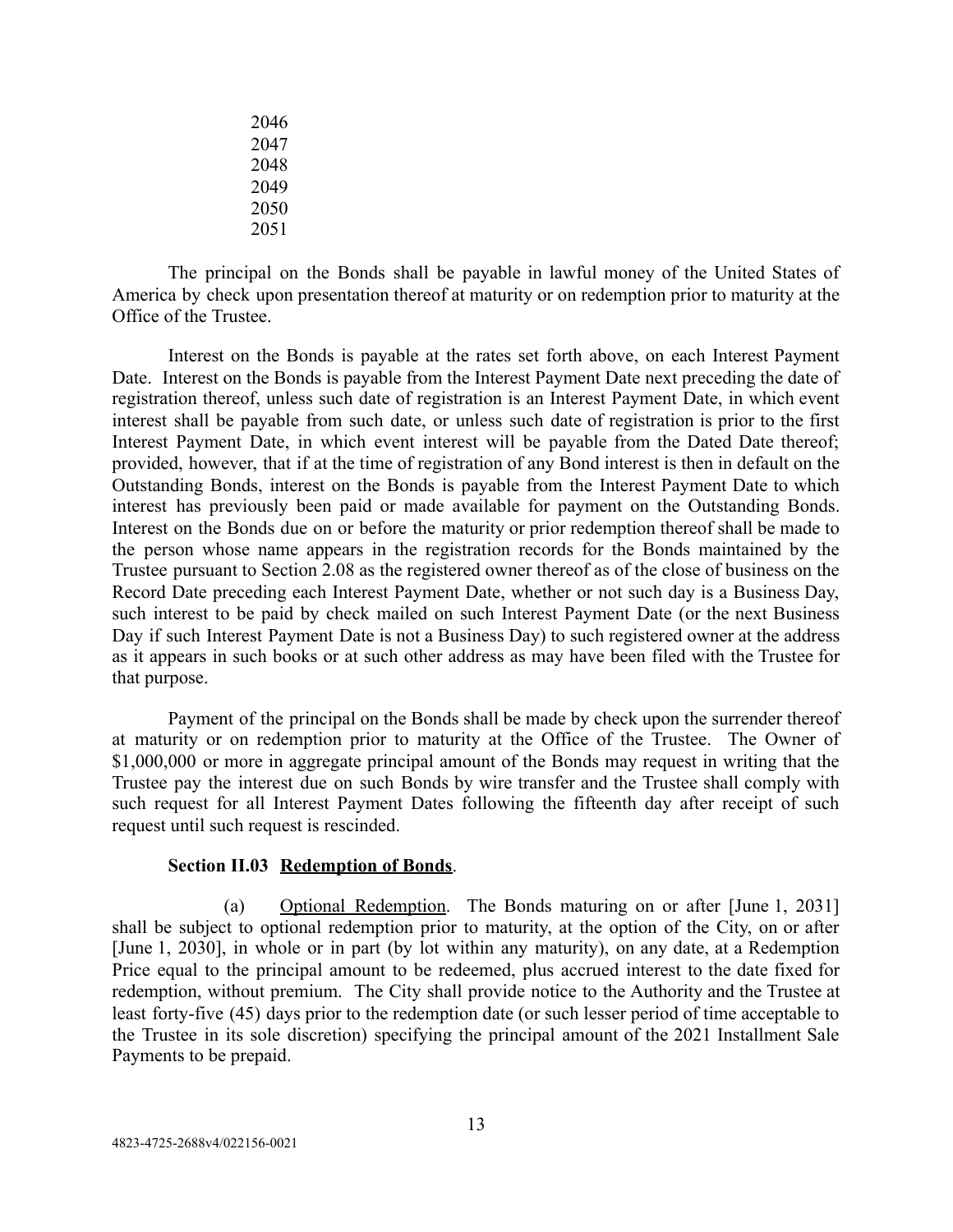(b) Mandatory Redemption Upon Event of Default. The Bonds shall be subject to mandatory redemption prior to maturity, in whole or in part (by lot among Bonds with the same maturity in any manner which the Trustee in its sole discretion shall deem appropriate), on any date, from amounts received upon the acceleration of 2021 Installment Sale Payments upon the occurrence of an Event of Default under the Agreement, at a Redemption Price equal to the principal amount to be redeemed plus accrued interest to the date fixed for redemption, without premium.

(c) Mandatory Sinking Fund Redemption. The Bonds maturing on June 1, 20 (the "Term Bonds") are subject to mandatory sinking fund redemption at a price equal to the principal amount thereof plus accrued interest thereon to the redemption date.

As and for a sinking fund for the redemption of the Term Bonds maturing on June 1, 20 , the City shall deposit in the Interest Fund and the Principal Fund moneys which are sufficient to redeem the following principal amount of the Term Bonds maturing on June 1, 20\_\_:

> **Redemption Date (June 1) Principal Amount**

The remaining \$ The Term Bonds maturing on June 1, 20 shall be paid upon presentation and surrender at maturity.

(d) Selection of Bonds. Whenever provision is made in this Trust Agreement for the prior redemption of less than all of the Bonds or any given portion thereof, the Trustee shall, subject to the following sentence, select the Bonds to be redeemed, from all Bonds subject to prior redemption or such given portion thereof in denominations of \$5,000 or any integral multiple of \$5,000 in excess thereof not previously called for prior redemption. Upon notice of any prior redemption pursuant to Section 2.03(a) hereof or receipt of moneys resulting in a prior redemption pursuant to Section 2.03(b) hereof, the City shall cause the Independent Municipal Advisor to prepare a Cash Flow Report identifying the principal amount and maturities of the Bonds to be redeemed. The Trustee shall promptly notify the Authority in writing of any prior redemption of Bonds and of the Bonds or portions thereof so selected for prior redemption.

(e) Purchase in Lieu of Redemption . In lieu of redemption of any Bonds, amounts on deposit in the Revenue Fund or in any sinking account therein may also be used and withdrawn by the Trustee at any time, upon the Request of the City, for the purchase of such Bonds at public or private sale as and when and at such prices (including brokerage and other charges, but excluding accrued interest, which is payable from the Interest Fund) as the City may in its discretion determine, but not in excess of the principal amount thereof plus accrued interest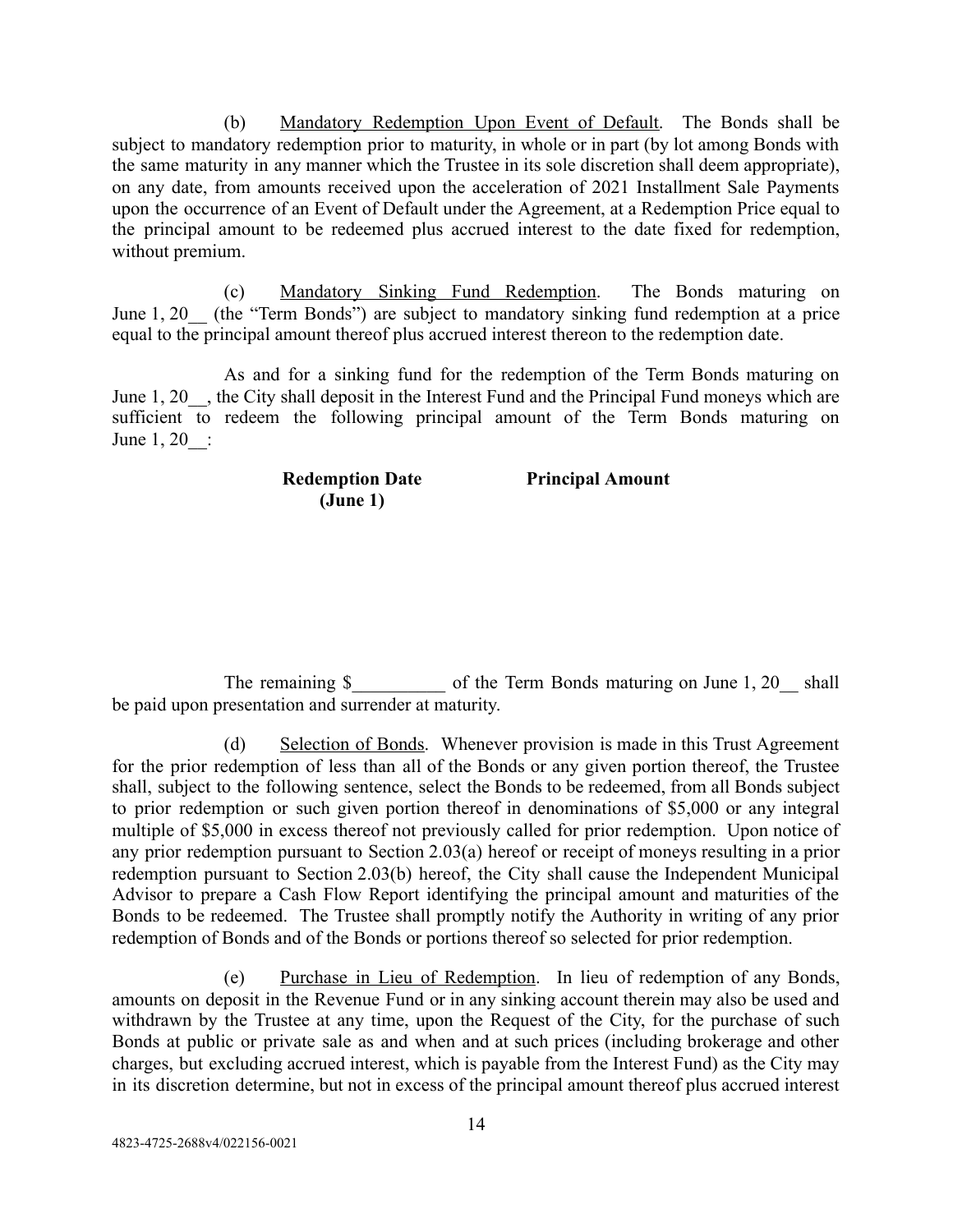to the purchase date. The principal amount of any Bonds so purchased by the Trustee in any twelve-month period ending 60 days prior to any Bond Payment Date in any year shall be credited towards and shall reduce the principal amount of such Term Bonds, if any, required to be redeemed on such Bond Payment Date in such year.

(f) Notice or Redemption or Purchase . Notice of redemption or purchase shall be mailed by first-class mail by the Trustee, upon direction of the City, not less than 20 nor more than 60 days prior to the redemption or purchase date, to (i) the respective Owners of any Bonds designated for redemption or purchase at their addresses appearing on the registration books of the Trustee, and (ii) if the Bonds are no longer held by the Depository, to the Securities Depositories and the Municipal Securities Rulemaking Board through its Electronic Municipal Marketplace Access (EMMA) System. Notice of redemption shall be given by telecopy, certified, registered, or overnight mail to the Securities Depositories and the Municipal Securities Rulemaking Board through its Electronic Municipal Marketplace Access (EMMA) System. Each notice of redemption or purchase shall state the date of such notice, the date of issuance of the Bonds, the redemption or purchase date, the Redemption Price or Purchase Price, the place or places of redemption or purchase (including the name and appropriate address or addresses of the Trustee), the CUSIP number (if any) of the Bonds of each Bond Payment Date or Dates, and, if less than all of the Bonds of any such Bond Payment Date, the distinctive bond numbers of the Bonds with such Bond Payment Date, to be redeemed and, in the case of Bonds to be redeemed in part only, the respective portions of the principal amount thereof to be redeemed. Each such notice shall also state that on said date there will become due and payable on each of said Bonds the Redemption Price or Purchase Price represented thereby or of said specified portion of the principal amount thereof in the case of a Bond to be redeemed in part only, together with interest accrued thereon to the redemption or purchase date, and that from and after such redemption or purchase date, interest thereon shall cease to accrue, and shall require that such Bonds be then surrendered at the address or addresses of the Trustee specified in the redemption notice.

Notice of redemption or purchase of Bonds shall be given by the Trustee (upon direction of the City), at the expense of the Authority. Conditional notice of optional redemption may be given at the direction of the City and shall be given if funds sufficient to redeem the Bonds are not then on deposit with the Trustee. If at the time of mailing of notice, funds are not then on deposit with the Trustee, such notice shall state that it is conditional upon the deposit of the funds not later than the opening of business on the date of redemption of the Bonds, and such notice shall be of no effect unless such moneys are so deposited.

Failure by the Trustee to give notice pursuant to this Section 2.03 to the Municipal Securities Rulemaking Board through its Electronic Municipal Marketplace Access (EMMA) System or Securities Depositories shall not affect the sufficiency of the proceedings for redemption or purchase. Failure by the Trustee to mail notice of redemption or purchase pursuant to this Section 2.03 to any one or more of the respective Owners of any Bonds designated for redemption shall not affect the sufficiency of the proceedings for redemption with respect to the Owner or Owners to whom such notice was mailed.

(g) Partial Redemption or Purchase of Bonds. Upon surrender of any Bond to be redeemed in part only, the Trustee shall authenticate and deliver to the registered owner thereof, at the expense of the Authority, a new Bond or Bonds of authorized denominations, and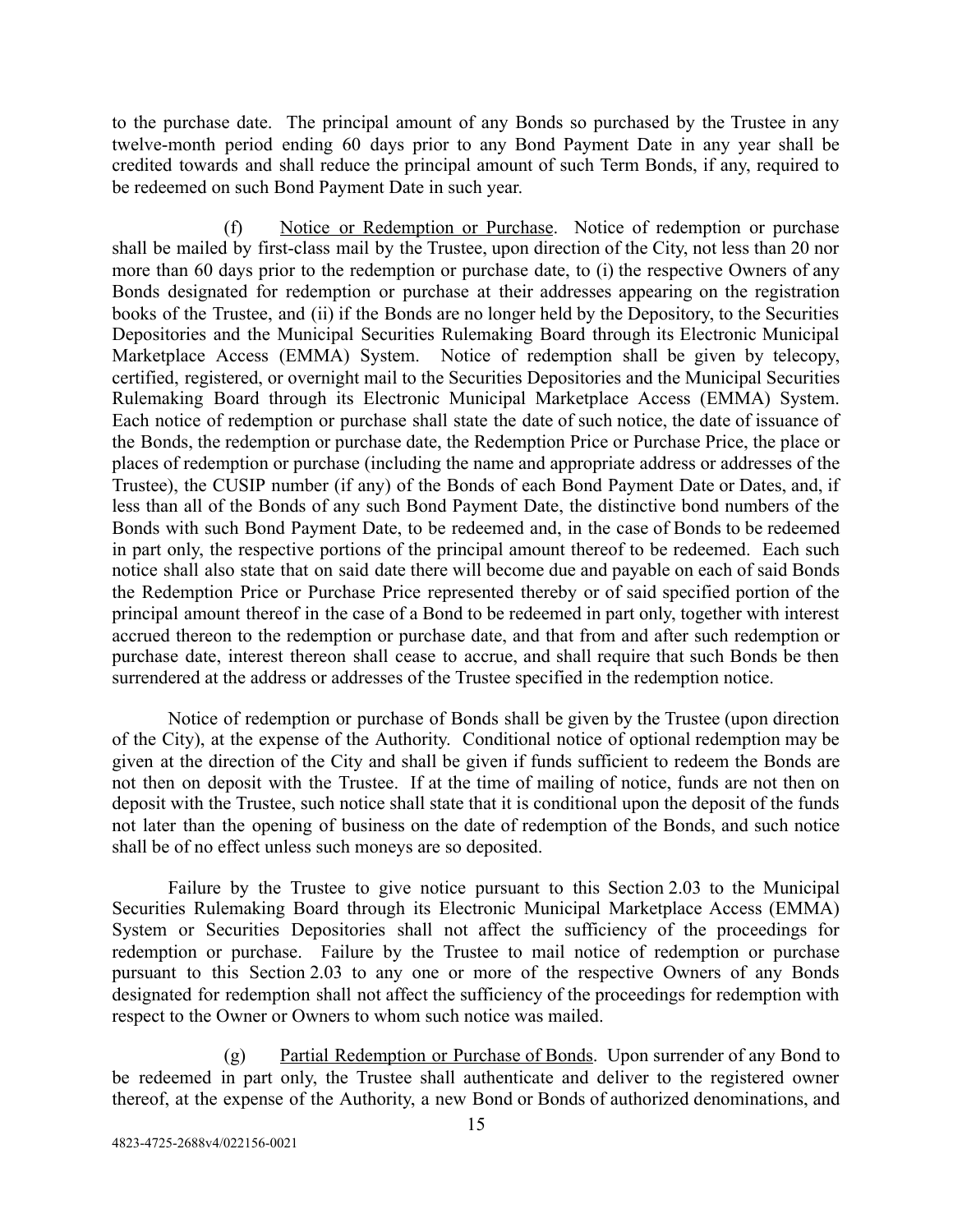having the same Bond Payment Date, equal in aggregate principal amount to the unredeemed or unpurchased portion of the Bond surrendered.

(h) Effect of Redemption. Notice of redemption having been duly given as aforesaid, and moneys for payment of the Redemption Price of, together with interest accrued to the redemption date with respect to, the Bonds (or portions thereof) so called for redemption being held by the Trustee, on the redemption date designated in such notice, the Bonds (or portions thereof) so called for redemption shall become due and payable at the Redemption Price specified in such notice and interest accrued thereon to the redemption date, interest on the Bonds so called for redemption shall cease to accrue, said Bonds (or portions thereof) shall cease to be entitled to any benefit or security under this Trust Agreement, and the Owners of said Bonds shall have no rights in respect thereof except to receive payment of said Redemption Price and accrued interest.

All Bonds redeemed pursuant to the provisions of this Section shall be cancelled upon surrender thereof by the Trustee. All Bonds purchased pursuant to the provisions of this Section shall be registered in the name of the Authority and delivered to, or as directed in writing by, the Authority.

<span id="page-19-0"></span>**Section II.04 Form of Bonds**. The Bonds and the registration endorsement and assignment to appear thereon shall be substantially in the form set forth in Exhibit A hereto attached and by this reference herein incorporated (provided that on the face of each Bond, at the place where the portion of the form set forth below appears on the reverse side of such Bond, there shall be inserted the following sentence: REFERENCE IS HEREBY MADE TO THE FURTHER PROVISIONS OF THIS BOND SET FORTH ON THE REVERSE HEREOF, WHICH FURTHER PROVISIONS SHALL, FOR ALL PURPOSES, HAVE THE SAME EFFECT AS IF SET FORTH AT THIS PLACE).

<span id="page-19-1"></span>**Section II.05 Execution of Bonds** . The Bonds shall be executed by the President of the Authority and countersigned by the Secretary or Assistant Secretary of the Authority by manual or facsimile signature. In case any officer whose signature appears on the Bonds shall cease to be such officer before the delivery of the bonds to the Owners thereof, such signature shall nevertheless be valid and sufficient for all purposes as if such officer had remained in office until such delivery of the bonds.

Only those Bonds bearing thereon a certificate of authentication in the form set forth in Exhibit A hereto, executed manually and dated by the Trustee, shall be entitled to any benefit, protection or security hereunder or be valid or obligatory for any purpose, and such certificate of the Trustee shall be conclusive evidence that the Bonds so authenticated have been duly authorized, executed, issued, and delivered hereunder and are entitled to the benefit, protection, and security hereof.

<span id="page-19-2"></span>**Section II.06 Restrictions on Registration and Transfer of Bonds.** Notwithstanding any other provision hereof, Bonds shall only be registered in the name of, or transferred to, and the Beneficial Owner shall only be, a transferee that has delivered a letter in substantially the form attached as Exhibit C hereto and who qualifies as an Accredited Investor or a Qualified Institutional Buyer. The Trustee shall be entitled to rely upon the representation set forth in the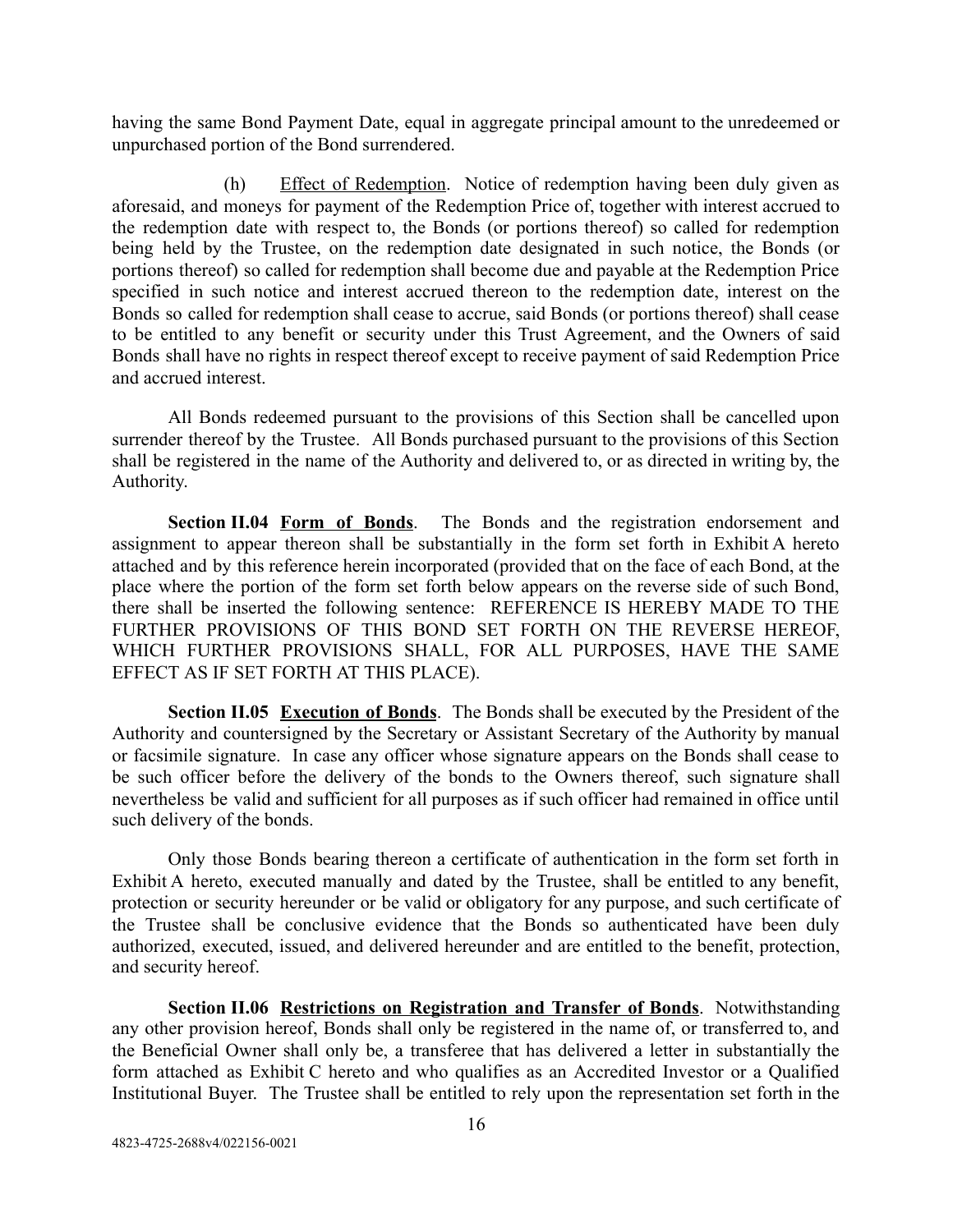legend appearing on the first page of the Bond. Subject to this Section 2.06, any Bond may, in accordance with its terms, be transferred, upon the books required to be kept pursuant to the provisions of Section 2.08 by the person in whose name it is registered, in person or by his duly authorized attorney, upon surrender of such Bond for cancellation, accompanied by delivery of a written instrument of transfer.

Whenever any Bond or Bonds shall be surrendered for transfer, the Authority shall execute and the Trustee shall authenticate and deliver a new Bond or Bonds, of the same maturity and for a like aggregate principal amount of the Bond or Bonds being transferred, which may be in denominations of less than \$100,000 if and to the extent the denomination of such Bond is less than \$100,000 as a result of a prior partial redemption of such Bond. The Trustee shall require the Owner requesting such transfer to pay any tax or other governmental charge or charge imposed by the Trustee required to be paid with respect to such transfer. The Trustee shall not be required to transfer (i) any Bond during the fifteen (15) days next preceding the date on which notice of redemption of Bonds is given, or (ii) any Bond called for redemption.

<span id="page-20-0"></span>**Section II.07 Exchange of Bonds**. Bonds may be exchanged at the Office of the Trustee for a like aggregate principal amount of Bonds of the same series and payment date of other authorized denominations. The Trustee shall require the payment by the Owner requesting such exchange of any tax or other governmental charge required to be paid with respect to such exchange as a condition precedent to the exercise of such privilege.

<span id="page-20-1"></span>**Section II.08 Bond Registration Books.** The Trustee will keep at its office sufficient books for the registration and transfer of the Bonds which shall at all times be open to inspection by the City or any Owner on reasonable notice during regular business hours on any Business Day, and upon presentation for such purpose the Trustee shall, under such reasonable regulations as it may prescribe, register or transfer the Bonds in such books as hereinabove provided.

<span id="page-20-2"></span>**Section II.09 Mutilated, Destroyed, Stolen or Lost Bonds**. If any Bond shall become mutilated, the Trustee, at the expense of the Owner, shall thereupon authenticate and deliver a new Bond of like tenor and number in exchange and substitution for the Bond so mutilated, but only upon surrender to the Trustee of the Bond so mutilated. Every mutilated Bond so surrendered to the Trustee shall be canceled.

If any Bond shall be lost, destroyed or stolen, evidence of such loss, destruction or theft may be submitted to the Trustee and, if such evidence be satisfactory to the Trustee and the Authority and indemnity satisfactory to the Trustee and the Authority shall be given, the Trustee, at the expense of the Owner, shall thereupon authenticate and deliver a new Bond of like tenor and number in lieu of and in substitution for the Bond so lost, destroyed, or stolen.

The Trustee may require payment of a reasonable sum for each new Bond issued under this Section 2.09 and of the expenses which may be incurred by the Authority and the Trustee in the premises. Any Bond issued under the provisions of this Section in lieu of any Bond alleged to be lost, destroyed, or stolen shall be equally and proportionately entitled to the benefits of this Trust Agreement with all other Bonds of the same series secured by this Trust Agreement. Neither the Authority nor the Trustee shall be required to treat both the original Bond and any duplicate Bond as being Outstanding for the purpose of determining the principal amount of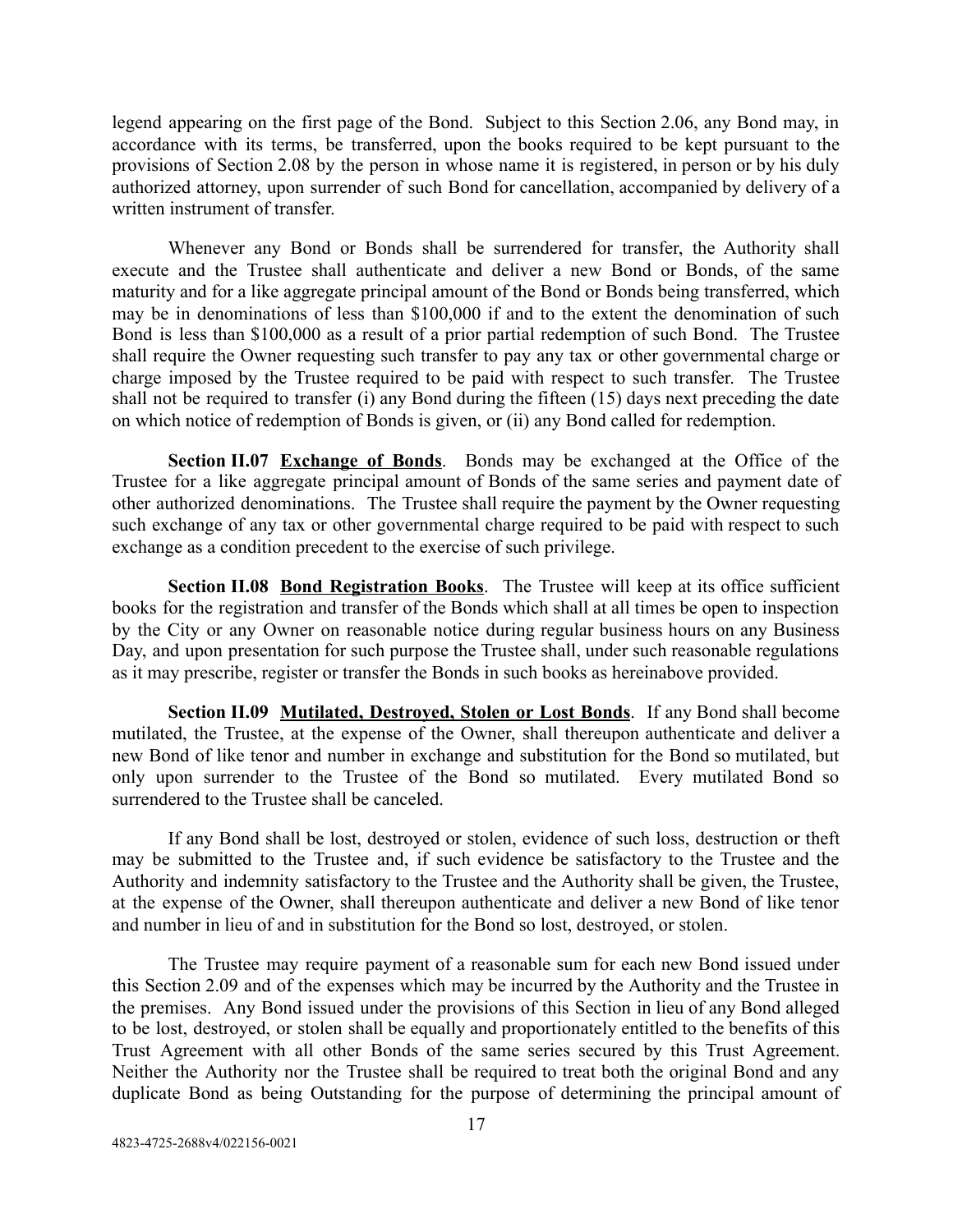Bonds which may be issued hereunder or for the purpose of determining any percentage of Bonds Outstanding hereunder, but both the original and duplicate Bond shall be treated as one and the same.

<span id="page-21-0"></span>**Section II.10 Temporary Bonds**. The Bonds issued under this Trust Agreement may be initially executed and delivered in temporary form exchangeable for definitive Bonds when ready for delivery. The temporary Bonds may be printed, lithographed or typewritten, shall be of such denominations as may be determined by the Trustee, shall be in fully registered form and may contain such reference to any of the provisions of this Trust Agreement as may be appropriate. Every temporary Bond shall be authenticated and delivered by the Trustee, as authorized by the Authority, in accordance with the terms of the Act. If the Trustee authenticates and delivers temporary Bonds, it will authenticate and deliver definitive Bonds without delay and thereupon the temporary Bonds may be surrendered, for cancellation, in exchange therefor at the Office of the Trustee, and the Trustee shall deliver in exchange for such temporary Bonds an equal aggregate principal amount of definitive Bonds of authorized denominations. Until so exchanged, the temporary Bonds shall be entitled to the same benefits under this Trust Agreement as definitive Bonds delivered hereunder.

<span id="page-21-1"></span>**Section II.11 Procedure for the Issuance of the Bonds; Establishment of Funds and Accounts; Deposit of Proceeds**. At any time after the sale of the Bonds, the Trustee shall execute the Bonds for delivery hereunder, and thereupon the Bonds shall be delivered by the Trustee to the purchaser thereof upon the Request of the Authority and upon receipt of payment therefor from the purchaser thereof. Upon receipt of payment for the Bonds from the purchaser thereof, the Trustee shall set aside and deposit the proceeds received from such sale in the following respective accounts or funds or with the following respective persons, in the following order of priority:

(a) The Trustee shall credit the [Reserve Policy/Reserve Fund Requirement] to the Reserve Fund pursuant to Section 3.03 hereof. [The initial maximum amount available on the Reserve Policy is equal to the Reserve Fund Requirement.]

(b) The "Costs of Issuance Fund" is hereby established as a separate trust fund with the Trustee. The Trustee shall deposit the sum of  $\frac{1}{2}$  in the Costs of Issuance Fund. The moneys in the Costs of Issuance Fund shall be disbursed, upon the Request of the Authority, to pay Costs of Issuance. Upon the earlier of payment in full of the Costs of Issuance or the making of adequate provision for the payment thereof, as evidenced by a Certificate of the Authority to the Trustee, or the six (6) month anniversary of the date of delivery of the Bonds, any balance remaining in the Costs of Issuance Fund shall be transferred to the Project Fund, and pending such transfer and application, the moneys in the Costs of Issuance Fund may be invested as permitted by Section 3.04 hereof; provided, however, that investment income resulting from any such investment shall be retained in the Costs of Issuance Fund. Any residual earnings received after the transfer referenced above will, as and when convenient, be transferred to the Project Fund.

(c) There shall be further created a special trust fund to be held by the Trustee called the "Project Fund." The Trustee shall deposit the sum of  $\frac{1}{2}$  [ in the Project Fund. Moneys in the Project Fund shall be disbursed to the City pursuant to a Requisition in the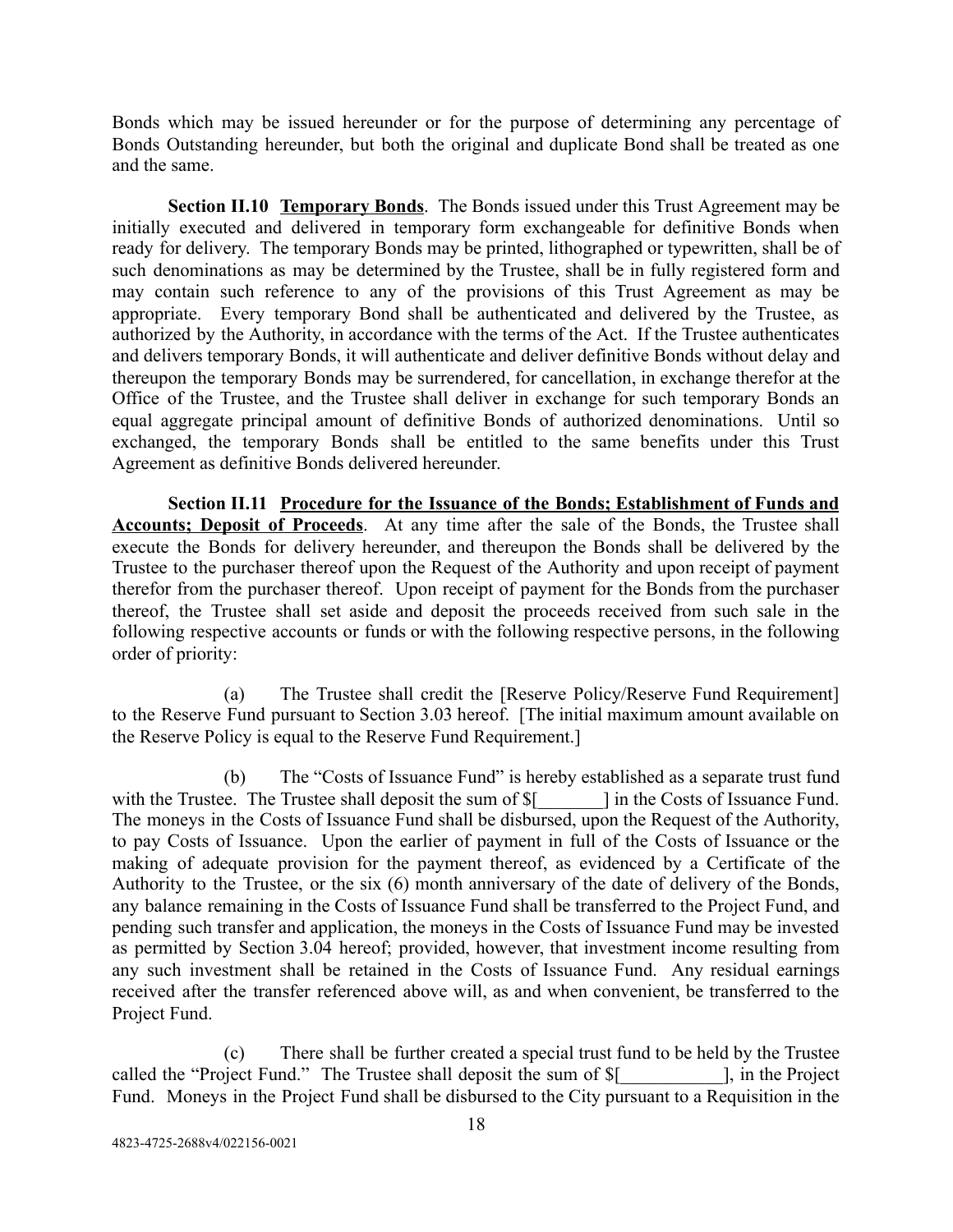form attached hereto as Exhibit B. Such Requisition shall be in the form of a sequentially numbered requisition and shall set forth the name and address of the person or persons to whom said amounts are to be disbursed and state the amounts to be disbursed are for Project Costs properly chargeable to the Project Fund and have not been the subject of any previous requisition. The Trustee shall have no duty to confirm the accuracy of the Requisition submitted. Upon delivery to the Trustee of a Request of the City, any Bond proceeds remaining in the Project Fund upon completion of the Project (which completion shall be evidenced by such Request of the City) shall be applied by the Trustee to offset scheduled 2021 Installment Sale Payments required to be paid by the City under the Agreement or in such other manner as may be directed in such Request of the City. When no amounts remain on deposit in the Project Fund, the Project Fund shall be closed. Upon the occurrence and continuance of an Event of Default or an event which, with notice or lapse of time would constitute an Event of Default, amounts on deposit in the Project Fund shall not be disbursed, but shall instead be applied to the payment of the scheduled principal and interest on the Bonds as such amounts become due and payable or the Redemption Price of the Bonds.

<span id="page-22-0"></span>**Section II.12 Validity of Bonds** . The validity of the Bonds shall not be dependent on or affected in any way by the proceedings taken by the Authority or the Trustee for the financing of the Project or by any contracts made by the Authority or its agents in connection therewith, and shall not be dependent upon the completion of the Project or upon the performance by any person, firm, or corporation of his or its obligation with respect thereto. The recital contained in the Bonds that the same are issued pursuant hereto shall be conclusive evidence of their validity and of the regularity of their issuance, execution, authentication, and delivery, and all Bonds shall be incontestable from and after their issuance, execution, authentication, and delivery. The Bonds shall be deemed to be issued, within the meaning hereof, whenever the definitive Bonds (or any temporary Bonds exchangeable therefor) shall have been delivered to the purchaser thereof and the proceeds of sale thereof received.

### **ARTICLE III REVENUES**

<span id="page-22-2"></span><span id="page-22-1"></span>**Section III.01 Pledge of Revenues; Assignment.** All Revenues and any other amounts (including proceeds of the sale of the Bonds) held by the Trustee in any fund or account established hereunder (other than amounts on deposit in the Project Fund created pursuant to Section 2.11 and the Rebate Fund created pursuant to Section 4.04) are hereby irrevocably pledged to the payment of the principal, interest and premium, if any, on the Bonds as provided herein, and the Revenues shall not be used for any other purpose while any of the Bonds remain Outstanding; provided, however, that out of the Revenues and other moneys there may be applied such sums for such purposes as are permitted hereunder. This pledge shall constitute a first pledge of and charge and lien upon the Revenues and all other moneys on deposit in the funds and accounts established hereunder (other than amounts on deposit in the Project Fund created pursuant to Section 2.11 and the Rebate Fund created pursuant to Section 4.04) for the payment of the interest and principal on the Bonds in accordance with the terms hereof and thereof.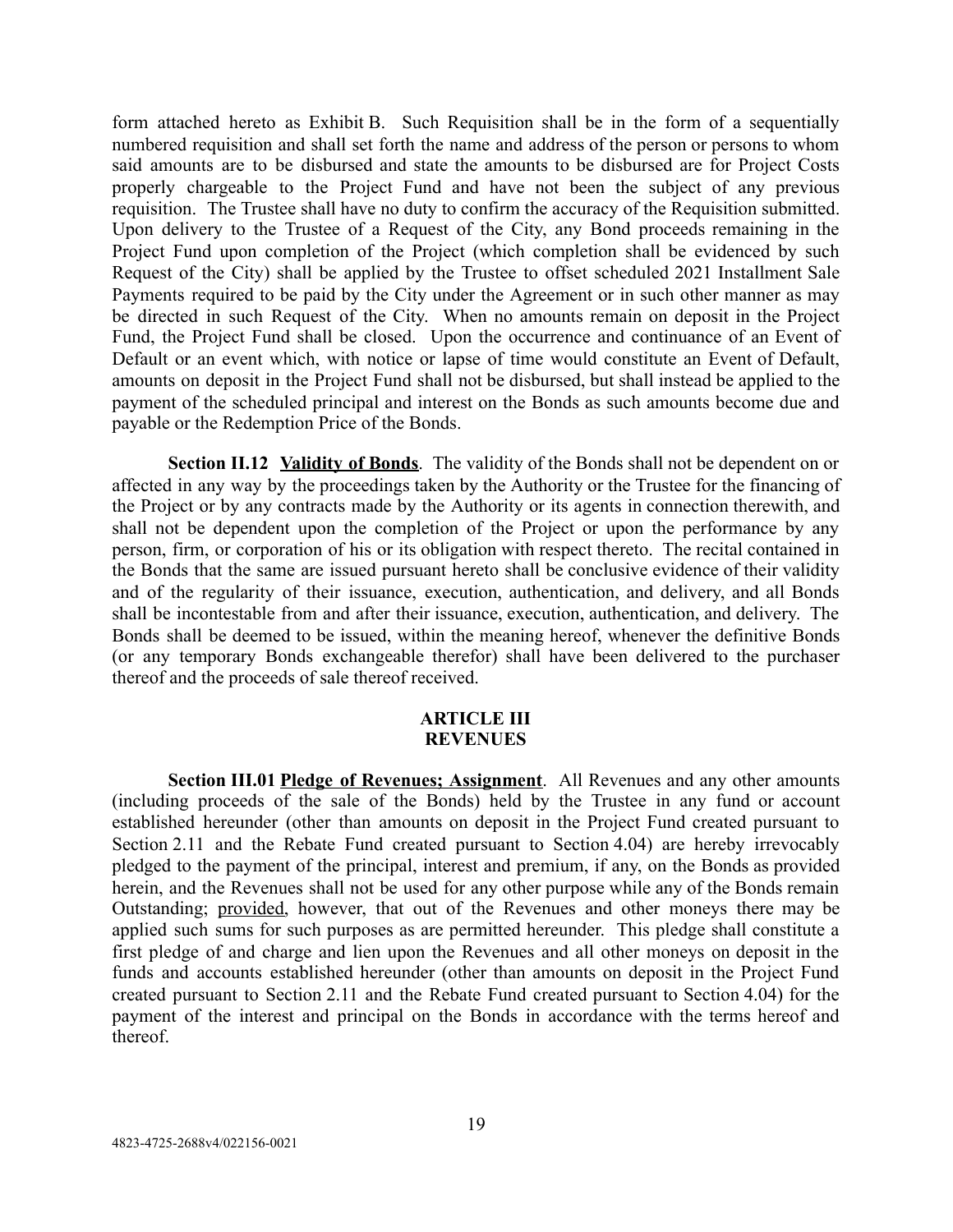The Authority hereby assigns to the Trustee all of the Authority's rights and remedies under the Agreement, including, but not limited to, the Authority's security interest in and lien upon the Revenues.

<span id="page-23-0"></span>**Section III.02 Receipt and Deposit of Revenues in the Revenue Fund.** In order to carry out and effectuate the pledge, charge, and lien contained herein, the Authority agrees and covenants that all Revenues when and as received shall be received by the Authority in trust hereunder for the benefit of the Owners and shall be deposited when and as received by the Authority in the Revenue Fund which fund is hereby created and which fund the Authority hereby agrees and covenants to maintain with the Trustee so long as any Bonds shall be Outstanding under this Trust Agreement. All Revenues shall be held in trust in the Revenue Fund. All Revenues, whether received by the Authority in trust or deposited with the Trustee as herein provided, shall nevertheless be allocated, applied, and disbursed solely for the purposes and uses hereinafter in this Article set forth, and shall be accounted for separately and apart from all other accounts, funds, money or other resources of the Authority, and the Authority shall have no beneficial right or interest in any of the Revenues except only as herein provided.

## <span id="page-23-1"></span>**Section III.03 Establishment and Maintenance of Accounts for Use of Money in the Revenue Fund.**

(a) Priority of transfers from Revenue Fund. All money in the Revenue Fund shall be set aside by the Trustee in the following respective special funds and accounts within the Revenue Fund in the following order of priority, on the dates and in the amounts set forth in Section 3.03(b):

(1) Interest Fund. All money in the Interest Fund shall be used and withdrawn by the Trustee solely for the purpose of paying the interest on the Bonds as it shall become due and payable (including accrued interest on the Bonds purchased or redeemed prior to the payment dates thereof).

(2) Principal Fund. All money in the Principal Fund shall be used and withdrawn by the Trustee solely for the purpose of paying the principal on the Bonds as it shall become due and payable, whether on Bond Payment Dates or redemption, except that any money in any sinking fund account shall be used and withdrawn by the Trustee only to purchase or to redeem or to pay Term Bonds for which such sinking fund account was created.

(3) Reserve Fund. All money in the Reserve Fund (including all amounts which may be obtained from any insurance policy on deposit in the Reserve Fund) shall be used and withdrawn by the Trustee solely for the purpose of replenishing the Interest Fund or the Principal Fund, in that order, in the event of any deficiency at any time in either of such Funds, but solely for the purpose of paying the interest or principal due on the Bonds, except that any cash amounts in the Reserve Fund in excess of the amount required to be on deposit therein shall be withdrawn from the Reserve Fund on each Interest Payment Date and deposited in the Interest Fund.

In lieu of making a Reserve Fund Requirement deposit or in replacement of moneys then on deposit in the Reserve Fund (which shall be transferred by the Trustee to the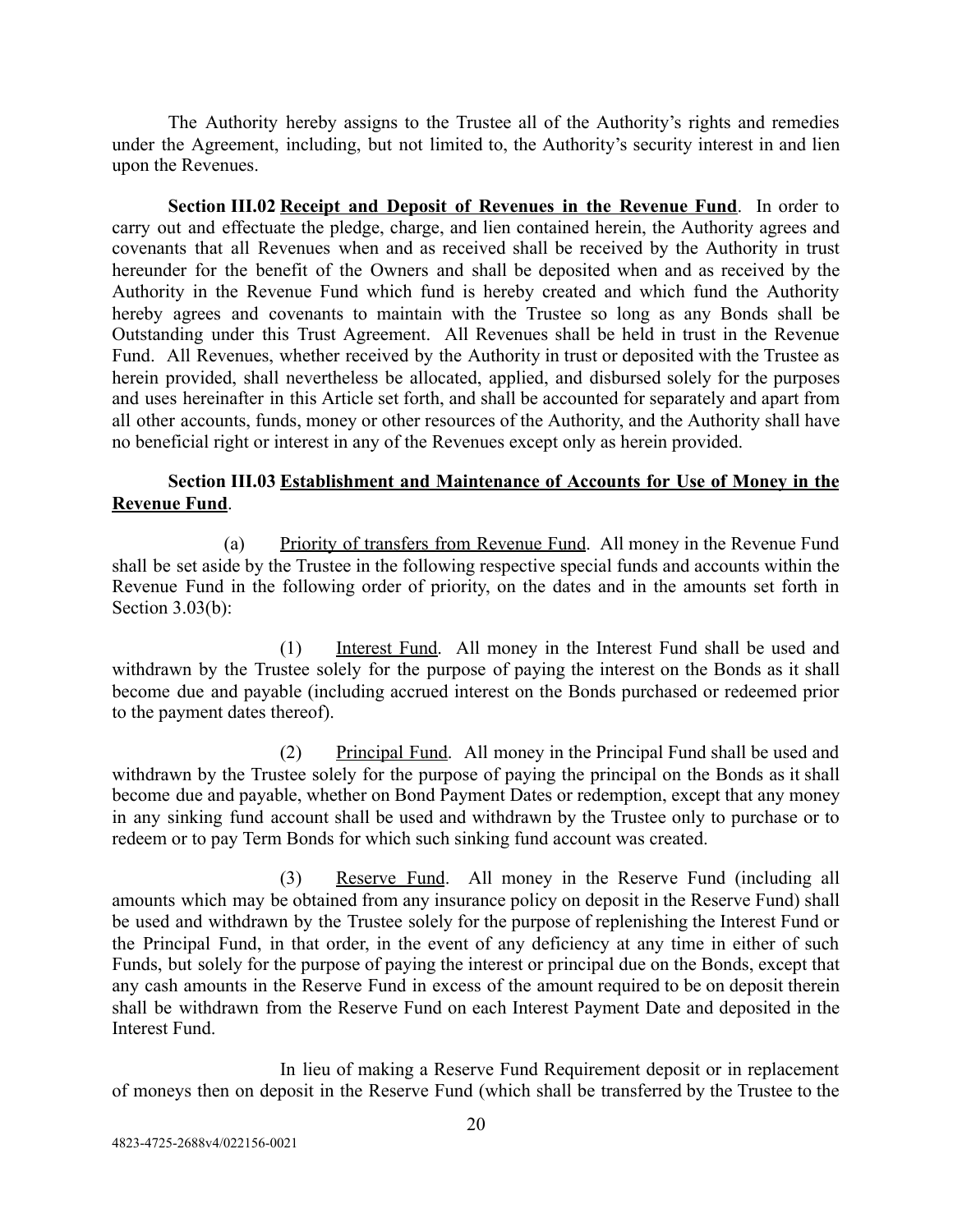City upon delivery of an insurance policy satisfying the requirements stated below), the City may also deliver to the Trustee an insurance policy (a "Qualified Reserve Instrument") securing an amount, together with moneys or Permitted Investments on deposit in the Reserve Fund, no less than such Reserve Fund Requirement, issued by an insurance company licensed to issue insurance policies guaranteeing the timely payment of the principal and interest components of the Agreement and whose unsecured debt obligations (or for which obligations secured by such insurance company's insurance policies) are rated in one of the two highest rating categories (without respect to any modifier) of the Rating Agency.

(4) Administration Fund. All money in the Administration Fund shall be used and withdrawn by the Trustee solely for the purpose of paying the fees of the Authority, the Trustee, and the Rebate Analyst, payable with respect to the Agreement, this Indenture, or the Bonds, except that any cash amounts in the Administration Fund in excess of the amount required to be on deposit therein shall be withdrawn from the Administration Fund on each Interest Payment Date and deposited in the Interest Fund.

(5) Surplus Account. So long as no Event of Default of the City has occurred and is continuing hereunder or under the 2021 Installment Sale Agreement, the Trustee shall transfer or deposit amounts in the Surplus Account as instructed in a Certificate signed by an Authorized City Representative and the City may use amounts so released from the Surplus Account for any purpose permitted by applicable law, including without limitation the Measure M Ordinance, the Measure R Ordinance, and the Proposition C Ordinance.

(b) Timing and Amount of Transfers from Revenue Fund. On the [sixth  $(6<sup>th</sup>)$ ] day of every month, [commencing  $16, 20$ ], the Trustee shall deposit or transfer such amounts in the following order of priority, the requirements of each deposit or transfer of each priority to be fully satisfied, leaving no deficiencies, prior to any deposit or transfer later in priority:

(1) Interest Fund and Principal Fund. The Trustee shall deposit in the Interest Fund, an amount equal to the sum of (I) the product of (aa) a fraction, the numerator of which is 1, and the denominator of which is 6, times (bb) the amount of the interest payment due with respect to the Bonds and any Contracts, on the following Interest Payment Date, less the amount, if any, available in any capitalized interest fund established to pay interest on Contracts; provided, however, that from and after the day on which the sum of the amounts on deposit in the Interest Fund and such interest accounts established for such Contracts is equal to the amount of interest payable on such Interest Payment Date on all outstanding Bonds and Contracts, less any amount available in any capitalized interest fund established to pay interest on Contracts, no further amounts shall be required to be so deposited pursuant to this clause (I), and, provided further that if the amount available is not sufficient to make all such deposits in full, then to such deposits ratably according to the full amount of each such deposit specified to be made, and (II) the Trustee shall deposit in the Principal Fund and the principal account established in connection with any Contracts, the product of (aa) a fraction, the numerator of which is 1, and the denominator of which is 12, times (aa) the amount of the principal payment due with respect to the Bonds and any Contracts, on the following June 1; provided, however, that from and after the day on which the sum of the amounts on deposit in the Principal Fund and such principal accounts established for such Contracts is equal to the amount of principal payable on such June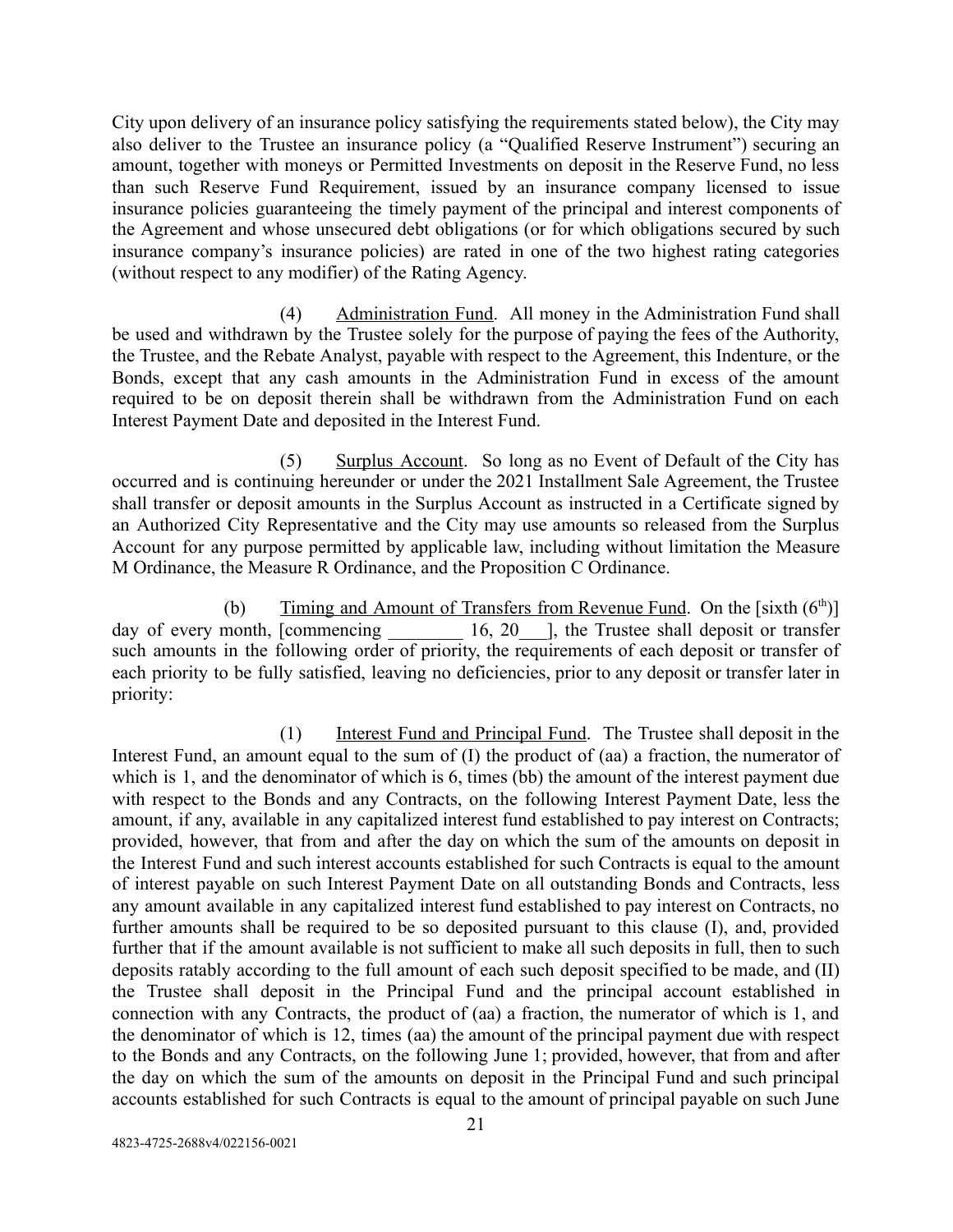1 on all outstanding Bonds and Contracts, no further amounts shall be required to be so deposited pursuant to this clause (II), and, provided further that if the amount available is not sufficient to make all such deposits in full, then to such deposits ratably according to the full amount of each such deposit specified to be made, plus an amount equal to any shortfalls in required deposits from prior periods not previously cured. The City shall, at the request of the Trustee, certify to the Trustee the amount of the next interest payments and principal payments, if any, coming due with respect to Contracts. In the event insufficient amounts are available in the Revenue Fund to make all payments required by this paragraph, the available amounts shall be applied to such payments pro-rata based on the amount of the interest or principal payments, as applicable, due on the Bonds and any Contracts.

(2) Reserve Fund. If at any time the amount on deposit in the Reserve Fund is less than the Reserve Fund Requirement due to (I) a transfer from the Reserve Fund to the Interest Fund or the Principal Fund to make up a deficiency therein, or (II) a realized loss on a Permitted Investment held therein, the Trustee shall deposit in the Reserve Fund, until the aggregate amount of such deposits equals the amount so transferred or lost, an amount equal to the lesser of (aa) the product of (1) a fraction, the numerator of which is 1, and the denominator of which is 12, times (2) an amount equal to the amount so transferred or lost, plus an amount equal to any shortfalls in required deposits from prior periods not previously cured, or (bb) the amount necessary to cause the amount on deposit in the Reserve Fund to be equal to the Reserve Fund Requirement; no deposit need be made in the Reserve Fund so long as there shall be on deposit therein a sum equal to the Reserve Fund Requirement.

(3) Rebate Fund. The Trustee shall deposit the Rebate Amount in the Rebate Fund if and to the extent required pursuant to the terms of Section 4.04.

(4) Administration Fund. The Trustee shall, until the amount on deposit in the Administration Fund is equal to the Administration Fee, deposit in the Administration Fund an amount equal to the lesser of (I) the product of (aa) a fraction, the numerator of which is 1, and the denominator of which is 12, times (bb) the amount of the Administration Fee, or (II) the amount necessary to cause the amount on deposit in the Administration Fund to be equal to Administration Fee, plus an amount equal to any shortfalls in required deposits from prior periods not previously cured.

(5) Surplus Account. The Trustee shall deposit in the Surplus Account all money remaining in the Revenue Fund after the deposits required by paragraphs (1), (2), (3) and (4) of this Section have been made.

<span id="page-25-0"></span>**Section I.02 Deposit and Investments of Money in Accounts and Funds**. Subject to Section 4.04, all money held by the Trustee in any of the accounts or funds established pursuant hereto shall be invested and reinvested in Permitted Investments at the Request of the City received not less than two (2) Business Days prior to the date of making such investment. The Trustee shall notify the City no less than two (2) Business Days prior to the date moneys held hereunder will be available for investment, requesting that the City deliver to the Trustee a Request of the City specifying the Permitted Investments to be acquired by the Trustee with such moneys. All money held in the Reserve Fund shall be invested and reinvested in Permitted Investments with a term to maturity not exceeding five years or on the final maturity date of the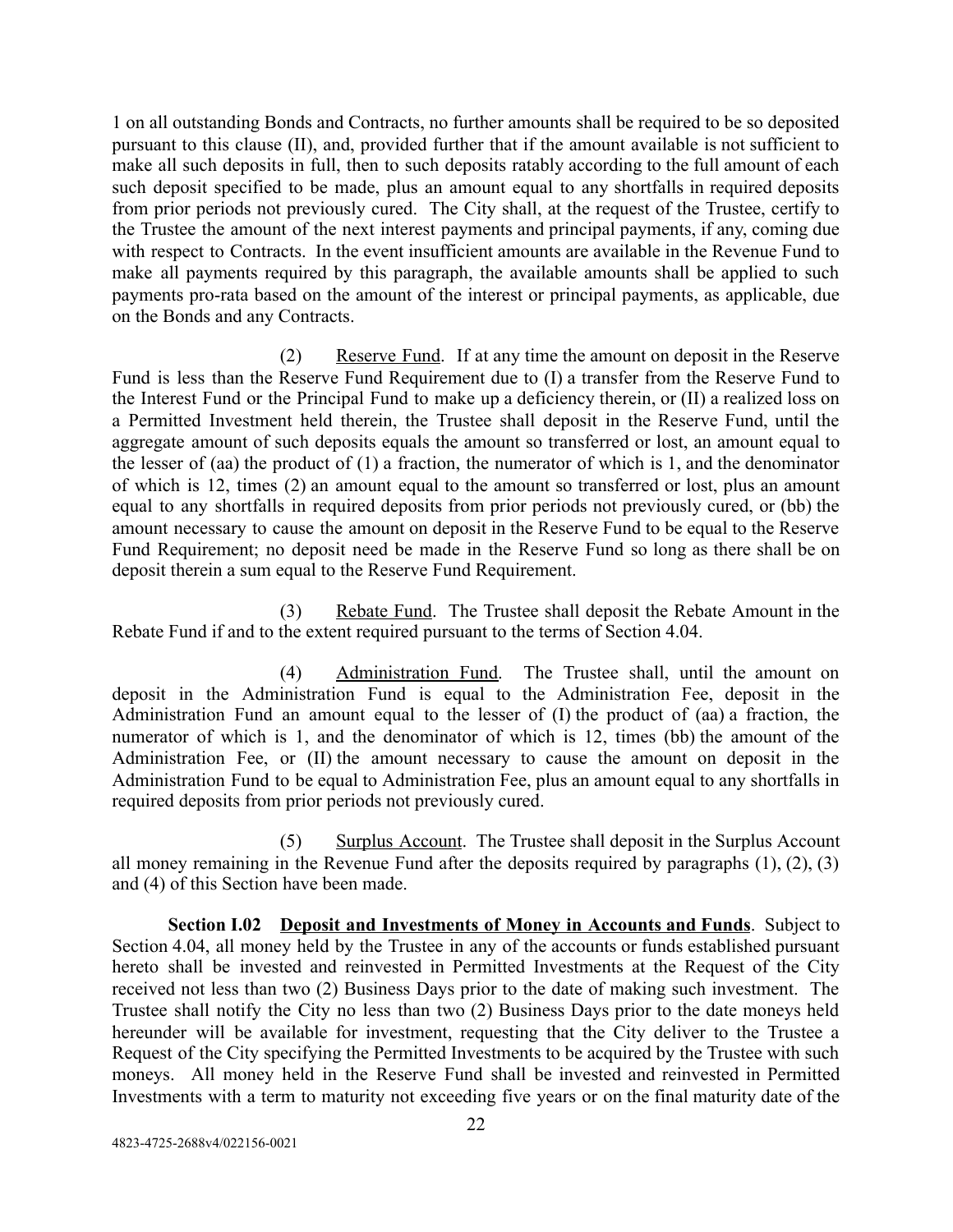Bonds, whichever date is earlier; provided, however, that if an obligation may be redeemed at par on the Business Day prior to each Interest Payment Date during which such obligation is outstanding, such obligation may have any maturity. If no such Request of the City is received, the Trustee shall hold such moneys uninvested. All such Permitted Investments shall be valued by the Trustee not less frequently than semi-annually on each Interest Payment Date at the lower of the cost or market value thereof. Subject to Section 4.04, all interest or profits received prior to the completion of the Project (as certified in writing by the Authorized City Representative) on any money so invested shall be deposited in the related Project Fund, and all interest or profits received subsequent thereto on any money so invested shall be deposited in the Interest Fund. The Trustee may act as a principal or agent in making or disposing of any investment, and all investments may be made through the Trustee's investment department or that of its affiliates. The Trustee or its affiliates may act as sponsor, agent, manager, or depository with regard to any Permitted Investment. The Trustee shall not incur any liability for losses arising from any investments made pursuant to this Section. The Trustee shall sell in a commercially reasonably manner, or present for redemption, any investment security whenever it shall be necessary to provide moneys to meet any required payment, transfer, withdrawal, or disbursement from the fund or account to which such investment security is credited, and the Trustee shall not be liable or responsible for any loss resulting from the acquisition or disposition of such investment security in accordance herewith.

<span id="page-26-0"></span>**Section I.03 Reserve Policy Payment and Reimbursement Provisions** . The following provisions shall govern in the event of a conflict with any contrary provision of this Trust Agreement. [TO COME]

## **ARTICLE II COVENANTS**

<span id="page-26-2"></span><span id="page-26-1"></span>**Section II.01 Compliance with Trust Agreement**. The Trustee will not execute or deliver any Bonds in any manner other than in accordance with the provisions hereof; and the City will not suffer or permit any default to occur hereunder, but will faithfully observe and perform all the agreements, conditions, covenants, and terms contained herein required to be observed and performed by them.

<span id="page-26-3"></span>**Section II.02 Amendment of Agreement**. The City and the Authority will not amend or permit the amendment of the 2021 Installment Sale Agreement without (a)(1) a determination that such amendment does not materially adversely affect the interest of the Owners [or the Insurer] or (2) the written consents of [the Insurer and] the Owners of a majority in aggregate principal amount of the Bonds then Outstanding, and (b) an Opinion of Counsel to the effect that such amendment is authorized and permitted by this Trust Agreement, is enforceable against the Authority, and will not cause interest payable on the Bonds to be included in gross income for federal income tax purposes; *provided* that no such supplement, amendment, modification, or termination shall reduce the amount of 2021 Installment Sale Payments to be made to the Authority or the Trustee by the City pursuant to the Agreement, or extend the time for making such payments, or permit the creation of any lien prior to or on a parity with the lien created by the Agreement on Tax Revenues (as defined in the Agreement), except as expressly provided in the Agreement, in each case without the written consent of all of the Owners of the Bonds then Outstanding.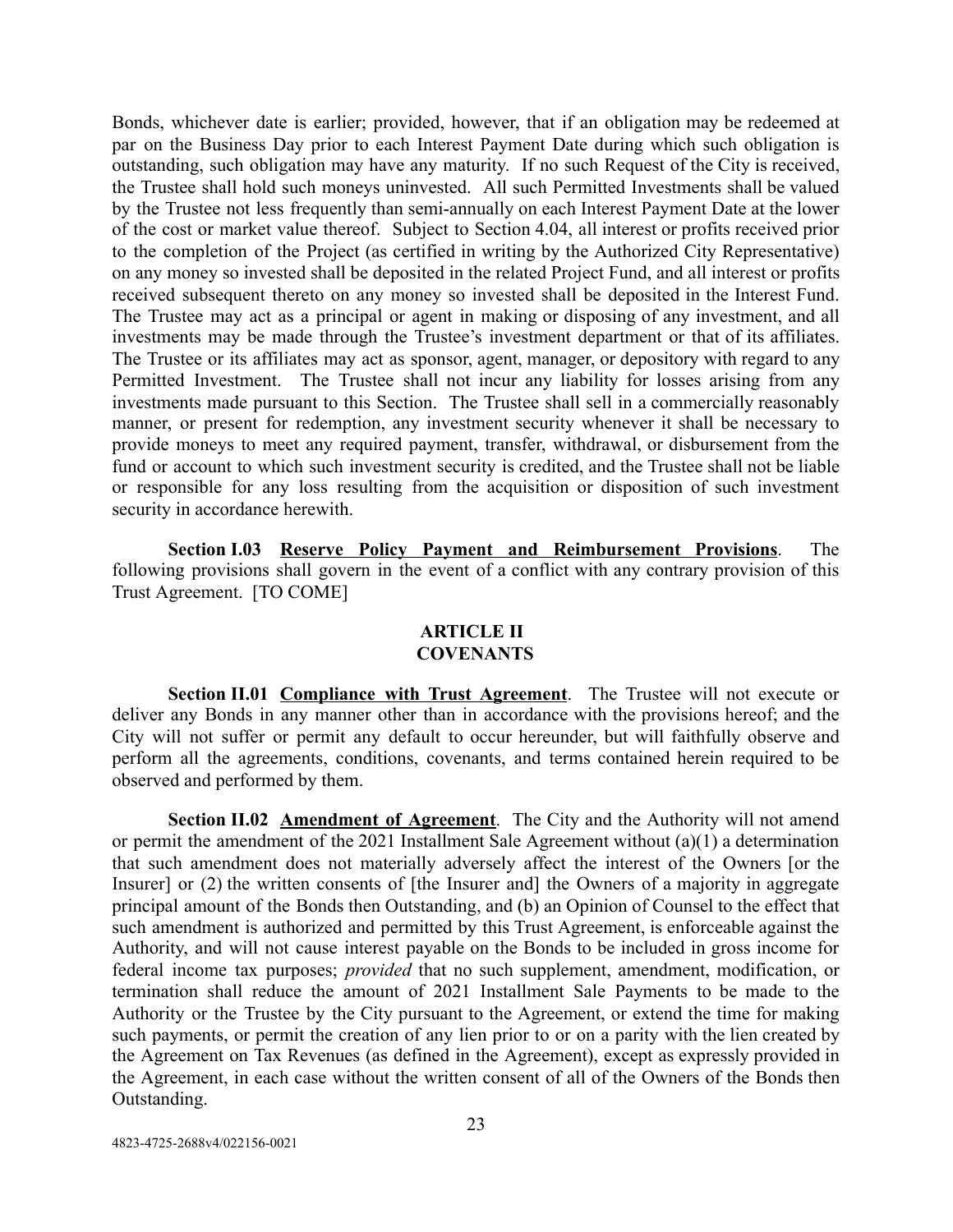<span id="page-27-0"></span>**Section II.03 Against Encumbrances**. The Authority will not make any pledge of or place any charge or lien upon the Revenues except as provided herein, and will not issue any bonds, notes, or obligations payable from the Revenues or secured by a pledge of or charge or lien upon the Revenues except the Bonds.

#### **Section II.04 Tax Covenants: Rebate Fund.**

<span id="page-27-1"></span>(a) In addition to the accounts created pursuant to Section 3.03, the Trustee shall establish and maintain a fund separate from any other fund or account established and maintained hereunder designated as the Rebate Fund. There shall be deposited in the Rebate Fund such amounts, including the Rebate Amount, as are required to be deposited therein pursuant to the Tax Certificate. All money at any time deposited in the Rebate Fund shall be held by the Trustee in trust, to the extent required to satisfy the Rebate Requirement (as defined in the Tax Certificate), for payment to the United States of America. Notwithstanding the provisions of Sections 3.01, 3.02, 3.04, 7.02, and 10.01 relating to the pledge of Revenues, the allocation of money in the Revenue Fund, the investments of money in any fund or account, the application of funds upon acceleration, and the defeasance of Outstanding Bonds, all amounts required to be deposited into or on deposit in the Rebate Fund shall be governed exclusively by this Section 4.04 and by the Tax Certificate (which is incorporated herein by reference). The Trustee shall be deemed conclusively to have complied with such provisions if it follows the written directions of the Authority, and shall have no liability or responsibility to enforce compliance by the Authority and the City with the terms of the Tax Certificate.

(b) Any funds remaining in the Rebate Fund after redemption and payment of all of the Bonds or provision made therefor satisfactory to the Trustee, including accrued interest and payment of any applicable fees to the Trustee and satisfaction of the Rebate Requirement (as defined in the Tax Certificate), shall be withdrawn by the Trustee and remitted to or upon the written direction of the City.

<span id="page-27-2"></span>**Section II.05 Accounting Records and Reports**. The Trustee shall keep proper books of record and account in accordance with industry standards in which complete and correct entries shall be made of all transactions made by the Trustee relating to the receipt, investment, disbursement, allocation, and application of all funds received by the Trustee hereunder. Such records shall specify the account or fund to which each investment (or portion thereof) held by the Trustee is to be allocated and shall set forth, in the case of each investment: (a) its purchase price; (b) identifying information, including par amount, coupon rate, and payment dates; (c) the amount received at maturity or its sale price, as the case may be; (d) the amounts and dates of any payments made with respect thereto; and (e) such documentation as is required to be obtained as evidence to establish that all investments have been purchased in arms' length transactions with no amounts paid to reduce the yield on the investments.

The Trustee shall provide the City and the Authority with a report of such records each June 1 and December 1, commencing on June 1, 2021, through and until the final maturity of the Bonds. In addition, such records shall be open to inspection by the Authority and the City at any reasonable time during regular business hours on reasonable notice.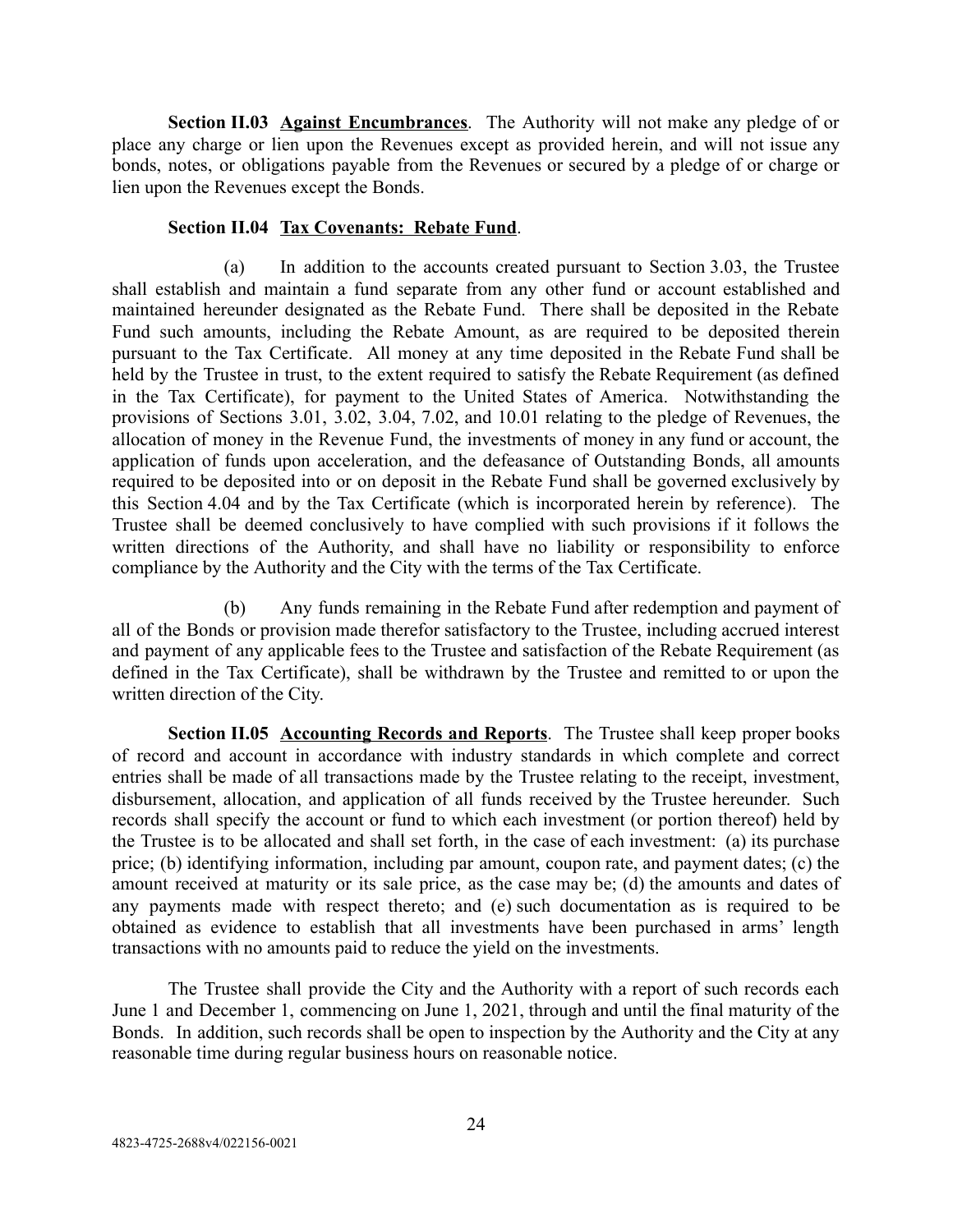<span id="page-28-0"></span>**Section II.06 Observance of Laws and Regulations**. The City will faithfully observe and perform all lawful and valid obligations or regulations now or hereafter imposed on them by contract, or prescribed by any state or national law, or by any officer, board, or commission having jurisdiction or control, as a condition of the continued enjoyment of each and every franchise, right, or privilege now owned or hereafter acquired by them, including their right to exist and carry on their respective businesses, to the end that such observance or performance is material to the transactions contemplated hereby.

<span id="page-28-1"></span>**Section II.07 Further Assurances**. Whenever and so often as reasonably requested to do so by the Trustee or any Owner, the City will promptly execute and deliver or cause to be executed and delivered all such other and further assurances, documents, or instruments, and promptly do or cause to be done all such other and further things as may be necessary or reasonably required in order to further and more fully vest in the Trustee and the Owners all rights, interests, powers, benefits, privileges, and advantages conferred or intended to be conferred upon them hereby.

<span id="page-28-2"></span>**Section II.08 Recordation and Filing**. The City will file, record, register, renew, refile, and rerecord all such documents, including financing statements (or continuation statements in connection therewith), as may be required by law in order to maintain at all times a security interest in the Agreement under and pursuant to this Trust Agreement, all in such manner, at such times and in such places as may be required in order to fully perfect, preserve, and protect the benefit, protection, and security of the Owners [and the Insurer], and the rights of the Trustee hereunder, and the City will do whatever else may be necessary or be reasonably required in order to perfect and continue the pledge of and lien on the Agreement as provided herein.

<span id="page-28-3"></span>**Section II.09 Completion of the Project.** Subject to and as provided in the Agreement, the City, as agent of the Authority, will cause the Project to be completed with all practicable dispatch and such completion will be made in an expeditious manner and in conformity with the law.

### **ARTICLE III THE TRUSTEE**

<span id="page-28-5"></span><span id="page-28-4"></span>**Section III.01 The Trustee**. U.S. Bank National Association shall serve as the Trustee for the Bonds for the purpose of receiving all money which the Authority and the City are required to deposit with the Trustee hereunder and for the purpose of allocating, applying, and using such money as provided herein and for the purpose of paying the interest, principal, and redemption premiums, if any, on the Bonds presented for payment in St. Paul, Minnesota, or at such other office as the Trustee may designate, with the rights and obligations provided herein. The Authority agrees that it will at all times maintain a Trustee having a designated office in Seattle, Washington or San Francisco or Los Angeles, California.

The Authority may at any time, unless there exists any event of default as defined in Section 7.01, remove the Trustee initially appointed and any successor thereto and may appoint a successor or successors thereto by an instrument in writing; provided that any such successor shall (i) be a bank or trust company doing business and having a principal office in Seattle, Washington or San Francisco or Los Angeles, California, (ii) have (or in the case of a bank or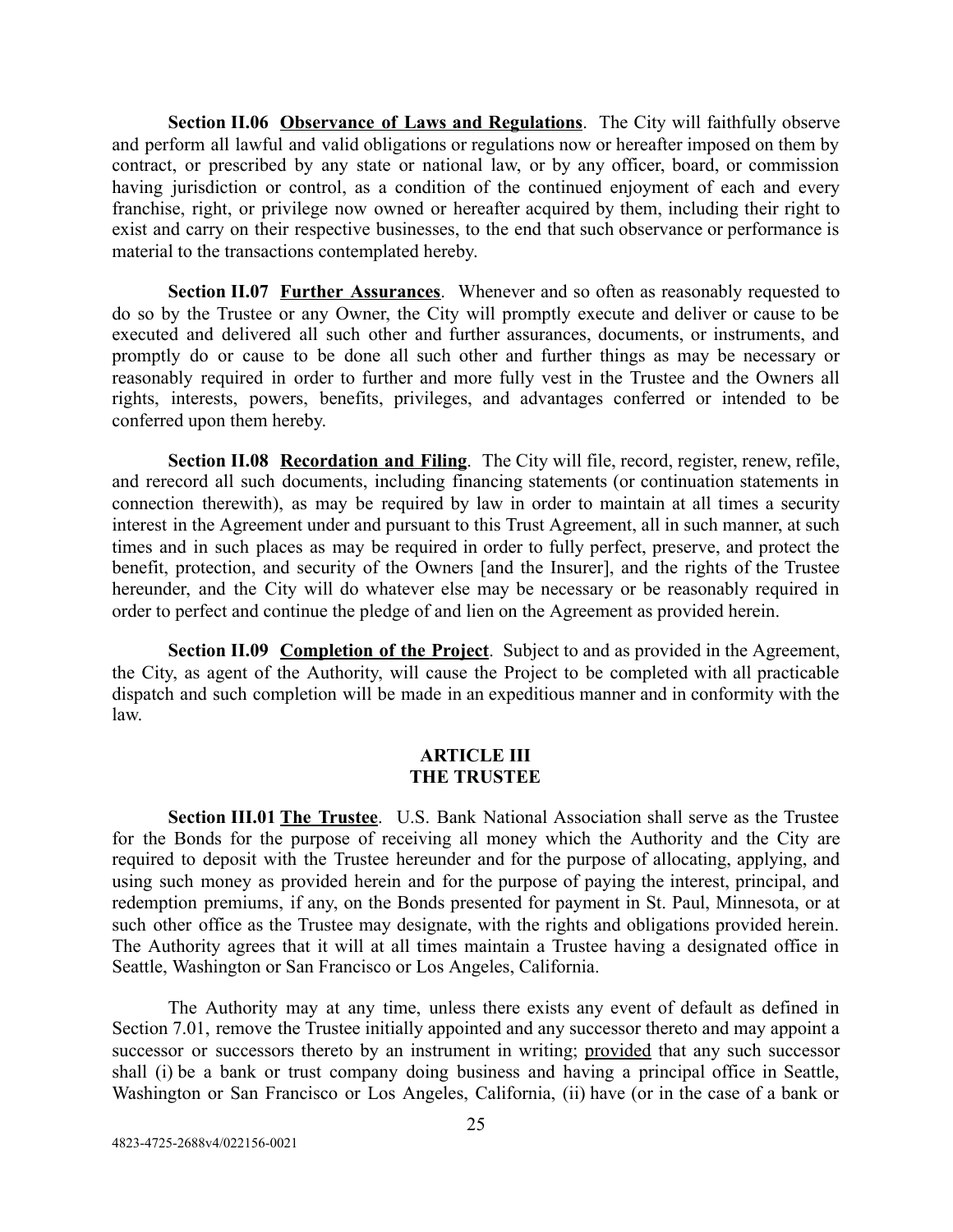trust company which is part of a bank holding company system, the related bank holding company shall have) a combined capital (exclusive of borrowed capital) and surplus of at least seventy-five million dollars (\$75,000,000) and (iii) be subject to supervision or examination by federal or state authority. If such bank or trust company publishes a report of condition at least annually, pursuant to law or to the requirements of any supervising or examining authority above referred to, then for the purpose of this section the combined capital and surplus of such bank or trust company shall be deemed to be its combined capital and surplus as set forth in its most recent report of condition so published. The Trustee may at any time resign by giving written notice of such resignation to the Authority and by mailing to the Owners notice of such resignation. Upon receiving such notice of resignation, the Authority shall promptly appoint a successor Trustee by an instrument in writing. Any removal or resignation of a Trustee and appointment of a successor Trustee shall become effective only upon the acceptance of appointment by the successor Trustee. If, within 30 days after notice of the removal or resignation of the Trustee no successor Trustee shall have been appointed and shall have accepted such appointment, the removed or resigning Trustee may petition any court of competent jurisdiction for the appointment of a successor Trustee, which court may thereupon, after such notice, if any, as it may deem proper and prescribe and as may be required by law, appoint a successor Trustee having the qualifications required hereby.

The Trustee is hereby authorized to redeem the Bonds when duly presented for payment on their respective Bond Payment Dates or on prior redemption. The Trustee shall cancel all Bonds upon payment thereof or upon the surrender thereof by the Authority and shall destroy such Bonds it has received in accordance with its retention policy then in effect. The Trustee shall keep accurate records of all Bonds paid and discharged and canceled by it.

The Authority, solely from amounts held in the Costs of Issuance Fund or paid by the City specifically for such purpose, shall from time to time, subject to any agreement between the Authority and the Trustee then in force, pay to the Trustee compensation for its services, reimburse the Trustee for all its advances and expenditures, including but not limited to, advances to and fees and expenses of independent accountants and in-house and other counsel or other experts employed by it and reasonably required in the exercise and performance of its rights and obligations hereunder, and, to the extent permitted by law, indemnify and hold the Trustee and its officers, directors, employees, and agents harmless against any claim, loss, liability, damages, expenses (including legal fees and expenses), or advances not arising from the Trustee's own active or passive negligence, willful misconduct, or breach of fiduciary duty, which the Trustee may incur in the exercise and performance of its rights and obligations hereunder. The obligations of the Authority under this paragraph to compensate, indemnify, reimburse, and hold the Trustee harmless shall constitute additional indebtedness hereunder, and such indebtedness shall have priority over the Bonds in respect of all property and funds held or collected by the Trustee as such, except funds held in trust by the Trustee for the benefit of the Owners of particular Bonds, including, without limitation, funds held by the Trustee in trust to redeem all or a portion of Outstanding Bonds prior to their respective Bond Payment Dates for which a notice of redemption has been sent as provided herein.

<span id="page-29-0"></span>**Section III.02 Liability of Trustee**. The recitals of facts, agreements, and covenants herein and in the Bonds shall be taken as recitals of facts, agreements, and covenants of the Authority, and the Trustee assumes no responsibility for the use of any proceeds of the Bonds,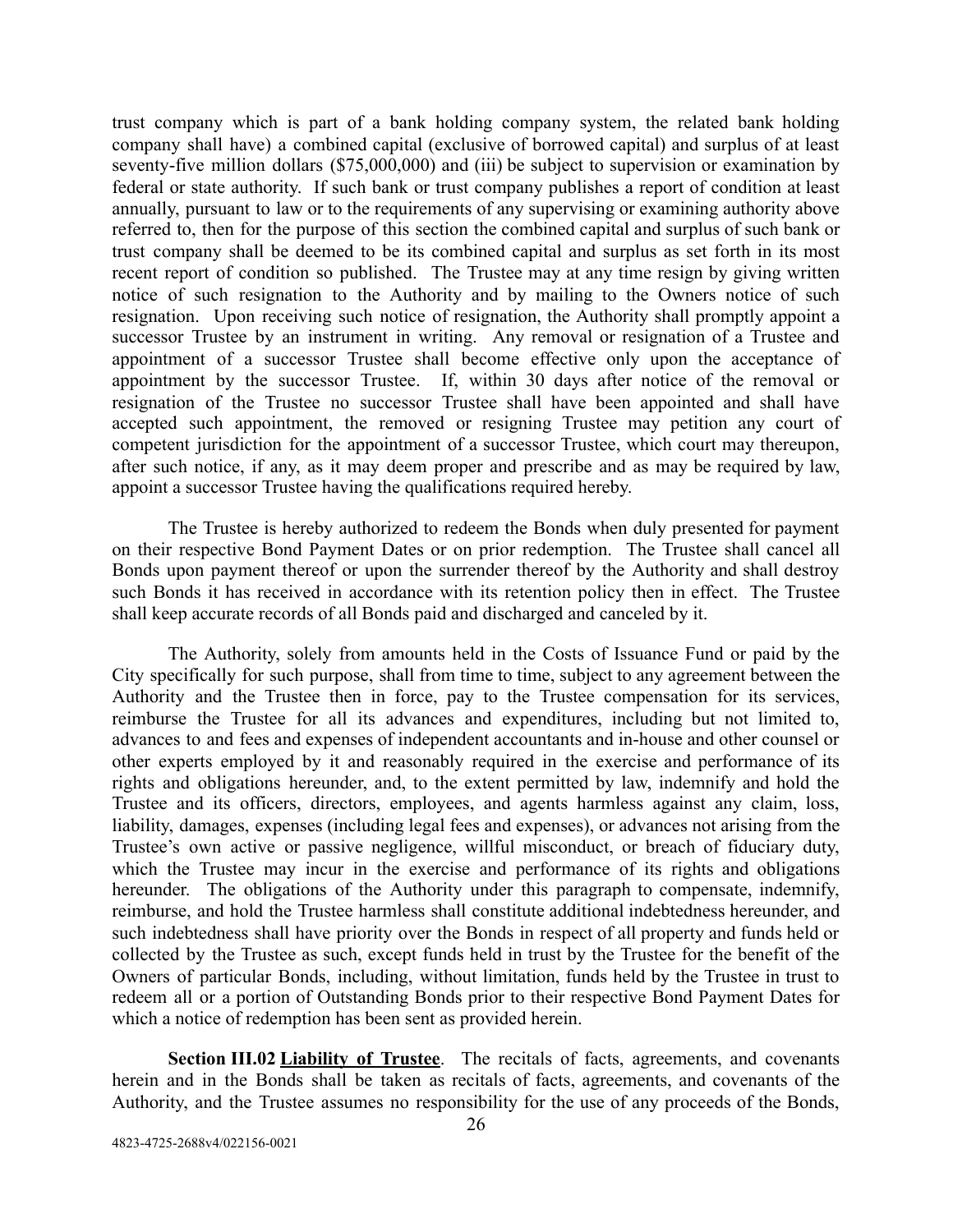the correctness of the same, the collection of the Revenues or makes any representation as to the sufficiency or validity hereof, of the Bonds or any security therefor or any offering material distributed in connection with the Bonds and shall not incur any responsibility in respect thereof other than in connection with the rights or obligations assigned to or imposed upon it herein, in the Bonds or in law or equity. The Trustee shall not be liable in connection with the performance of its duties hereunder except for its own negligence, willful misconduct, or breach of fiduciary duty.

The Trustee shall not be bound to recognize any person as the Owner of a Bond unless and until such Bond is submitted for inspection, if required, and such Bond is registered in such person's name.

Whenever the Trustee shall deem it necessary or desirable that a factual or legal matter be established or proved prior to taking or suffering any action hereunder, such matter (unless other evidence in respect thereof be herein specifically prescribed) may, in the absence of bad faith on the part of the Trustee, be deemed to be conclusively proved and established by a certificate conforming to the requirements herein or an opinion of counsel, which certificate or opinion shall be full warrant to the Trustee for any action taken or suffered under the provisions hereof upon the faith thereof, but in its discretion the Trustee may in lieu thereof accept other evidence of such matter or may require such additional evidence as it may deem reasonable.

In accepting the trust hereby created, the Trustee acts solely as Trustee for the Owners and not in its individual capacity and all persons, including without limitation the Owners, the Authority and the City, having any claim against the Trustee arising from this Trust Agreement not attributable to the Trustee's negligence or willful misconduct shall look only to the funds and accounts held by the Trustee hereunder for payment except as otherwise provided herein. The duties and obligations of the Trustee shall be determined solely by the express provisions of this Trust Agreement, the Trustee shall not be liable except for the performance of such duties and obligations as are specifically set forth in this Trust Agreement, and no implied covenants or obligations (fiduciary or otherwise) shall be read into this Trust Agreement against the Trustee. The Trustee shall not be liable with respect to any action taken or not taken hereunder in good faith in accordance with the direction of the Owners of not less than a majority in aggregate principal amount of the Bonds at the time Outstanding. The Trustee shall, during the existence of any event of default (which has not been cured), exercise such of the rights and powers vested in it by this Trust Agreement, and use the same degree of care and skill in their exercise, as a prudent person would exercise of use under the circumstances in the conduct of its own affairs. The permissive right of the Trustee to do things enumerated in this Trust Agreement shall not be construed as a duty and it shall not be answerable for other than its negligence or willful misconduct. The immunities and exceptions from liability of the Trustee shall extend to its officers, directors, employees, and agents and such immunities and exceptions and its right to payment of its fees and expenses shall survive its resignation or removal and the final payment and defeasance of the Bonds. Under no circumstances shall the Trustee be liable in its individual capacity for the amounts due on the Bonds. The Trustee, in its individual or any other capacity, may become the Owner of any Bonds or other obligations of any party hereto with the same rights which it would have if not the Trustee. At any and all reasonable times, the Trustee and its agents shall have the right to fully inspect the Project, including all books, papers, and records of the City pertaining to the Project and the Bonds, and to take such memoranda therefrom and with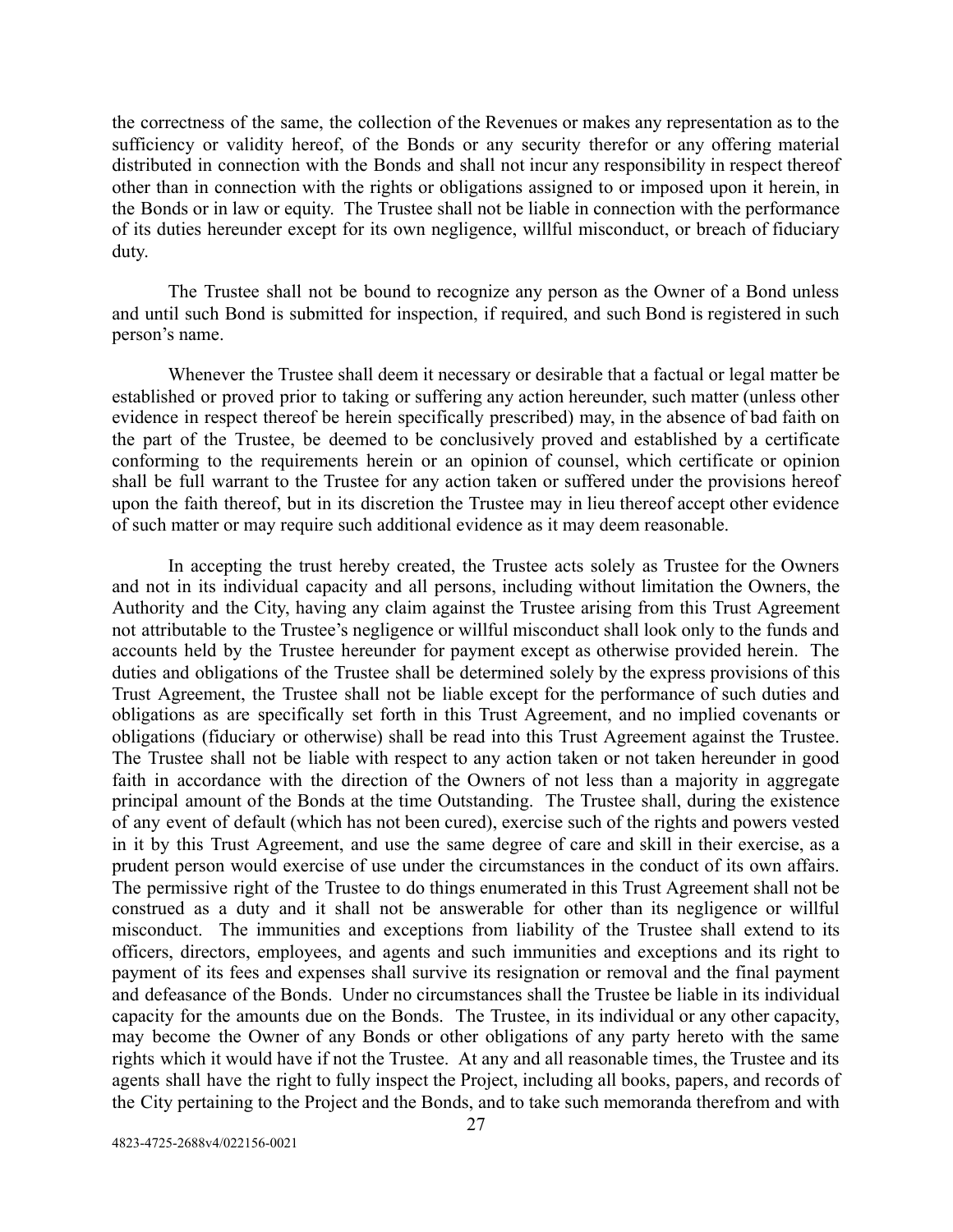regard thereto and make photocopies thereof as may be desired. The Trustee shall not be required to give any bond or surety in respect of the execution of said trusts and powers or otherwise in respect of the premises. Before taking or refraining from any action hereunder at the request or direction of the Owners, the Trustee may require that an indemnity bond satisfactory to the Trustee be furnished to it and be in full force and effect.

None of the provisions contained herein or in the Agreement shall require the Trustee to expend or risk its own funds or continue to do so or otherwise incur individual financial liability in the performance of any of its duties or in the exercise of any of its rights or powers if it shall reasonably believe that repayment of such funds or adequate indemnity against such risk or liability is not assured to it. The Trustee may rely and shall be protected in acting or failing to act upon any paper or document believed by it to be genuine and to have been signed or presented by the proper party or parties. The Trustee shall not be required to take notice or be deemed to have notice of any Event of Default hereunder except failure by the City to make any payment of principal or interest under the Agreement when due, unless the Trustee shall be specifically notified in writing at its corporate trust office of such default by the Owners of not less than 25% of the aggregate principal amount of Bonds then Outstanding. Notwithstanding any other provision hereof, the Trustee shall have the right, but shall not be required, to demand any showings, Bonds, opinions, appraisals or other information, or official action or evidence thereof, required as a condition of such action deemed by the Trustee to be desirable for the purpose of establishing the rights of the Trustee with respect to the authentication of any Bonds, the withdrawal of any cash, the release of any property, or the taking of any other action by the Trustee.

The Trustee agrees to accept and act upon instructions or directions pursuant hereto sent by unsecured e-mail, facsimile transmission, or other similar unsecured electronic methods; provided, however, that the Trustee shall have received an incumbency certificate from the City listing persons designated to give such instructions or directions and containing specimen signatures of such designated persons, which such incumbency certificate shall be amended and replaced whenever a person is to be added or deleted from the listing. The Trustee shall not be liable for any losses, costs, or expenses arising directly or indirectly from the Trustee's reliance upon and compliance with such instructions notwithstanding such instructions conflict or are inconsistent with a subsequent written instruction. The City agrees to assume all risks arising out of the use of such electronic methods to submit instructions and directions to the Trustee, including without limitation the risk of interception and misuse by third party.

The Trustee shall not be liable to the parties hereto or deemed in breach or default hereunder if and to the extent its performance hereunder is prevented by reason of force majeure. The term "force majeure" means an occurrence that is beyond the control of the Trustee and could not have been avoided by exercising due care. Force majeure shall include but not be limited to acts of God, terrorism, war, riots, strikes, fire, floods, earthquakes, epidemics or other similar occurrences.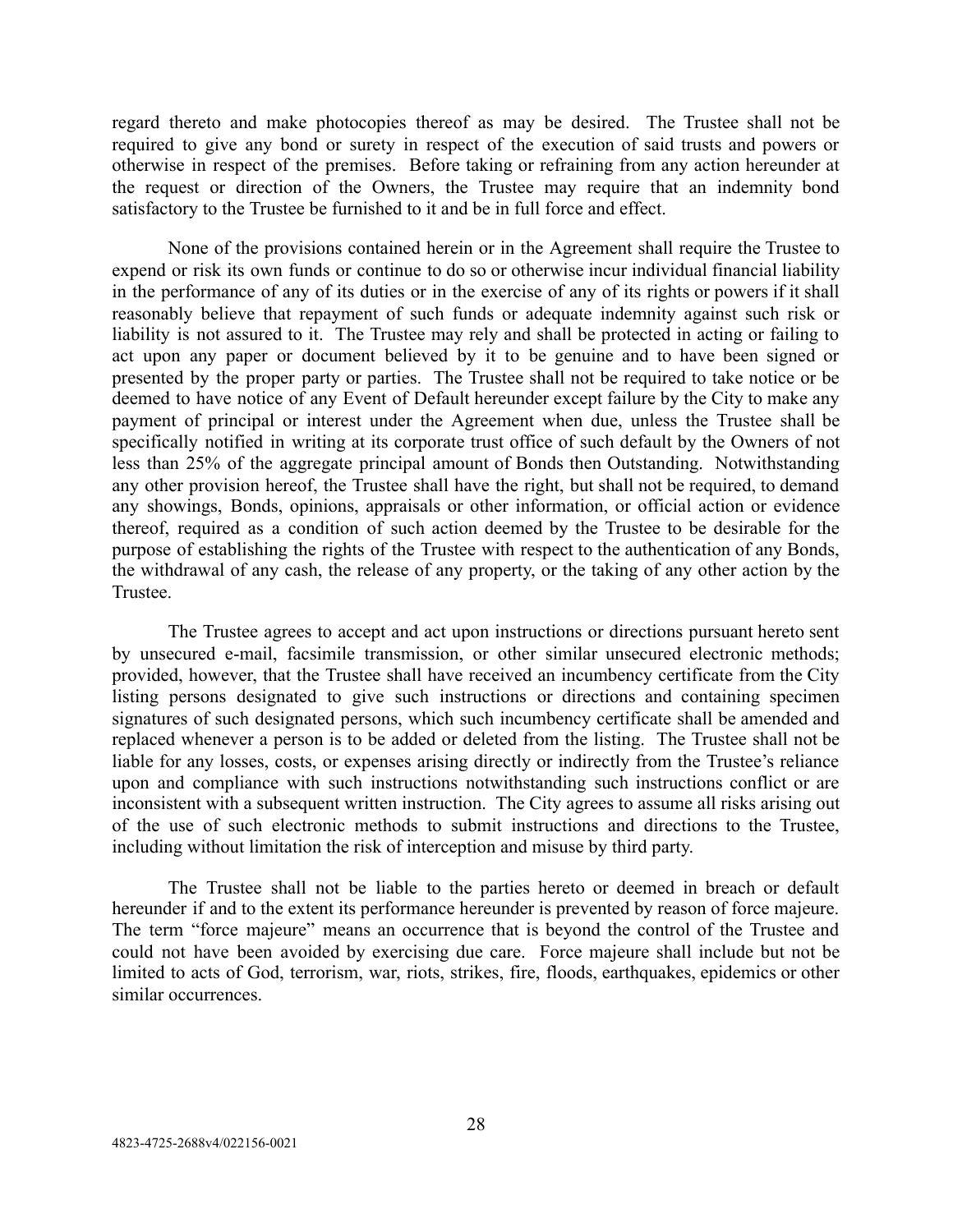## **ARTICLE IV AMENDMENT OF THE TRUST AGREEMENT**

<span id="page-32-1"></span><span id="page-32-0"></span>**Section IV.01 <u>Amendment of the Trust Agreement</u>**. This Trust Agreement and the rights and obligations of the Authority, the City, the Trustee, and the Owners may be amended at any time by a Supplemental Trust Agreement which shall become binding when the written consents of [the Insurer and] the Owners of a majority in aggregate principal amount of Bonds then Outstanding, exclusive of Bonds disqualified as provided in Section 6.02, are filed with the Trustee. No such amendment shall (1) extend the Bond Payment Date of or reduce the interest rate on or amount of interest or principal or redemption premium, if any, on any Bond without the express written consent of [the Insurer and] the Owner of such Certificate, or (2) permit the creation by the Authority of any pledge of or charge or lien upon the Revenues as provided herein superior to or on a parity with the pledge, charge, and lien created hereby for the benefit of the Bonds, or (3) reduce the percentage of Bonds required for the written consent to any such amendment or any amendment of the Agreement pursuant to Section 4.02 hereof, or (4) modify any rights or obligations of the Trustee, the Authority, or the City without their prior written consent thereto, respectively.

This Trust Agreement and the rights and obligations of the Authority, the City, and of the Owners may also be amended at any time by a Supplemental Trust Agreement which shall become binding upon adoption without the consent of any Owners, but only to the extent permitted by law and after receipt of an approving Opinion of Counsel, for any purpose that will not in the judgment of the Authority or as set forth in Opinions of Counsel materially adversely affect the interests of the Owners, including (without limitation) for any one or more of the following purposes:

(a) to add to the agreements and covenants required herein to be performed by the Authority or the City other agreements and covenants thereafter to be performed by the Authority or the City, or to surrender any right or power reserved herein to or conferred herein on the Authority or the City;

(b) to make such provisions for the purpose of curing any ambiguity or of correcting, curing, or supplementing any defective provision contained herein or in regard to questions arising hereunder which the Authority or the City may deem desirable or necessary and not inconsistent herewith;

(c) to add to the agreements and covenants required herein, such agreements and covenants as may be necessary to qualify this Trust Agreement under the Trust Indenture Act of 1939; or

(d) for any other purpose that does not materially adversely affect the interests of the Owners [or the Insurer].

<span id="page-32-2"></span>**Section IV.02 Disqualified Bonds**. Bonds owned or held by or for the account of the Authority or the City shall not be deemed Outstanding for the purpose of any consent or other action or any calculation of Outstanding Bonds provided in this article, and shall not be entitled to consent to or take any other action provided in this article.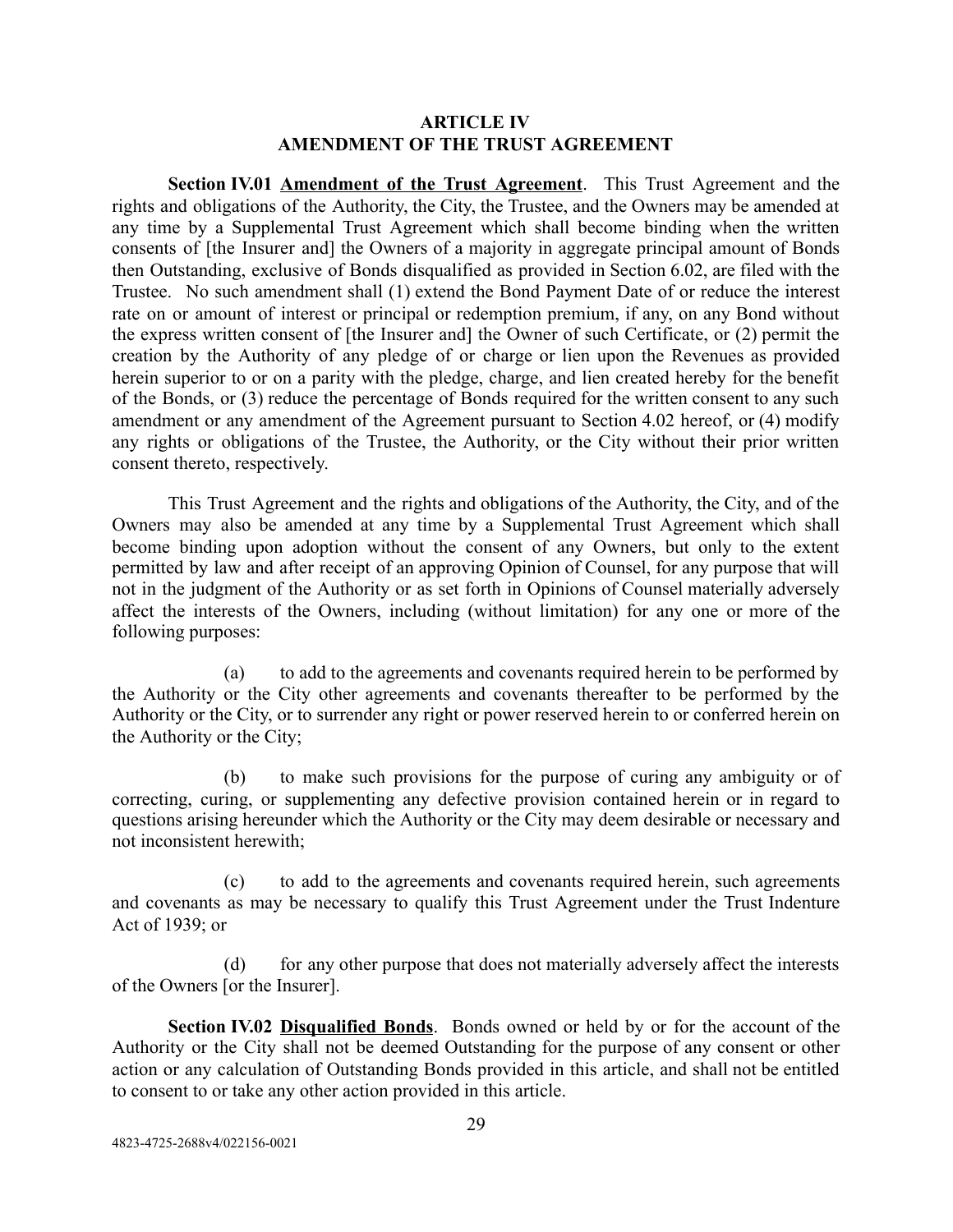<span id="page-33-0"></span>**Section IV.03 Endorsement or Replacement of Bonds After Amendment.** After the effective date of any action taken as hereinabove provided, the Authority may determine that the Bonds may bear a notation by endorsement in form approved by the Authority as to such action, and in that case upon demand of the Owner of any Outstanding Bonds and presentation of such Bond for such purpose at the Office of the Trustee a suitable notation as to such action shall be made on such Bond. If the Authority shall so determine, new Bonds so modified as, in the opinion of the Authority, shall be necessary to conform to such action shall be prepared and executed, and in that case upon demand of the Owner of any Outstanding Bond a new Bond or Bonds shall be exchanged at the office of the Trustee without cost to each Owner for its Bond or Bonds then Outstanding upon surrender of such Outstanding Bonds.

<span id="page-33-1"></span>**Section IV.04 Amendment by Mutual Consent.** The provisions of this article shall not prevent any Owner from accepting any amendment as to the particular Bonds held by him, provided that due notation thereof is made on such Bonds.

<span id="page-33-2"></span>**Section IV.05 Information to Rating Agency.** The Authority shall provide any Rating Agency a copy of each amendment to this Trust Agreement or to the Agreement promptly following the execution and delivery of such amendment.

## **ARTICLE V EVENTS OF DEFAULT AND REMEDIES OF OWNERS**

<span id="page-33-4"></span><span id="page-33-3"></span>**Section V.01 Events of Default**. If any default in the payment of 2021 Installment Sale Payments or any other "Event of Default" defined in the Agreement shall occur and be continuing, or if any default shall be made by the City in the performance or observance of any other of the covenants, agreements, or conditions on its part herein contained and such default shall have continued for a period of 30 days after written notice thereof shall have been given to the City by the Trustee or the Owners of not less than a majority in aggregate principal amount of the Bonds at the time Outstanding, then such default shall constitute an "Event of Default" hereunder, and in each and every such case during the continuance of such Event of Default the Trustee or the Owners of not less than a majority in aggregate principal amount of the Bonds at the time Outstanding shall be entitled, upon notice in writing to the City, but subject to the provisions of Section 7.06, to exercise the remedies provided under the Agreement which are necessary or desirable to collect the 2021 Installment Sale Payments. No grace period shall be permitted for payment defaults.

Subject to the following sentence, within one Business Day following the occurrence of any Triggering Event, the Trustee shall deliver a Notice of Exclusive Control to the Depository Bank. Trustee shall have no obligation to deliver a Notice of Exclusive Control pursuant to the immediately preceding sentence if Trustee previously delivered a Notice of Exclusive Control to Depository Bank, which Notice of Exclusive Control has not been rescinded as provided in the following sentence. Provided that no Event of Default has occurred and is continuing hereunder or under the 2021 Installment Sale Agreement, Trustee shall deliver to the Depository Bank a Notice of Rescission on the date that is six months following the date of the most recent Triggering Event.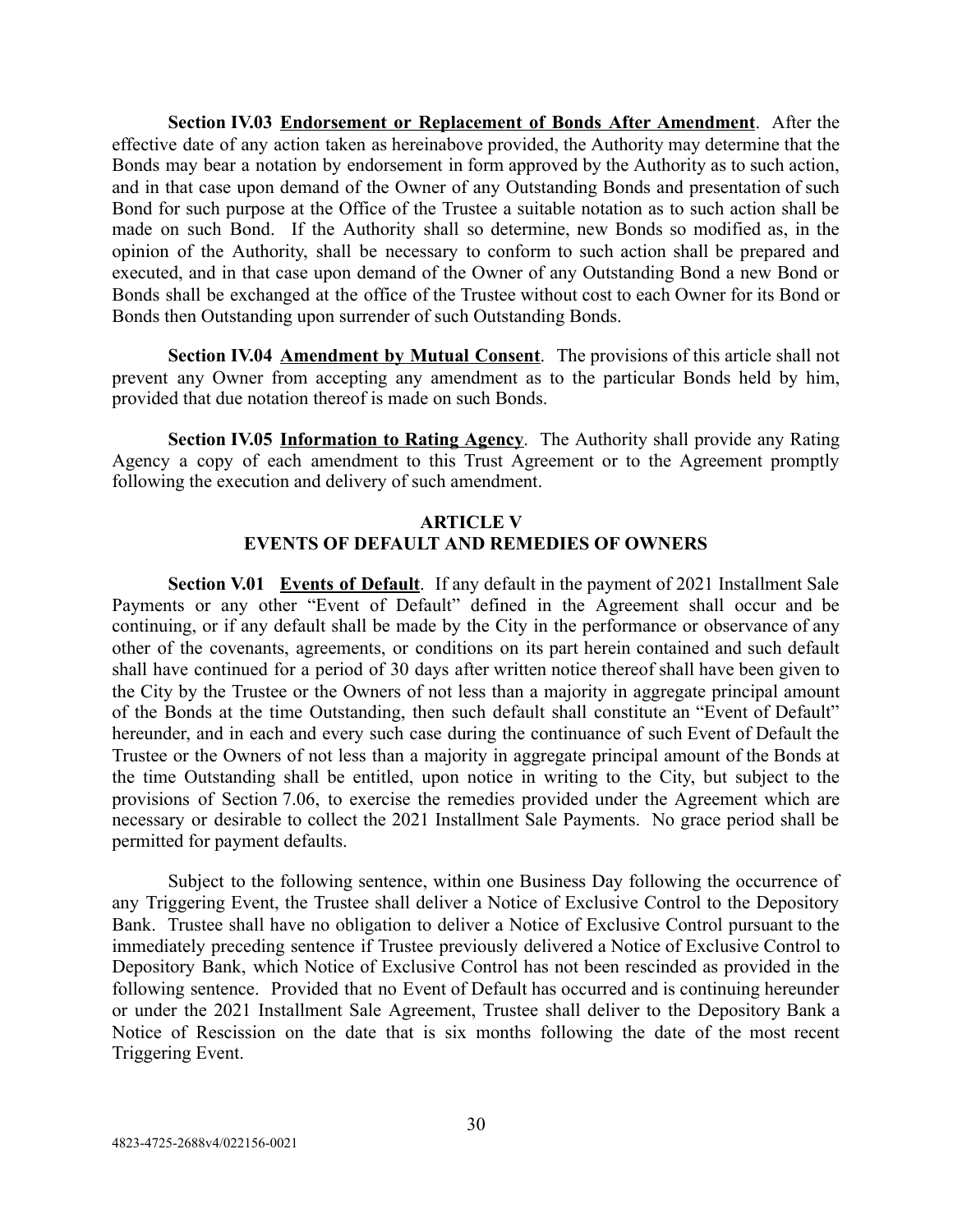The Owners of Bonds, for purposes of this Trust Agreement and the Agreement, to the extent of their interest, shall be entitled to all rights and security of the Authority pursuant to the Agreement and this Trust Agreement. The City recognizes the rights of the Owners of the Bonds, acting through the Trustee, to enforce the obligations and covenants contained in the Agreement and this Trust Agreement; provided that in no event shall the City be liable for any obligations, covenants, or damages except those which arise out of the Agreement.

<span id="page-34-0"></span>**Section V.02 Application of Funds Upon Acceleration of Agreement**. All moneys received by the Trustee pursuant to any right given or action taken under the provisions of this Article VII shall be deposited into the Revenue Fund and be applied by the Trustee in the following order; *provided* that the Trustee shall obtain and follow the instructions contained in an Opinion of Counsel and rebate or set aside for rebate from the specified funds held hereunder, any amount pursuant to such instructions required to be paid to the United States of America under the Code:

First, to the payment of the costs and expenses of the Trustee, if any, in carrying out the provisions of this Article, including reasonable compensation to its agents, accountants, and counsel and including any indemnification expenses;

Second, to the payment of the principal and interest payable with respect to the Bonds, in connection with a mandatory redemption of Bonds pursuant to Section 2.03(b) hereof and the delivery of a Cash Flow Report; and

[Third, to the payment of amounts owed to the Insurer not paid pursuant to First and Second above.]

## <span id="page-34-1"></span>**Section V.03 Other Remedies of the Trustee** .

The Trustee shall have the right:

(a) by mandamus or other action or proceeding or suit at law or in equity to enforce its rights hereunder against the City or any supervisor, council member, board member, trustee, member, officer, or employee thereof, and to compel the City or any such supervisor, council member, board member, trustee, member, officer, or employee thereof to observe or perform its or his or her duties under applicable law and the agreements, conditions, covenants, and terms contained herein, or in the Agreement, required to be observed or performed by it or him or her;

(b) by suit in equity to enjoin any acts or things which are unlawful or violate the rights of the Trustee or the Owners; or

(c) by suit in equity upon the happening of any default hereunder to require the City and any supervisor, council member, board member, trustee, member, officer, and employee to account as the trustee of any express trust.

<span id="page-34-2"></span>**Section V.04 Non-Waiver**. A waiver by the Trustee of any default hereunder or breach of any obligation hereunder shall not affect any subsequent default hereunder or any subsequent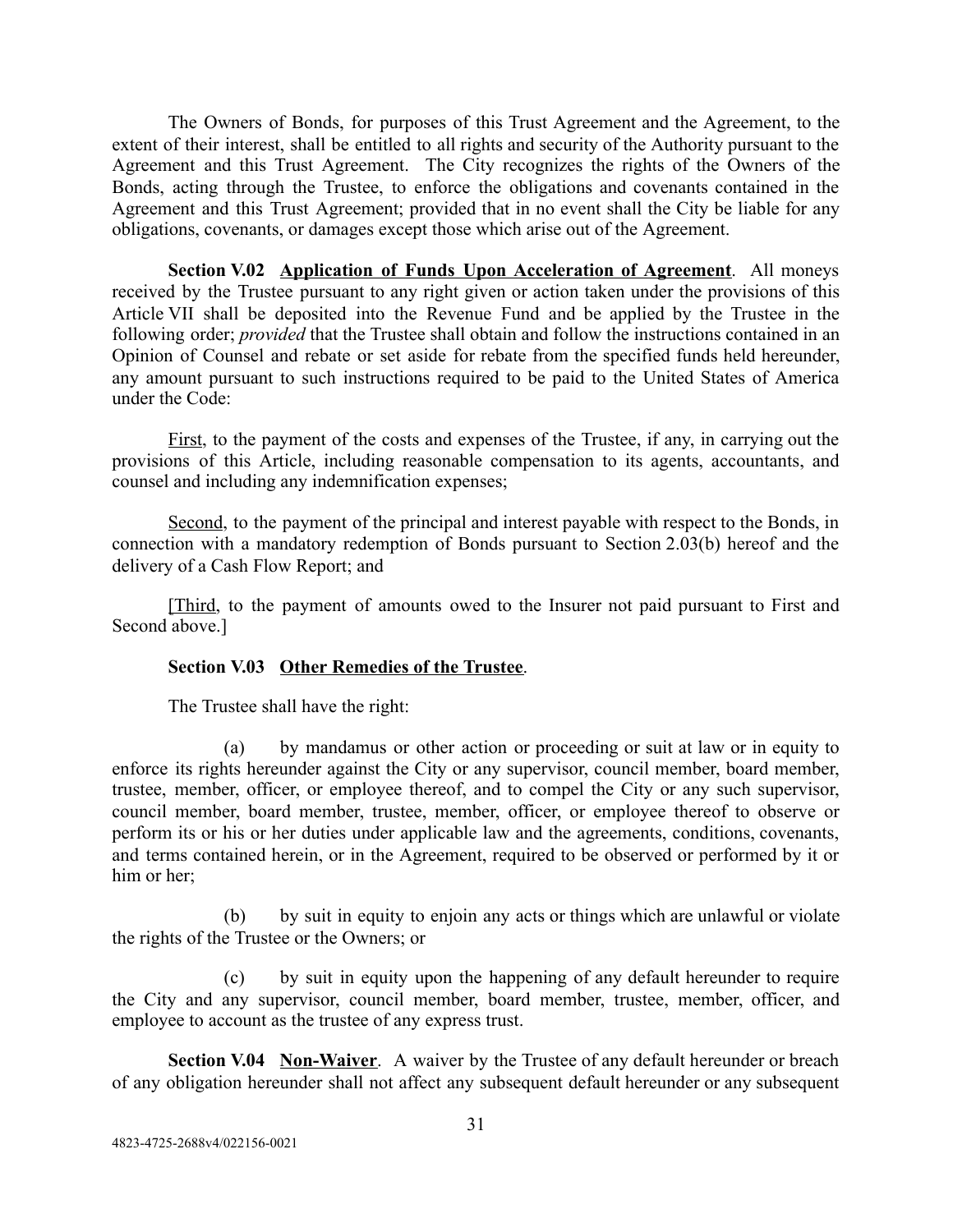breach of an obligation hereunder or impair any rights or remedies on any such subsequent default hereunder or on any such subsequent breach of an obligation hereunder. No delay or omission by the Trustee to exercise any right or remedy accruing upon any default hereunder shall impair any such right or remedy or shall be construed to be a waiver of any such default hereunder or an acquiescence therein, and every right or remedy conferred upon the Trustee by applicable law or by this article may be enforced and exercised from time to time and as often as shall be deemed expedient by the Trustee.

If any action, proceeding, or suit to enforce any right or to exercise any remedy is abandoned or determined adversely to the Trustee or the City, the Trustee and the City shall be restored to their former positions, rights, and remedies as if such action, proceeding, or suit had not been brought or taken.

<span id="page-35-0"></span>**Section V.05 Actions by Trustee as Attorney-in-Fact**. Any action, proceeding, or suit which any Owner shall have the right to bring to enforce any right or remedy hereunder may be brought by the Trustee for the equal benefit and protection of all Owners, whether or not the Trustee is an Owner, and the Trustee is hereby appointed (and the successive Owners, by taking and holding the Bonds executed and delivered hereunder, shall be conclusively deemed to have so appointed it) the true and lawful attorney-in-fact of the Owners for the purpose of bringing any such action, proceeding, or suit and for the purpose of doing and performing any and all acts and things for and on behalf of the Owners as a class or classes as may be advisable or necessary in the opinion of the Trustee as such attorney-in-fact.

<span id="page-35-1"></span>**Section V.06 Remedies Not Exclusive**. No remedy herein conferred upon or reserved to the Owners is intended to be exclusive of any other remedy, and each such remedy shall be cumulative and shall be in addition to every other remedy given hereunder or now or hereafter existing at law or in equity or by statute or otherwise and may be exercised without exhausting and without regard to any other remedy conferred by the Act or any other law. If any remedial action hereunder is discontinued or abandoned, the Trustee and the Owners shall be restored to their former positions.

<span id="page-35-2"></span>**Section V.07 Limitation on Owners' Right to Sue**. No Owner of any Bond issued hereunder shall have the right to institute any suit, action, or proceeding at law or equity, for any remedy under or upon this Trust Agreement, unless (a) such Owner shall have previously given to the Trustee written notice of the occurrence of an event of default as defined in Section 7.01 hereunder; (b) the Owners of at least a majority in aggregate principal amount of all the Bonds then Outstanding shall have made written request upon the Trustee to exercise the powers hereinbefore granted or to institute such suit, action, or proceeding in its own name; (c) said Owners shall have tendered to the Trustee reasonable security or indemnity against the costs, expenses, and liabilities to be incurred in compliance with such request; and (d) the Trustee shall have refused or omitted to comply with such request for a period of 60 days after such request and consent shall have been received by, and said tender of indemnity shall have been made to, the Trustee.

Such notification, request, consent, tender of indemnity, and refusal or omission are hereby declared, in every case, to be conditions precedent to the exercise by any owner of Bonds of any remedy hereunder; it being understood and intended that no one or more owners of Bonds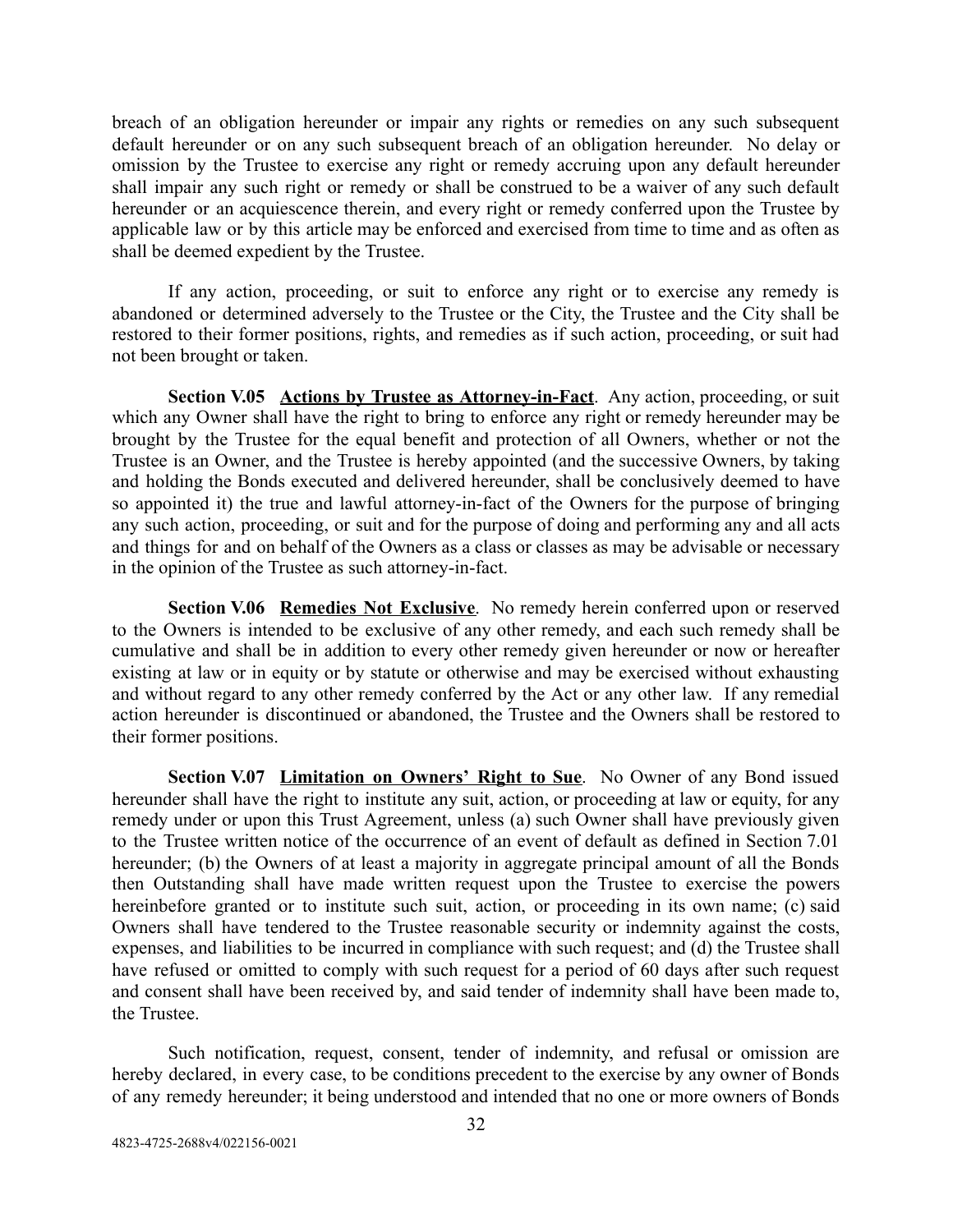shall have any right in any manner whatever by his or their action to enforce any right under this Trust Agreement, except in the manner herein provided, and that all proceedings at law or in equity to enforce any provision of this Trust Agreement shall be instituted, had, and maintained in the manner herein provided and for the equal benefit of all Owners of the Outstanding Bonds.

<span id="page-36-0"></span>**Section V.08 Limited Liability of the City**. Except as expressly provided in the Agreement, the City shall not have any obligation or liability to the Authority, the Trustee, or the Owners with respect to this Trust Agreement or the preparation, execution, delivery, transfer, exchange, or cancellation of the Bonds or the receipt, deposit, or disbursement of the principal and interest payable with respect to the Agreement by the Trustee, or with respect to the performance by the Trustee of any obligation contained herein required to be performed by it.

<span id="page-36-1"></span>**Section V.09 Limited Liability of the Authority**. Except as expressly provided herein, the Authority shall not have any obligation or liability to the Trustee or the Owners with respect to the payment when due of the 2021 Installment Sale Payments by the City, or with respect to the observance or performance by the City of the other agreements, conditions, covenants, and terms contained in the Agreement, or with respect to the performance by the Trustee of any obligation contained herein required to be performed by it. Notwithstanding anything to the contrary contained in the Bonds, this Trust Agreement or any other document related thereto, the Authority shall not have any liability hereunder or by reason hereof or in connection with any of the transactions contemplated hereby except to the extent payable from moneys received from or with respect to the Agreement and available thereof in accordance with this Trust Agreement.

## **ARTICLE VI DEFEASANCE**

<span id="page-36-3"></span><span id="page-36-2"></span>**Section VI.01 Discharge of Bonds**. If the City shall pay or cause to be paid or there shall otherwise be paid to the Owners of all Outstanding Bonds the interest, principal, and redemption premiums, if any, due thereon at the times and in the manner stipulated herein and therein, [and the Insurer shall have been paid all amounts owed to the Insurer under the Reserve Policy,] then the Owners of such Bonds shall cease to be entitled to the pledge of and charge and lien upon the Revenues as provided herein, and all agreements, covenants, and other obligations of the Authority and the City to the Owners of such Bonds hereunder shall thereupon cease, terminate, and become void and be discharged and satisfied. In such event, the Trustee shall execute and deliver to the Authority all such instruments as may be necessary or desirable to evidence such discharge and satisfaction and the Trustee shall pay over or deliver to the Authority all money or securities held by it pursuant hereto which are not required for the payment of the interest and principal and redemption premiums, if any, on the Bonds.

(a) Any Outstanding Bonds shall prior to the maturity date or redemption date thereof be deemed to have been paid within the meaning of and with the effect expressed in subsection (a) of this section if (1) in case any of such Bonds are to be redeemed on any date prior to their respective Bond Payment Dates, the Authority or the City shall have given to the Trustee in form satisfactory to it irrevocable instructions to provide notice in accordance with Section 2.03, (2) there shall have been deposited with the Trustee either (A) money in an amount which shall be sufficient or (B) Defeasance Obligations, the interest on and principal of which when paid will provide money which, together with the money, if any, deposited with the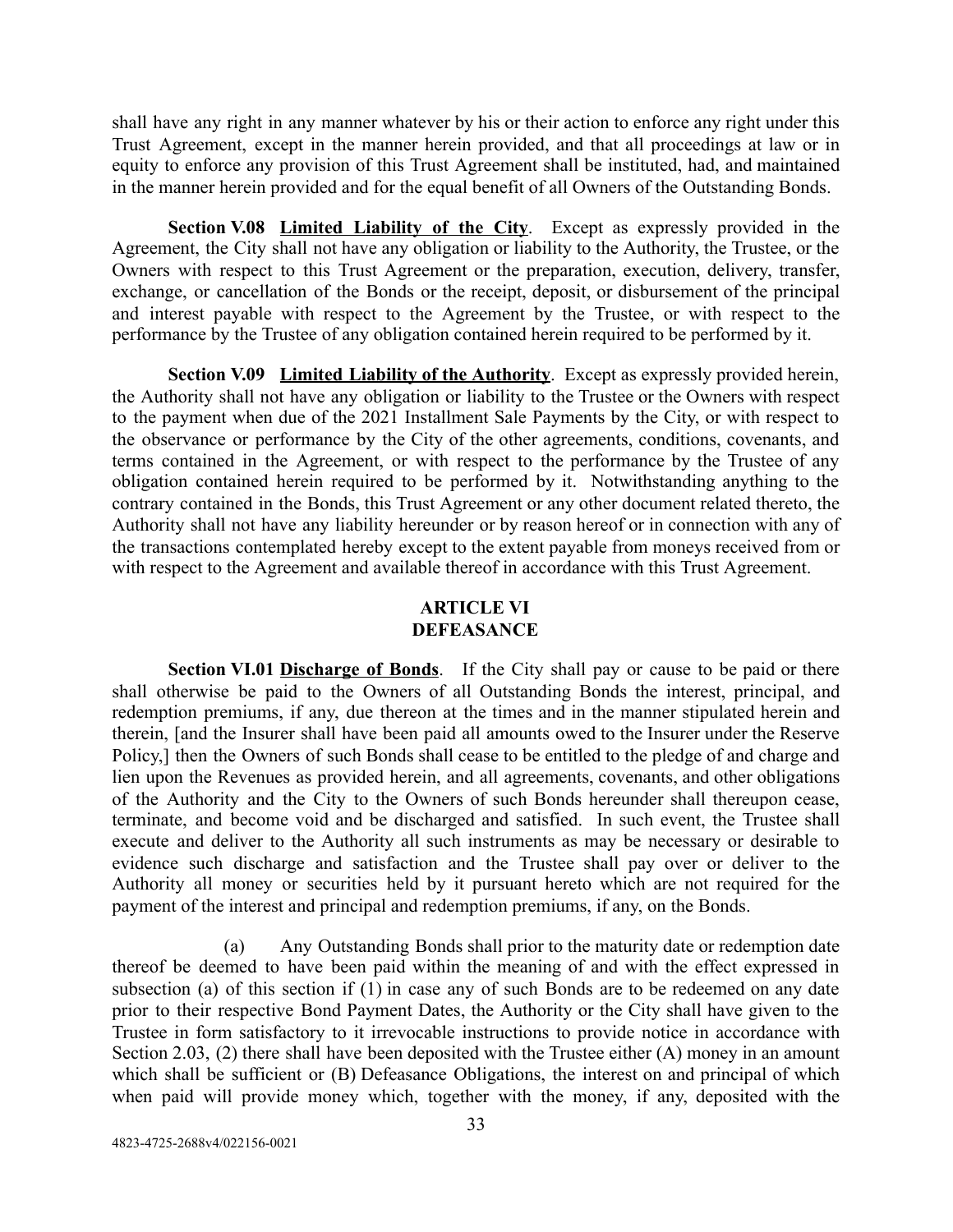Trustee, shall be sufficient, in the opinion of an Independent Certified Public Accountant, to pay when due the interest to become due with respect to such Bonds on and prior to the Bond Payment Date or redemption date thereof, as the case may be, and the principal and redemption premiums, if any, on the Bonds, and (2) in the event such Bonds are not by their terms subject to redemption within the next succeeding 60 days, the Authority or the City shall have given the Trustee in form satisfactory to it irrevocable instructions to mail as soon as practicable, a notice to the Owners of such Bonds that the deposit required by clause (2) above has been made with the Trustee and that such Bonds are deemed to have been paid in accordance with this section and stating the Bond Payment Date or redemption date upon which money is to be available for the payment of the principal and redemption premiums, if any, with respect to such Bonds.

Bonds shall be deemed "Outstanding" under this Trust Agreement unless and until they are in fact paid and retired or the above criteria are met.

[This Trust Agreement, the Agreement, and each other Related Documents shall not be discharged or terminated unless all amounts due or to become due to the Insurer have been paid in full or duly provided for. The City's obligation to pay such amounts shall expressly survive payment in full of the Bonds.]

<span id="page-37-0"></span>**Section VI.02 Unclaimed Money.** Anything contained herein to the contrary notwithstanding, any money held by the Trustee in trust for the payment and discharge of any of the Bonds which remains unclaimed for two (2) years after the date when such Bonds have become due and payable, either at their stated Bond Payment Dates or by call for redemption prior to such dates, if such money was held by the Trustee at such date, or for two years after the date of deposit of such money if deposited with the Trustee after the date when such Bonds have become due and payable, shall be repaid by the Trustee to the Authority as its absolute property free from trust, and the Trustee shall thereupon be released and discharged with respect thereto and the Owners shall not look to the Trustee for the payment of such Bonds. Any moneys held by the Trustee in trust for the payment and discharge of any Bonds shall not bear interest or be otherwise invested from and after such Bond Payment Date or redemption date.

### **ARTICLE VII MISCELLANEOUS**

<span id="page-37-2"></span><span id="page-37-1"></span>**Section VII.01 Liability of Authority Limited to Revenues**. The Bonds are limited obligations of the Authority and are payable, as to interest, principal, and any premiums upon the redemption of any thereof, solely from the Revenues as provided herein, and the Authority is not obligated to pay them except from the Revenues. All the Bonds are equally secured by a pledge of and charge and lien upon the Revenues, and the Revenues constitute a trust fund for the security and payment of the interest, principal and redemption premiums, if any, on the Bonds as provided herein. The Bonds are not a debt of the City, the State of California, or any of its political subdivisions, none of the City, said State, nor any of its political subdivisions is liable thereon, nor in any event shall the Bonds be payable out of any funds or properties other than those of the Authority as provided herein. The Bonds do not constitute an indebtedness within the meaning of any constitutional or statutory limitation or restriction.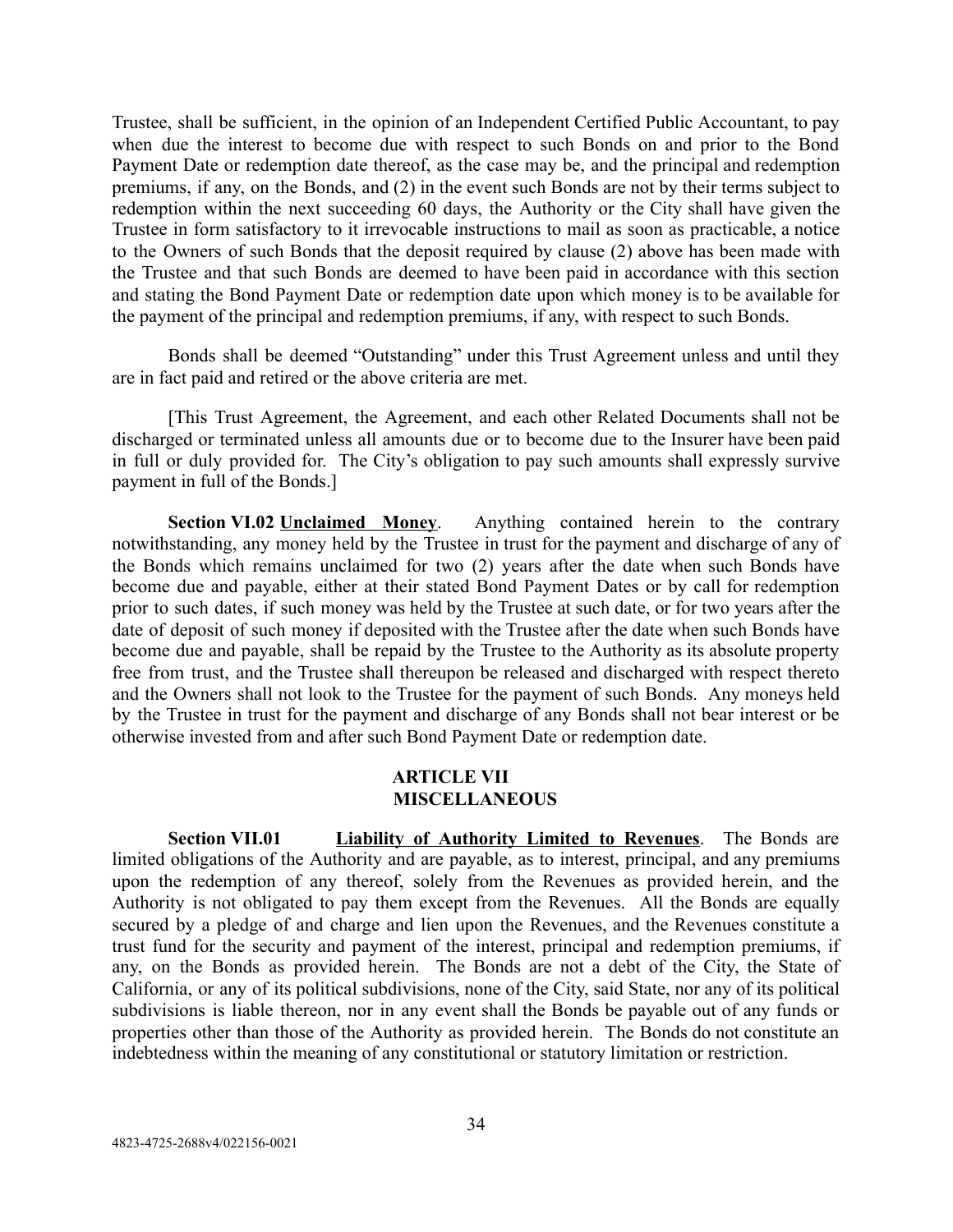<span id="page-38-0"></span>**Section VII.02 Benefits of the Trust Agreement Limited to Parties**. Nothing contained herein, expressed or implied, is intended to give to any person other than the City, the Authority, the Trustee, [the Insurer] and the Owners any right, remedy, or claim under or by reason hereof. Any agreement or covenant required herein to be performed by or on behalf of the City or the Authority shall be for the sole and exclusive benefit of the Trustee, the Authority, [the Insurer] and the Owners.

<span id="page-38-1"></span>**Section VII.03 Successor Is Deemed Included In All References To Predecessor.** Whenever either the City, the Authority, or the Trustee, or any officer thereof, is named or referred to herein, such reference shall be deemed to include the successor to the powers, duties, and functions that are presently vested in the City, the Authority, or the Trustee, or such officer, and all agreements, conditions, covenants, and terms contained herein required to be observed or performed by or on behalf of the City, the Authority, or the Trustee or any officer thereof shall bind and inure to the benefit of the respective successors thereof whether so expressed or not.

<span id="page-38-2"></span>**Section VII.04 Execution of Documents by Owners**. Any declaration, request, or other instrument which is permitted or required herein to be executed by Owners may be in one or more instruments of similar tenor and may be executed by Owners in person or by their attorneys appointed in writing. The fact and date of the execution by any Owner or his attorney of any declaration, request, or other instrument or of any writing appointing such attorney may be proved by the certificate of any notary public or other officer authorized to make acknowledgments of deeds to be recorded in the state or territory in which he purports to act that the person signing such declaration, request, or other instrument or writing acknowledged to him the execution thereof, or by an affidavit of a witness of such execution duly sworn to before such notary public or other officer. The ownership of any Bonds and the amount, maturity, number, and date of holding the same may be proved by the registration books relating to the Bonds at the office of the Trustee.

Any declaration, request, or other instrument or writing of the Owner of any Bond shall bind all future Owners of such Bond with respect to anything done or suffered to be done by the City, the Authority, or the Trustee in good faith and in accordance therewith.

<span id="page-38-3"></span>**Section VII.05 Waiver of Personal Liability; No Liability of Authority Members** . No member, officer, or employee of the Authority or the City shall be individually or personally liable for the payment of the interest, principal, or redemption premiums, if any, with respect to the Bonds by reason of their issuance, but nothing herein contained shall relieve any such member, officer, or employee from the performance of any official duty provided by any applicable provisions of law, the Agreement, or hereby.

<span id="page-38-4"></span>**Section VII.06 Acquisition of Bonds by the Authority**. All Bonds acquired by the Authority, whether by purchase or gift or otherwise, shall be surrendered to the Trustee for cancellation.

<span id="page-38-5"></span>**Section VII.07 Destruction of Canceled Bonds**. Whenever provision is made herein for the cancellation of any Bonds, the Trustee shall destroy such Bonds in accordance with its retention policy then in effect.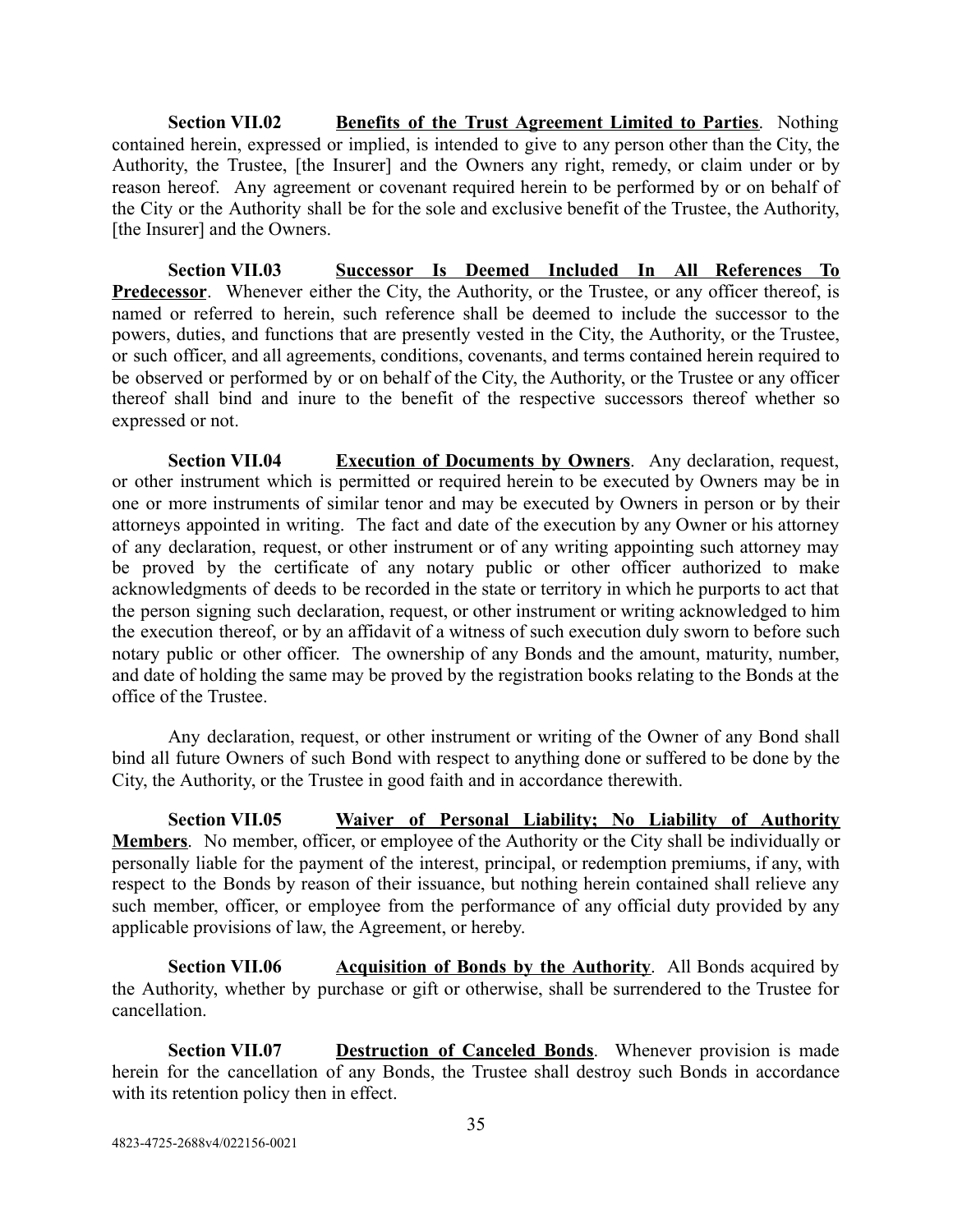<span id="page-39-0"></span>**Section VII.08 Content of Certificates; Post-Issuance Legal Opinions.** Every Certificate of the Authority or the City with respect to compliance with any agreement, condition, covenant, or term contained herein shall include: (a) a statement that the person or persons executing such certificate have read such agreement, condition, covenant, or term and the definitions herein relating thereto; (b) a brief statement as to the nature and scope of the examination or investigation upon which the statements contained in such certificate are based; (c) a statement that, in the opinion of the signers, they have made or caused to be made such examination or investigation as is necessary to enable them to express an informed opinion as to whether or not the City or the Authority has complied with such agreement, condition, covenant or term; and (d) a statement as to whether, in the opinion of the signers, the City or the Authority has complied with such agreement, condition, covenant or term.

Any Certificate of the Authority or the City may be based, insofar as it relates to legal matters, upon an Opinion of Counsel unless the person or persons executing such Certificate know that the Opinion of Counsel with respect to the matters upon which his or their Certificate may be based, as aforesaid, is erroneous, or in the exercise of reasonable care should have known that the same was erroneous. Any Opinion of Counsel may be based, insofar as it relates to factual matters and information with respect to which is in the possession of the City or the Authority, upon a representation by an officer or officers of the City or the Authority unless the counsel executing such Opinion of Counsel knows that the representation with respect to the matters upon which his opinion may be based, as aforesaid, is erroneous, or in the exercise of reasonable care should have known that the same was erroneous.

<span id="page-39-1"></span>**Section VII.09 Publication for Successive Weeks**. Any publication required to be made hereunder for successive weeks in a financial newspaper may be made in each instance upon any Business Day of the first week and need not be made on the same Business Day of any succeeding week or in the same financial newspaper for any subsequent publication, but may be made on different Business Days or in different financial newspapers, as the case may be.

<span id="page-39-2"></span>**Section VII.10 •• Accounts and Funds; Business Days.** Any account or fund required herein to be established and maintained by the Trustee may be established and maintained in the accounting records of the Trustee either as an account or a fund, and may, for the purposes of such accounting records, any audits thereof, and any reports or statements with respect thereto, be treated either as an account or a fund; but all such records with respect to all such accounts and funds shall at all times be maintained in accordance with the Tax Certificate and sound accounting practice and with due regard for the protection of the security of the Bonds and the rights of the Owners. Any action required to occur hereunder on a day which is not a Business Day shall be required to occur on the next succeeding Business Day.

<span id="page-39-3"></span>**Section VII.11 Article and Section Headings and References**. The headings or titles of the several articles and sections hereof and the table of contents appended hereto shall be solely for convenience of reference and shall not affect the meaning, construction, or effect hereof. All references herein to "Articles," "Sections" and other subdivisions or clauses are to the corresponding articles, sections, subdivisions or clauses hereof; and the words "hereby," "herein," "hereof," "hereto," "herewith," "hereunder" and other words of similar import refer to this Trust Agreement as a whole and not to any particular article, section, subdivision, or clause hereof.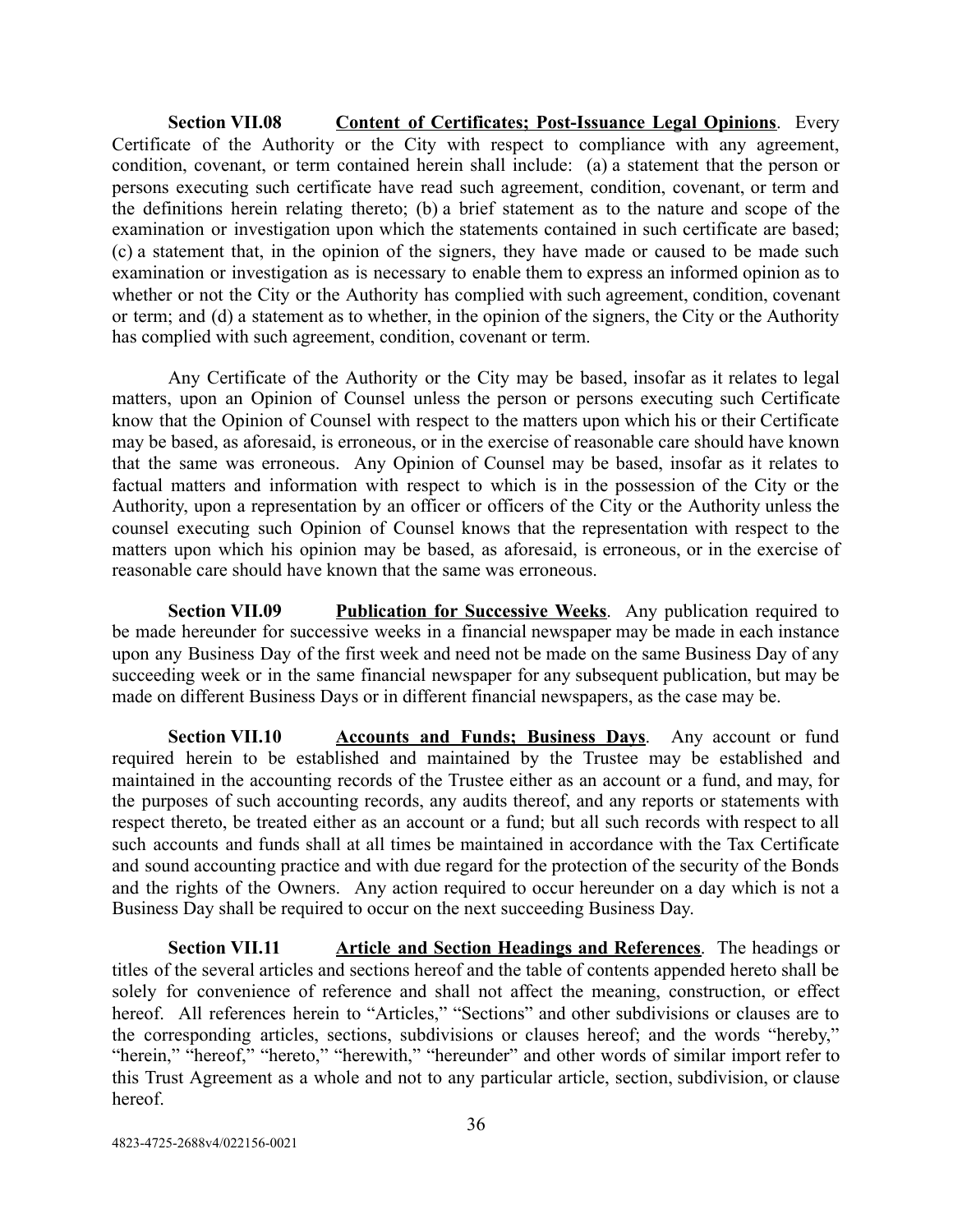<span id="page-40-0"></span>**Section VII.12 Partial Invalidity**. If any one or more of the agreements or covenants or portions thereof required hereby to be performed by or on the part of the City, the Authority, or the Trustee shall be contrary to law, then such agreement or agreements, such covenant or covenants or such portions thereof shall be null and void and shall be deemed separable from the remaining agreements and covenants or portions thereof and shall in no way affect the validity hereof or of the Bonds, and the Owners shall retain all the benefit, protection, and security afforded to them under the Act or any other applicable provisions of law. The City, the Authority, and the Trustee hereby declare that they would have executed and delivered this Trust Agreement and each and every other article, section, paragraph, subdivision, sentence, clause, and phrase hereof and would have authorized the execution and delivery of the Bonds pursuant hereto irrespective of the fact that any one or more articles, sections, paragraphs, subdivisions, sentences, clauses, or phrases hereof or the application thereof to any person or circumstance may be held to be unconstitutional, unenforceable, or invalid.

<span id="page-40-1"></span>**Section VII.13 Execution in Several Counterparts**. This Trust Agreement may be executed in any number of counterparts and each of such counterparts shall for all purposes be deemed to be an original; and all such counterparts, or as many of them as the City, the Authority, and the Trustee shall preserve undestroyed, shall together constitute but one and the same instrument.

<span id="page-40-2"></span>**Section VII.14 Governing Law**. This Trust Agreement shall be governed, in all respects including validity, interpretation and effect by, and shall be enforceable in accordance with, the laws of the United States of America and of the State of California.

<span id="page-40-3"></span>**Section VII.15 Notices Except as otherwise provided herein, for the purposes** hereof, any notice, consent, request, requisition, direction, certificate, or demand or other communication may be served or presented, and such notice or demand may be made and shall be deemed to have been sufficiently given or served for all purposes by being deposited, first-class postage redeemed, in a post office letter box, addressed, as the case may be, to the parties as follows:

| If to the Authority: | <b>Independent Cities Finance Authority</b><br>P.O. Box 6740<br>Lancaster, California 93539<br>Attention: Executive Director            |
|----------------------|-----------------------------------------------------------------------------------------------------------------------------------------|
| If to the Trustee:   | <b>U.S. Bank National Association</b><br>1420 Fifth Avenue, 7th Floor<br>Seattle, Washington 98101<br>Attention: Global Corporate Trust |
| If to the City:      | City of Compton<br>205 South Willowbrook Avenue<br>Compton, California 90220<br>Attention: City Manager and City Attorney               |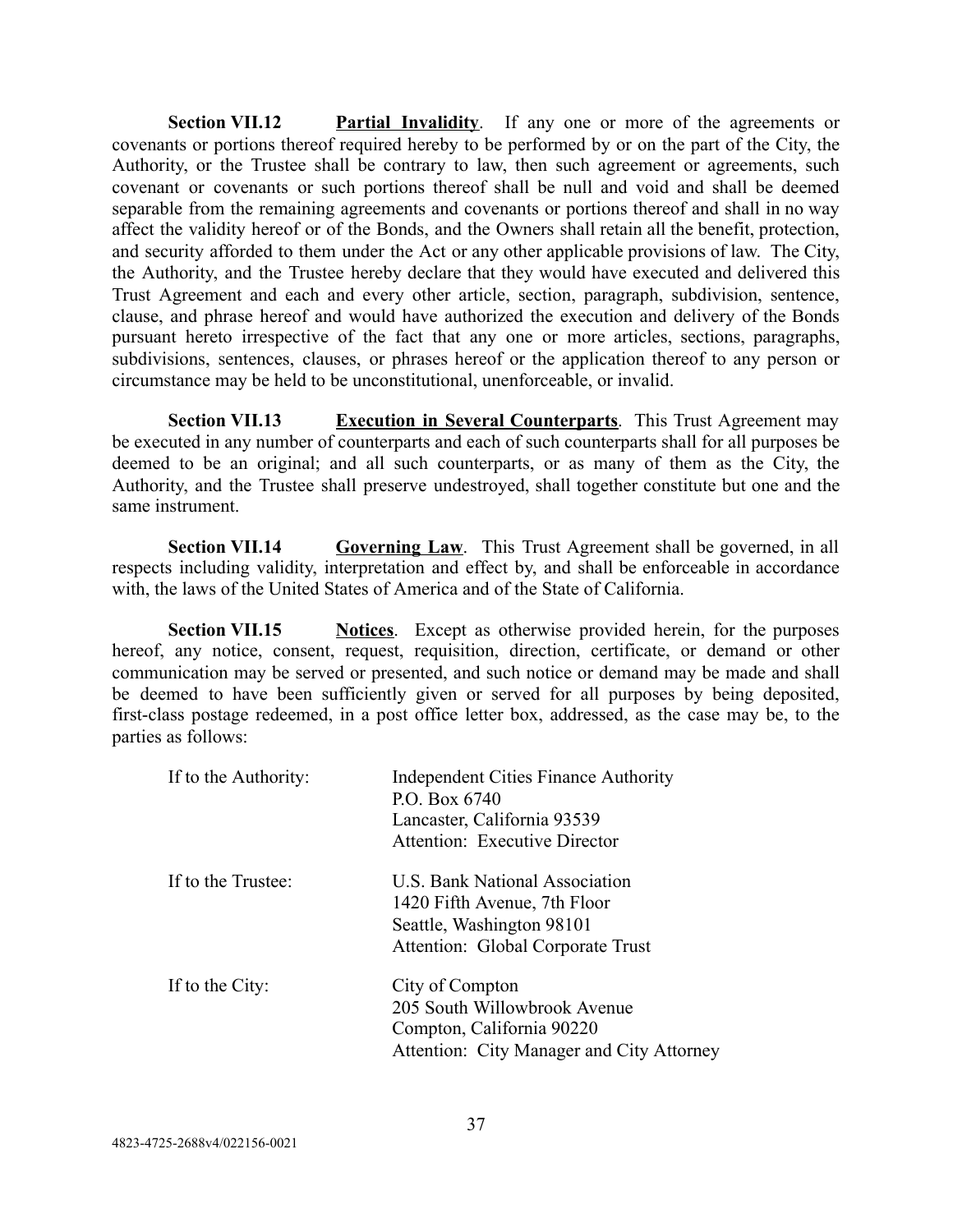| If to the Underwriter: | Raymond James & Associates, Inc. |
|------------------------|----------------------------------|
|                        | 39 E. Union Street               |
|                        | Pasadena, California 91103       |
|                        | Attention: Jose A. Vera          |

[If to the Insurer:]

Any party may change its address by notice to each other party.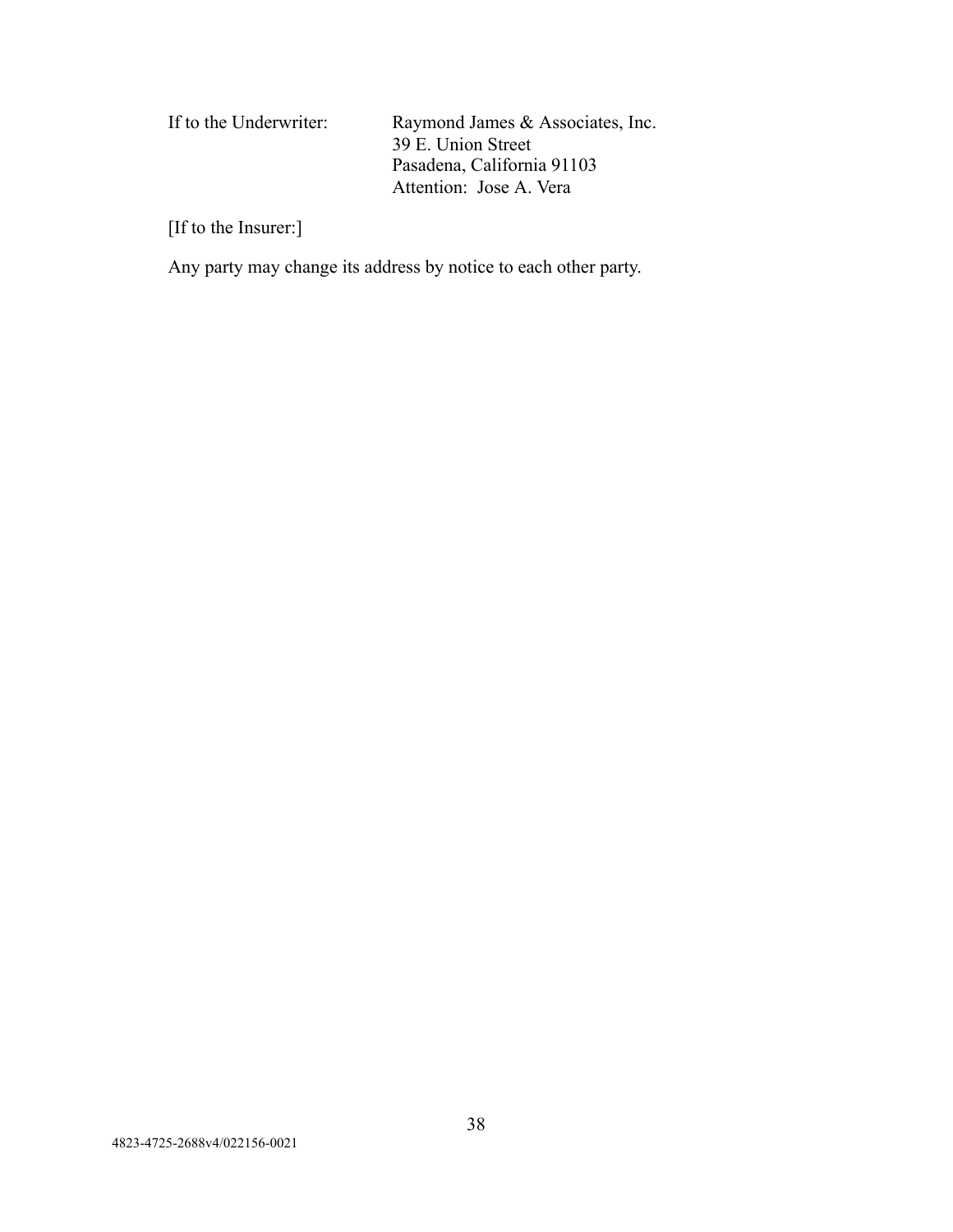IN WITNESS WHEREOF, the Authority and the City have caused this Trust Agreement to be signed in their respective names by such person as has been designated by the Board of Directors of the Authority and the City Council, respectively, and the Trustee, to evidence its acceptance of the trust hereby created, has caused this Trust Agreement to be signed in the name of the Trustee by an authorized officer of the Trustee, all as of the day and year first above written.

## **INDEPENDENT CITIES FINANCE AUTHORITY**

By:

Authorized Signatory

**U.S. BANK NATIONAL ASSOCIATION, as Trustee** 

By:

Authorized Signatory

## **CITY OF COMPTON, CALIFORNIA**

By:

Mayor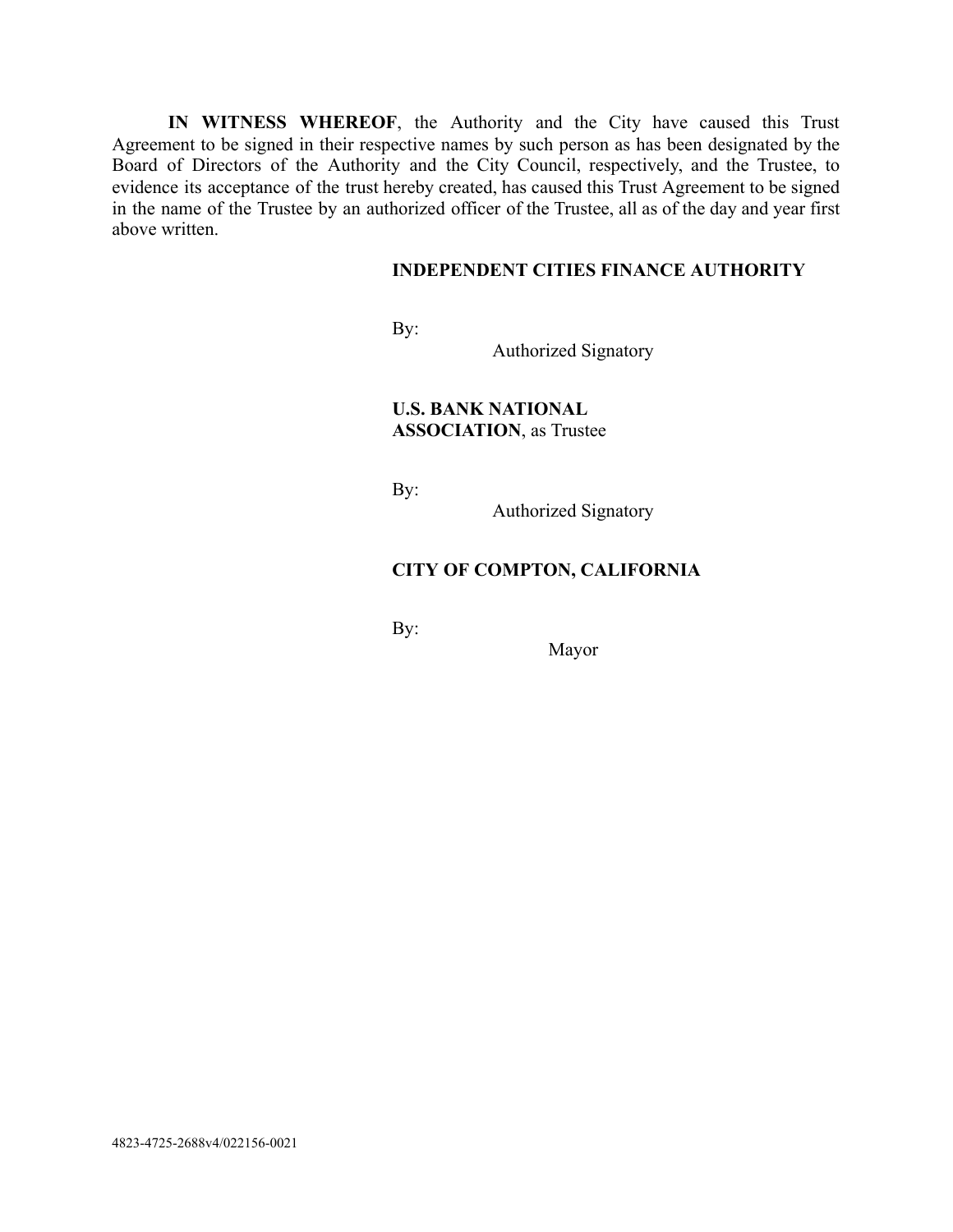## **EXHIBIT A**

### **FORM OF BOND**

THIS BOND IS SUBJECT TO TRANSFER RESTRICTIONS AS SET FORTH IN THE TRUST AGREEMENT (AS DEFINED HEREIN). BY POSSESSION OF THIS BOND, THE HOLDER CERTIFIES THAT IT IS (A) AN ACCREDITED INVESTOR, OR (B) A QUALIFIED INSTITUTIONAL BUYER, AND THAT THE HOLDER HAS DELIVERED AN INVESTOR LETTER TO THE TRUSTEE IN THE FORM REQUIRED BY THE TRUST AGREEMENT. THE HOLDER HEREOF, BY THE ACCEPTANCE OF THIS BOND, ACKNOWLEDGES THAT THIS BOND MAY ONLY BE REGISTERED IN THE NAME OF, OR TRANSFERRED TO, OR BENEFICIAL OWNERSHIP CAN ONLY BE HELD BY (A) AN ACCREDITED INVESTOR, OR (B) A QUALIFIED INSTITUTIONAL BUYER, AND PROVIDED THAT ANY SUCH TRANSFEREE OR HOLDER SHALL HAVE DELIVERED TO THE TRUSTEE AN INVESTOR LETTER IN THE FORM REQUIRED BY THE TRUST **AGREEMENT** 

## **INDEPENDENT CITIES FINANCE AUTHORITY (CITY OF COMPTON, CALIFORNIA) SALES TAX REVENUE BOND, SERIES 2021**

| No.                  |                                    |             |      |
|----------------------|------------------------------------|-------------|------|
| <b>Interest Rate</b> | <b>Bond</b><br><b>Payment Date</b> | Dated as of | USIP |
| $\frac{0}{0}$        | June 1,                            | 1,2021      | N/A  |

#### **REGISTERED OWNER:**

#### **PRINCIPAL SUM:**

The INDEPENDENT CITIES FINANCE AUTHORITY, a joint exercise of powers authority, duly organized and validly existing under and pursuant to the laws of the State of California (the "Authority") for value received, hereby promises to pay to the registered owner identified above or registered assigns, on the maturity date specified above (subject to any right of prior redemption hereafter provided for) the principal sum specified above, together with interest on such principal sum from the interest payment date next preceding the date of registration of this Bond, unless such date of registration is an interest payment date, in which event interest payable on this Bond shall be payable from such date, or unless such date of registration is prior to the first interest payment date, in which event interest on this Bond shall be payable from the Dated Date hereof; provided, however, that if at the time of registration of any Bond, interest is then in default on the Outstanding Bonds, interest on such Bond shall be payable from the Interest Payment Date to which interest has previously been paid or made available for payment on the Outstanding Bonds. Payment of interest on this Bond due on or before the maturity or prior redemption thereof shall be made to the person whose name appears in the registration records for the Bonds maintained by U.S. Bank National Association, as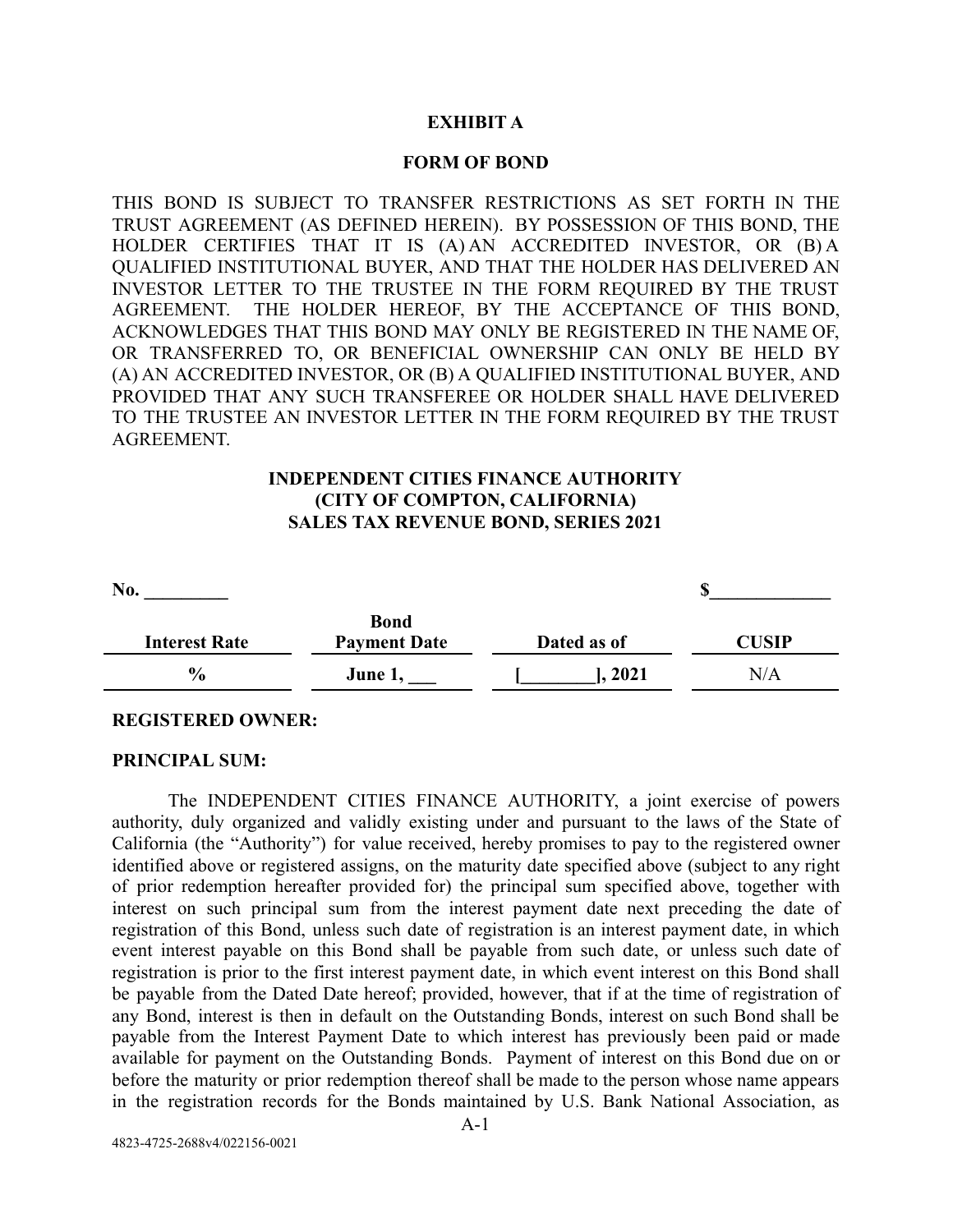trustee (the "Trustee") under a Trust Agreement by and among the Authority, the Trustee, and the City of Compton, California, dated as of [1, 2021 (the "Trust Agreement"), as the registered owner thereof as of the close of business on the Record Date preceding each Interest Payment Date, whether or not such day is a Business Day, such interest to be paid by check mailed on such Interest Payment Date (or the next Business Day if such Interest Payment Date is not a Business Day) to such registered owner at the address as it appears in such books or at such other address as may have been filed with the Trustee for that purpose.

Payment of the principal on this Bond shall be made by check upon the surrender of this Bond at maturity or on redemption prior to maturity at the Office of the Trustee. The registered owner of \$1,000,000 or more in aggregate principal amount of the Bonds may request in writing that the Trustee pay the interest on the Bonds by wire transfer and the Trustee shall comply with such request for all Interest Payment Dates following the fifteenth day after receipt of such request until such request is rescinded. All such amounts are payable in lawful money of the United States of America.

This Bond is one of a duly authorized issue of bonds of the Authority designated as its "Independent Cities Finance Authority (City of Compton), Sales Tax Revenue Bonds, Series 2021" (the "Bonds"), issued in the aggregate principal amount of  $\[\$\]$  [, all of like tenor and date (except such variations, if any, as may be required to designate varying numbers, maturities, and interest rates), and is issued under and pursuant to the provisions of the Joint Exercise of Powers Act (being Chapter 5 of Division 7 of Title 1 of the California Government Code, as amended) and all laws amendatory thereof or supplemental thereto (the "Act") and under and pursuant to the provisions of the Trust Agreement. Copies of the Trust Agreement are on file at the principal office of the Trustee in Seattle, Washington.

To the extent and in the manner permitted by the terms of the Trust Agreement and the Agreement, the provisions of the Trust Agreement may be amended or supplemented by the parties thereto.

This Bond is transferable by the registered owner hereof, in person or by his attorney duly authorized in writing, at the corporate trust office of the Trustee but only in the manner, subject to the limitations, and upon payment of the charges as provided in the Trust Agreement, and upon surrender of this Certificate for cancellation accompanied by delivery of a duly executed written instrument of transfer in the form appearing hereon. Upon such transfer, a new Bond or Bonds of the same series and Bond Payment Date representing the same principal amount will be executed and delivered to the transferee in exchange herefor. The Bonds are exchangeable at the corporate trust office of the Trustee for a like aggregate principal amount of Bonds of authorized denominations of the same series and Bond Payment Date, in the manner, subject to the limitations, and upon payment of the charges as provided in the Trust Agreement.

The Trustee may treat the registered owner hereof as the absolute owner hereof for all purposes, whether or not this Bond shall be overdue, and the Trustee shall not be affected by any knowledge or notice to the contrary; and payment of the interest and principal on this Bond shall be made only to such registered owner, which payments shall be valid and effectual to satisfy and discharge liability represented by this Bond to the extent of the sum or sums so paid.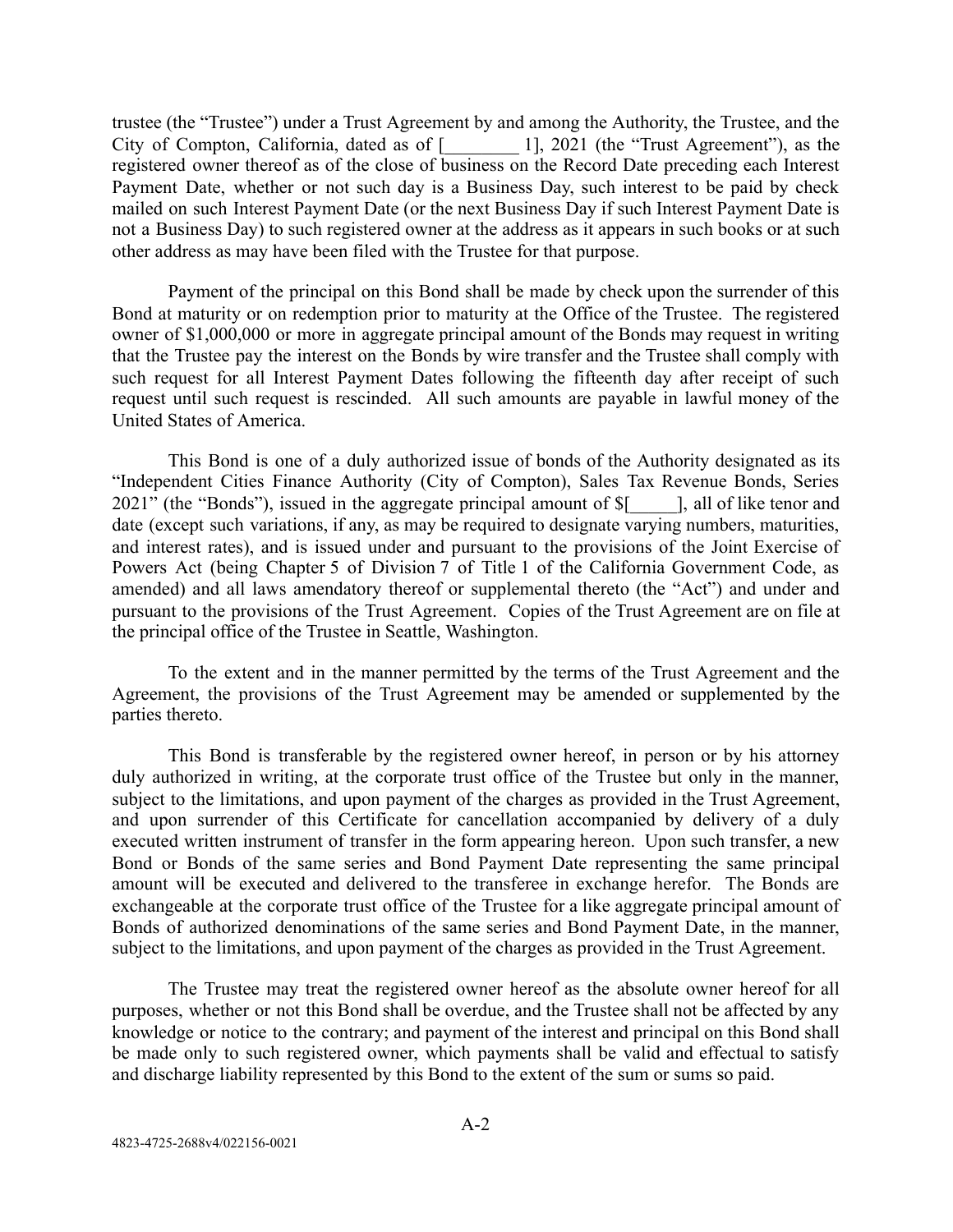The Bonds are authorized to be executed and delivered in the form of fully registered Bonds in denominations of \$100,000 and integral multiples of \$5,000 in excess thereof so long as no Bond shall represent principal becoming payable on more than one Bond Payment Date.

The Bonds are subject to optional and mandatory redemption prior to their respective Bond Payment Dates, as provided in the Trust Agreement.

The Bonds are payable from the 2021 Installment Sale Payments in an amount equal to the aggregate principal amount of Bonds originally issued by the Authority and authenticated and delivered by the Trustee pursuant to the Trust Agreement and enjoy the benefits of a security interest in the moneys held in the funds established pursuant to the Trust Agreement, subject to the provisions of the Trust Agreement permitting the disbursement thereof for or to the purposes and on the conditions and terms set forth therein. The obligation of the City to make the 2021 Installment Sale Payments is a special obligation of the City payable from the Revenues, and do not constitute a debt of the City or of the State of California or of any political subdivision thereof within the meaning of any constitutional or statutory debt limitation or restriction.

The Trustee has no obligation or liability to the registered owners of the Bonds for the payment of the interest or principal on the Bonds. Rather, the Trustee's sole obligations are to administer, for the benefit of the City and the Authority and the registered owners of the Bonds, the various funds established under the Trust Agreement and the Agreement. The Authority has no obligation or liability whatsoever to the registered owners of the Bonds.

The registered owner hereby has an interest in the 2021 Installment Sale Payments payable pursuant to the Agreement, as set forth in the Trust Agreement.

The Authority has certified to the Trustee that all acts, conditions, and things required by the statutes of the State of California and the Trust Agreement to exist, to have happened, and to have been performed precedent to and in connection with the issuance, authentication, and delivery of this Bond do exist, have happened, and have been performed in regular and due time, form, and manner as required by law, and that the Trustee is duly authorized to execute and deliver this Bond. This is to further certify that the amount of this Bond, together with all other Bonds executed and delivered under the Trust Agreement, is not in excess of the amount of Bonds authorized to be issued, authenticated, and delivered thereunder.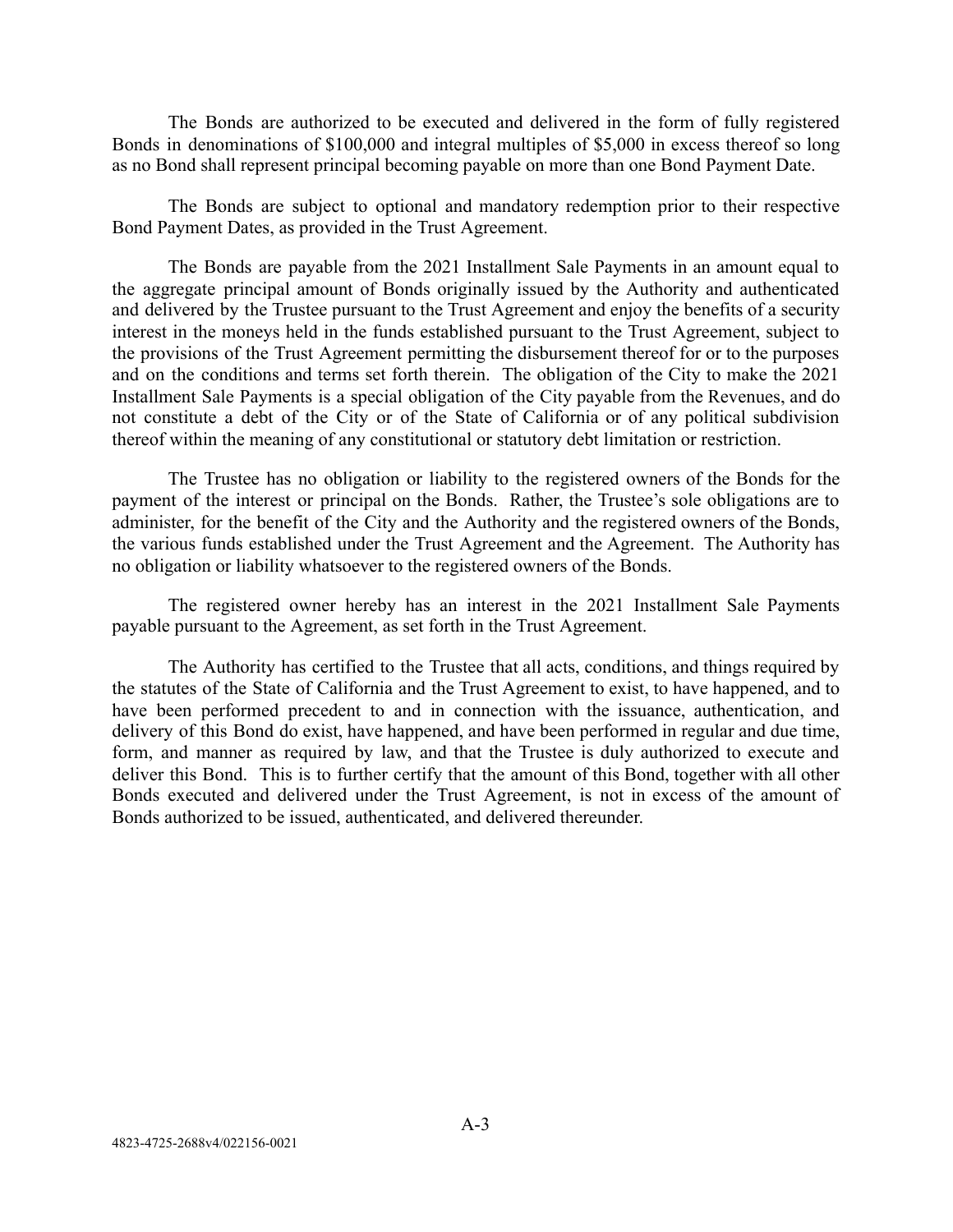IN WITNESS WHEREOF, this Authority has caused this Bond to be executed in its name and on its behalf by the manual or facsimile signature of the President of the Authority and countersigned by the manual or facsimile signature of the Secretary of the Authority, and has caused this Bond to be dated as of the Dated Date specified above.

INDEPENDENT CITIES FINANCE AUTHORITY

President

Countersigned:

Authority Secretary

 $\mathcal{L}_\text{max}$  , where  $\mathcal{L}_\text{max}$  and  $\mathcal{L}_\text{max}$  and  $\mathcal{L}_\text{max}$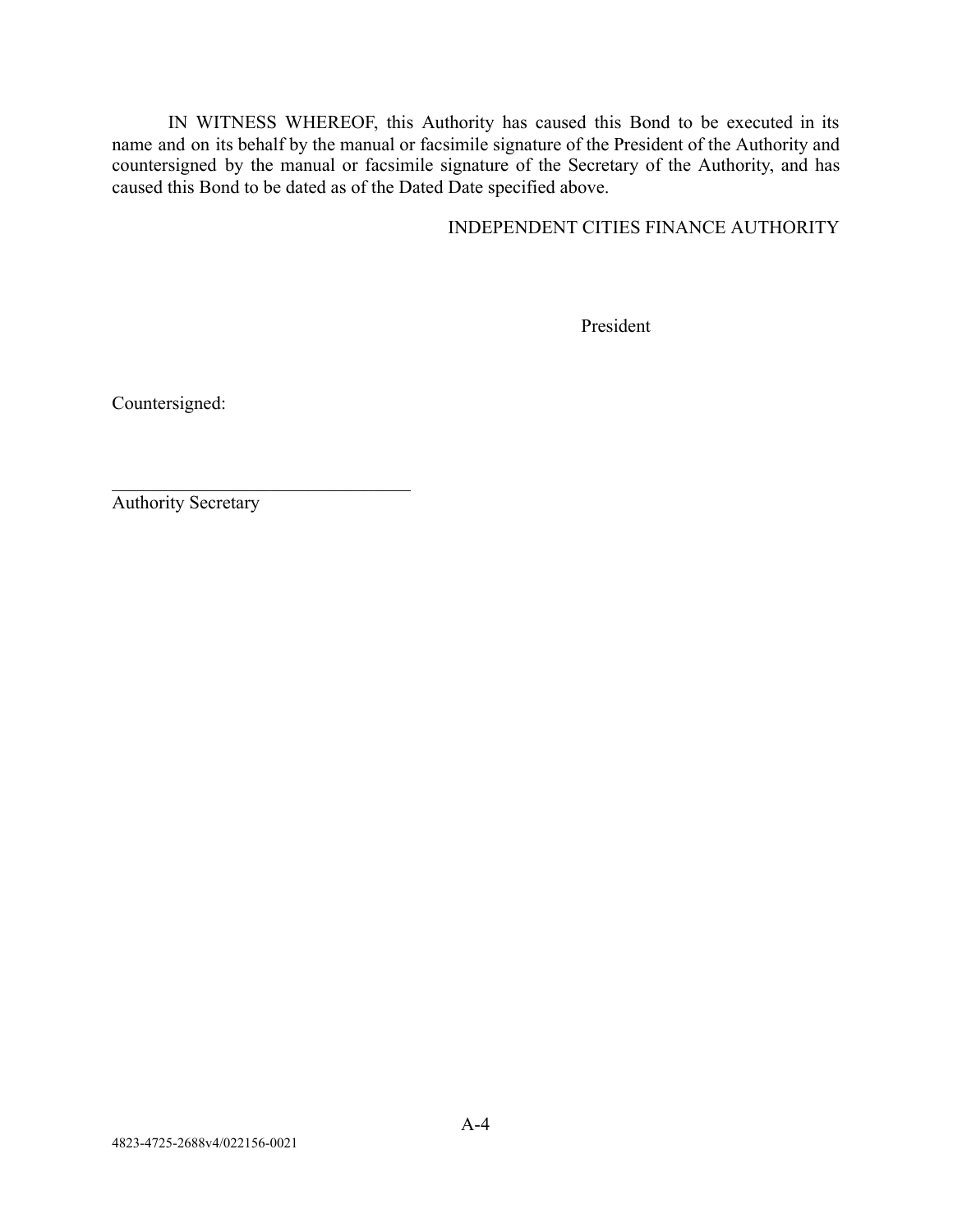# **FORM OF CERTIFICATE OF AUTHENTICATION**

This is one of the Bonds described in the within-mentioned Trust Agreement which has been registered and authenticated on \_\_\_\_\_\_\_\_, 2021.

> U.S. BANK NATIONAL ASSOCIATION, as Trustee

By:

Authorized Signatory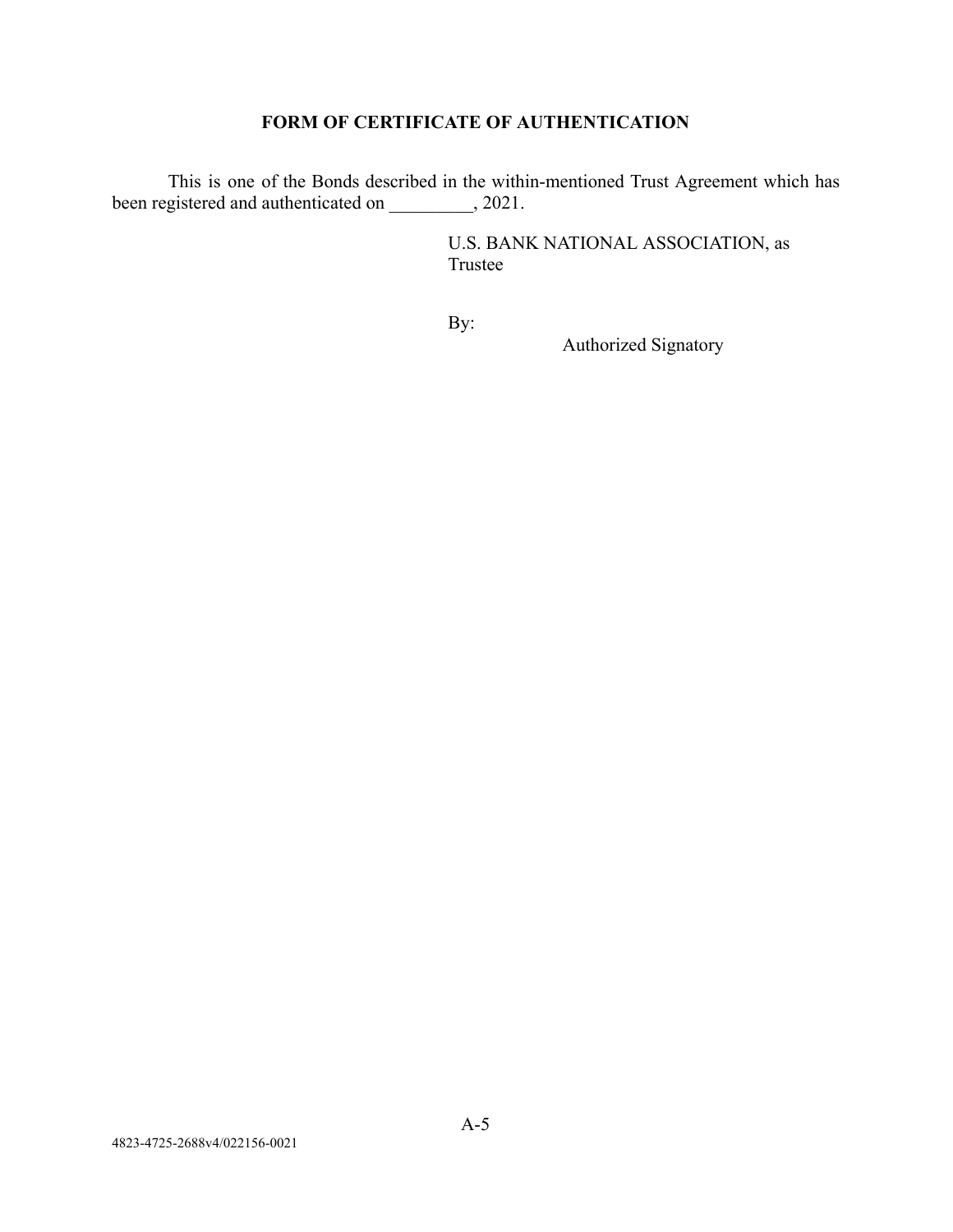## **FORM OF ASSIGNMENT**

For value received, the undersigned do(es) hereby sell, assign and transfer unto \_\_\_\_\_\_\_\_\_\_\_, whose address is \_\_\_\_\_\_\_\_\_\_\_\_\_\_\_\_\_\_\_\_\_\_\_\_\_\_\_\_ and whose social security or Taxpayer Identification No. is \_\_\_\_\_\_\_\_\_\_\_\_\_\_, the within Bond and do(es) hereby irrevocably constitute and appoint \_\_\_\_\_\_\_\_\_\_\_\_\_\_\_\_\_\_\_\_\_\_\_\_\_\_\_\_\_\_\_\_\_ attorney to transfer such Bond on the Bond register of the Trustee, with full power of substitution in the premises.

Dated:

Note: The signature(s) to this Assignment must correspond with the name $(s)$  as written on the face of the within Bond in every particular, without alteration or enlargement or any change whatsoever.

Signature must be guaranteed by an eligible guarantor institution.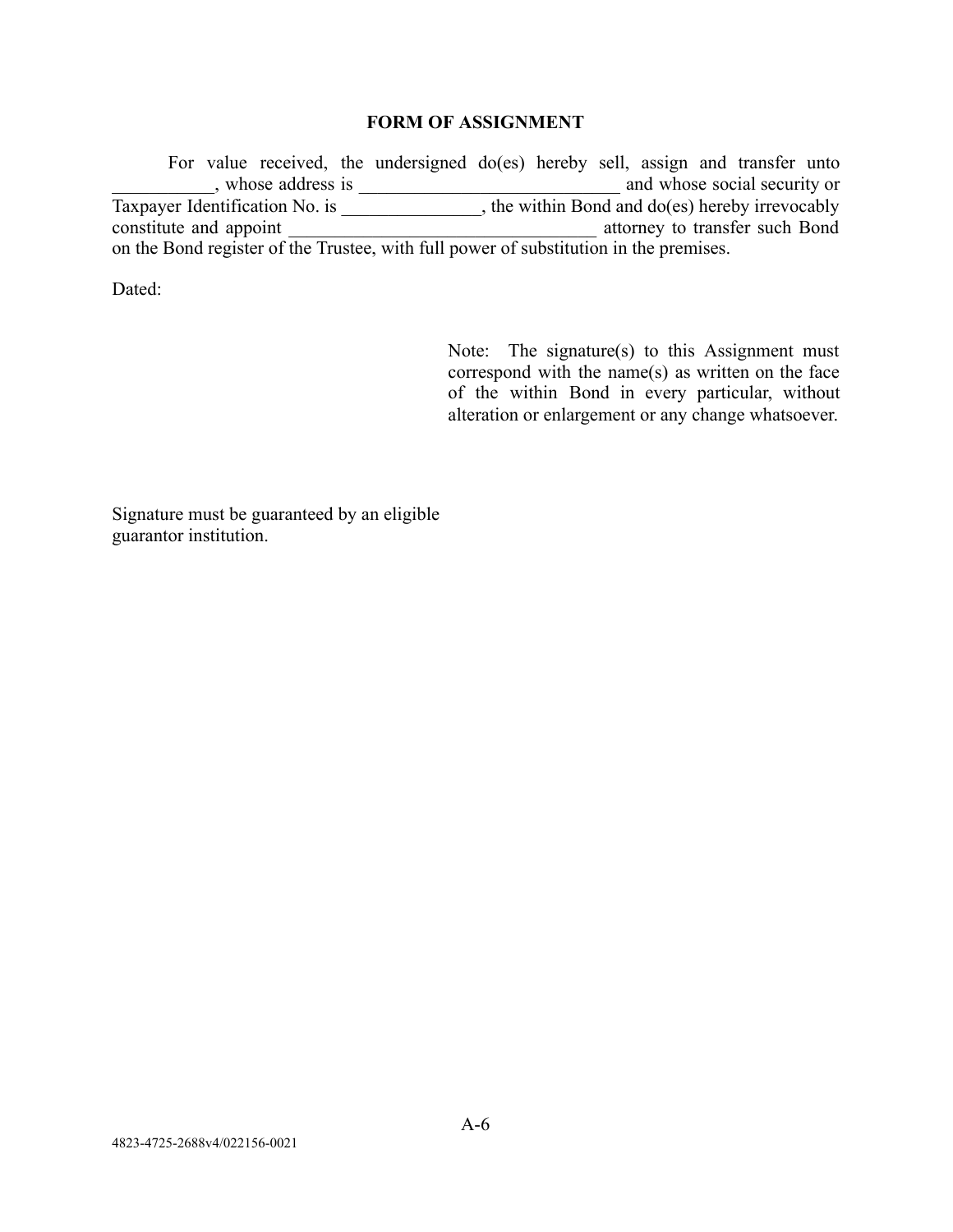### **EXHIBIT B**

## **FORM REQUISITION FROM THE PROJECT FUND**

To: U.S. Bank National Association, as Trustee

 $\mathcal{L}_\text{max}$  and  $\mathcal{L}_\text{max}$  and  $\mathcal{L}_\text{max}$  and  $\mathcal{L}_\text{max}$  and  $\mathcal{L}_\text{max}$ 

From: City of Compton, California

Dated Date:

Re: Independent Cities Finance Authority (City of Compton, California), Sales Tax Revenue Bonds, Series 2021

Requisition No. \_\_\_

The undersigned, on behalf of the City of Compton, California (the "City"), acting as agent of the Authority pursuant to the Agreement, hereby requests payment, from the Project Fund, the amount of \$ [by wire/check/ACH (circle one)] for the following purpose  $[$  by wire/check/ACH (circle one)] for the following purpose for which the City is authorized to expend moneys:  $\mathcal{L}_\mathcal{L} = \mathcal{L}_\mathcal{L} = \mathcal{L}_\mathcal{L} = \mathcal{L}_\mathcal{L} = \mathcal{L}_\mathcal{L} = \mathcal{L}_\mathcal{L} = \mathcal{L}_\mathcal{L} = \mathcal{L}_\mathcal{L} = \mathcal{L}_\mathcal{L} = \mathcal{L}_\mathcal{L} = \mathcal{L}_\mathcal{L} = \mathcal{L}_\mathcal{L} = \mathcal{L}_\mathcal{L} = \mathcal{L}_\mathcal{L} = \mathcal{L}_\mathcal{L} = \mathcal{L}_\mathcal{L} = \mathcal{L}_\mathcal{L}$ 

If the payment is by wire or ACH, please fill in the following information:

Name, Address and Phone Number of Bank:

 $ABA#^$ 

Account No.:

The undersigned hereby certifies as follows:

1. The amount requisitioned hereby is for a Project Cost incurred in connection with the Project, is properly chargeable to the Project Fund and has not been the subject of any previous requisition. The name and address of the person or persons to whom said amounts are to be disbursed and the amounts to be disbursed are as follows: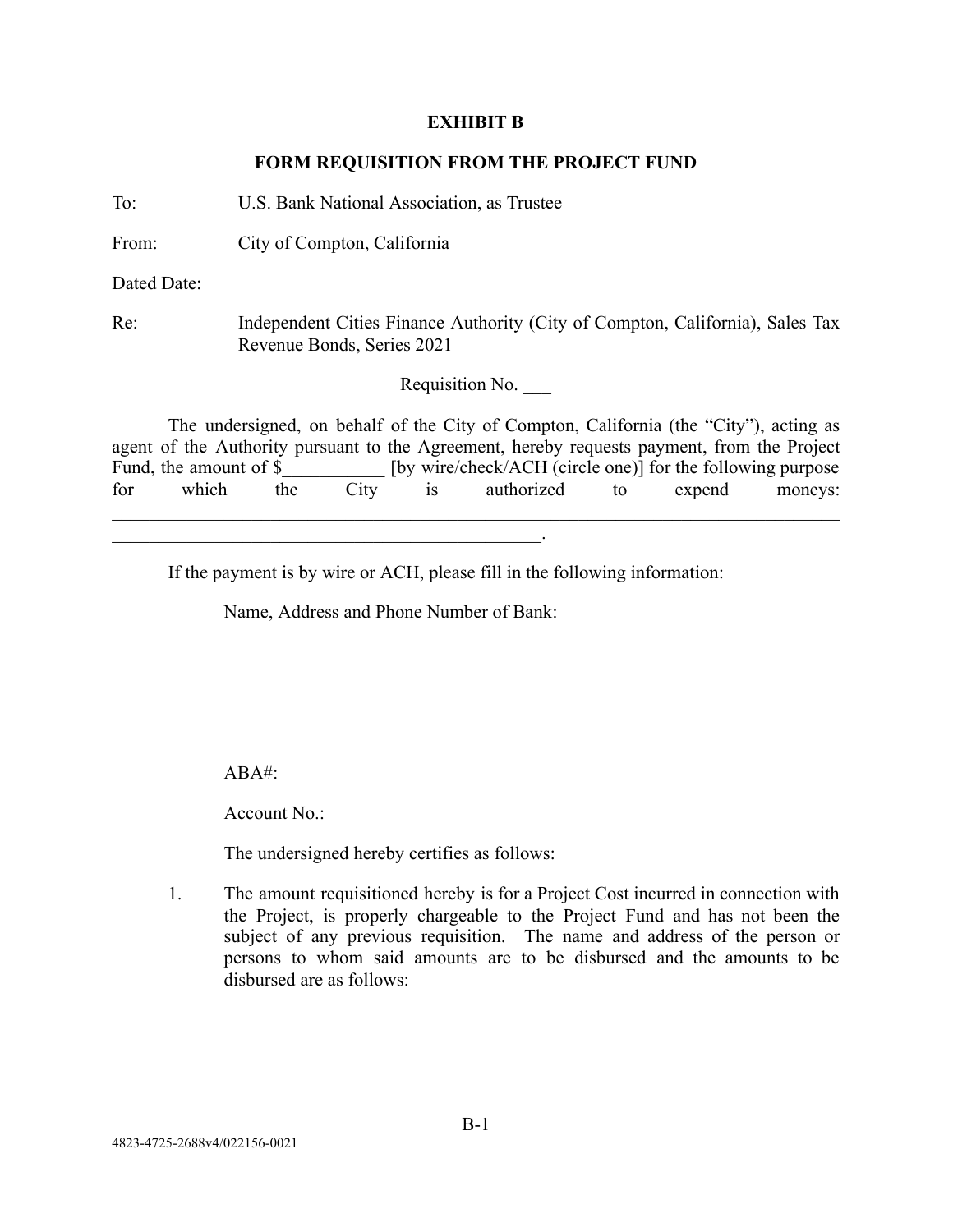2. As of the date hereof, no event has occurred and is continuing which constitutes an Event of Default under the Agreement or would constitute an Event of Default but for the requirement that notice be given, or time elapse, or both.

3. The information contained herein is true and correct as of the date of this Requisition.

4. Capitalized terms will herein have the meanings assigned to such terms in the Trust Agreement, dated as of [\_\_\_\_\_\_\_\_ 1], 2021, among the Independent Cities Finance Authority, U.S. Bank National Association, and the City.

> Authorized City Representative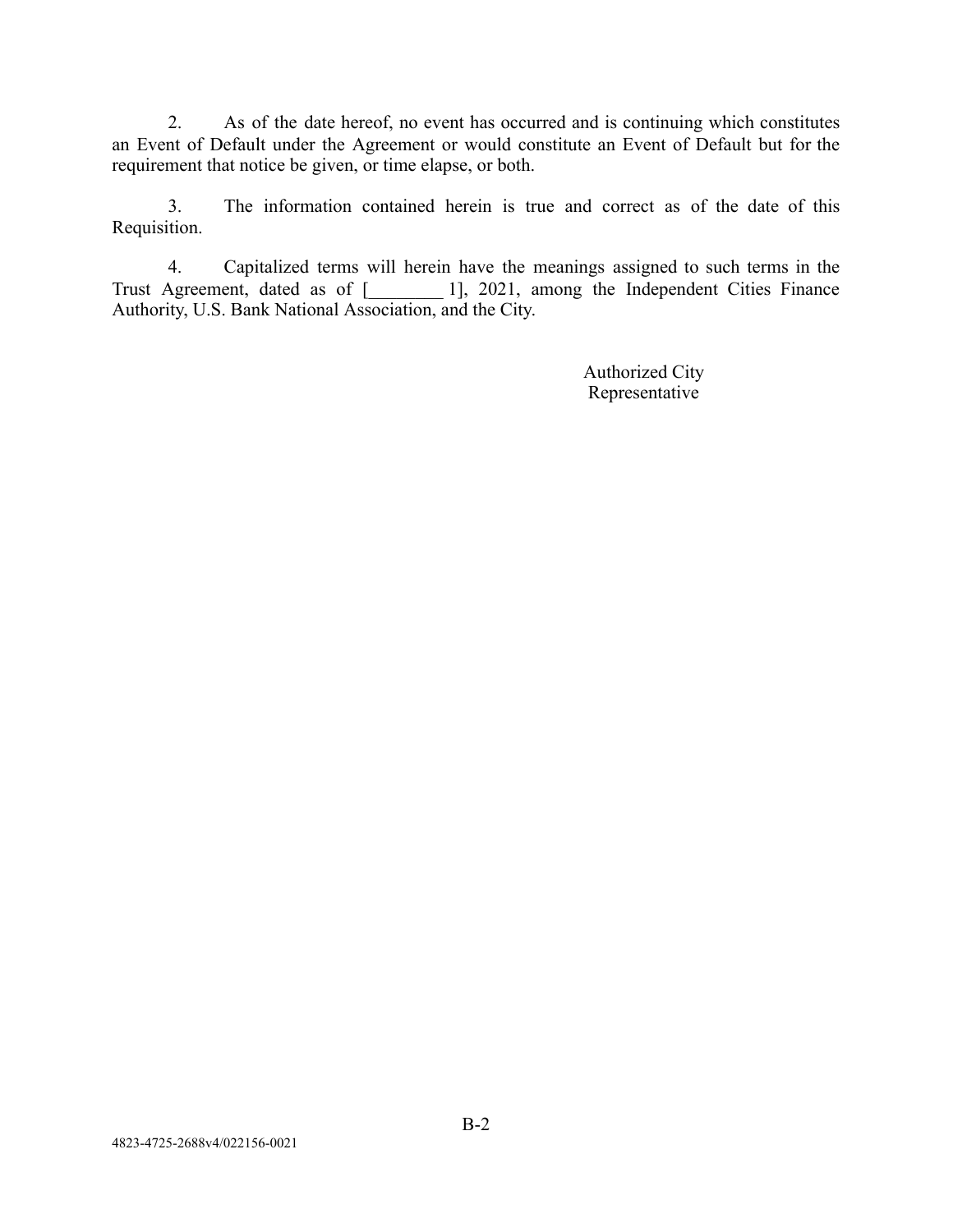## **EXHIBIT C**

## **FORM OF INVESTOR LETTER**

Independent Cities Finance Authority Lancaster, California

City of Compton Compton, California

Raymond James & Associates, Inc. Pasadena, California

## Re:  $\quad$  INDEPENDENT CITIES FINANCE AUTHORITY (CITY OF COMPTON, CALIFORNIA) SALES TAX REVENUE BONDS, SERIES 2021

To the Addressees:

The undersigned is a duly authorized officer of  $\qquad \qquad$ , a [state/federal bank] organized and existing under the laws of the [State of Tunited States of America] (the "Purchaser"). The undersigned acknowledges receipt, on behalf of Purchaser, of the fully executed Independent Cities Finance Authority (City of Compton, California) Sales Tax Revenue Bonds, Series 2021, dated \_\_\_\_\_\_\_\_\_\_, 2021, in the principal amount of \$ (the "Bonds"). The undersigned represents, warrants, and covenants in conjunction with its purchase of the Bonds that:

1. Purchaser agrees to the terms and provisions set forth in the Bonds.

2. Purchaser has such knowledge and experience in financial and business matters that it is capable of evaluating the merits and risks of prospective investments without reliance upon others. In reaching the conclusion that it desires to acquire the Bonds, Purchaser has carefully evaluated all risks associated with this purchase and acknowledges that it is able to bear the economic risk of this purchase.

3. Purchaser is [an institutional "accredited investor" within the meaning of Rule 501(a) promulgated under the Securities Act of 1933, as amended (the "1933 Act")]/[a "qualified institutional buyer" as defined in Rule 144A promulgated under the Securities Act of 1933, as amended (the "1933 Act")].

4. Purchaser presently intends to hold the Bonds to maturity, earlier redemption, or mandatory tender. Purchaser is purchasing the Bonds for investment for its own account or for its loan portfolio and is not purchasing the Bonds for resale or other disposition, and Purchaser has no present intention of reselling or otherwise disposing of all or any part of the Bonds or dividing its interest therein; however, Purchaser reserves the right to sell participation interests in or otherwise dispose of the Bonds in the future as it chooses. Purchaser agrees that it will not sell, transfer, assign, or otherwise dispose of the Bonds or such ownership interests therein (1) unless it obtains from the purchaser and delivers to the Issuer either (a) a letter similar in form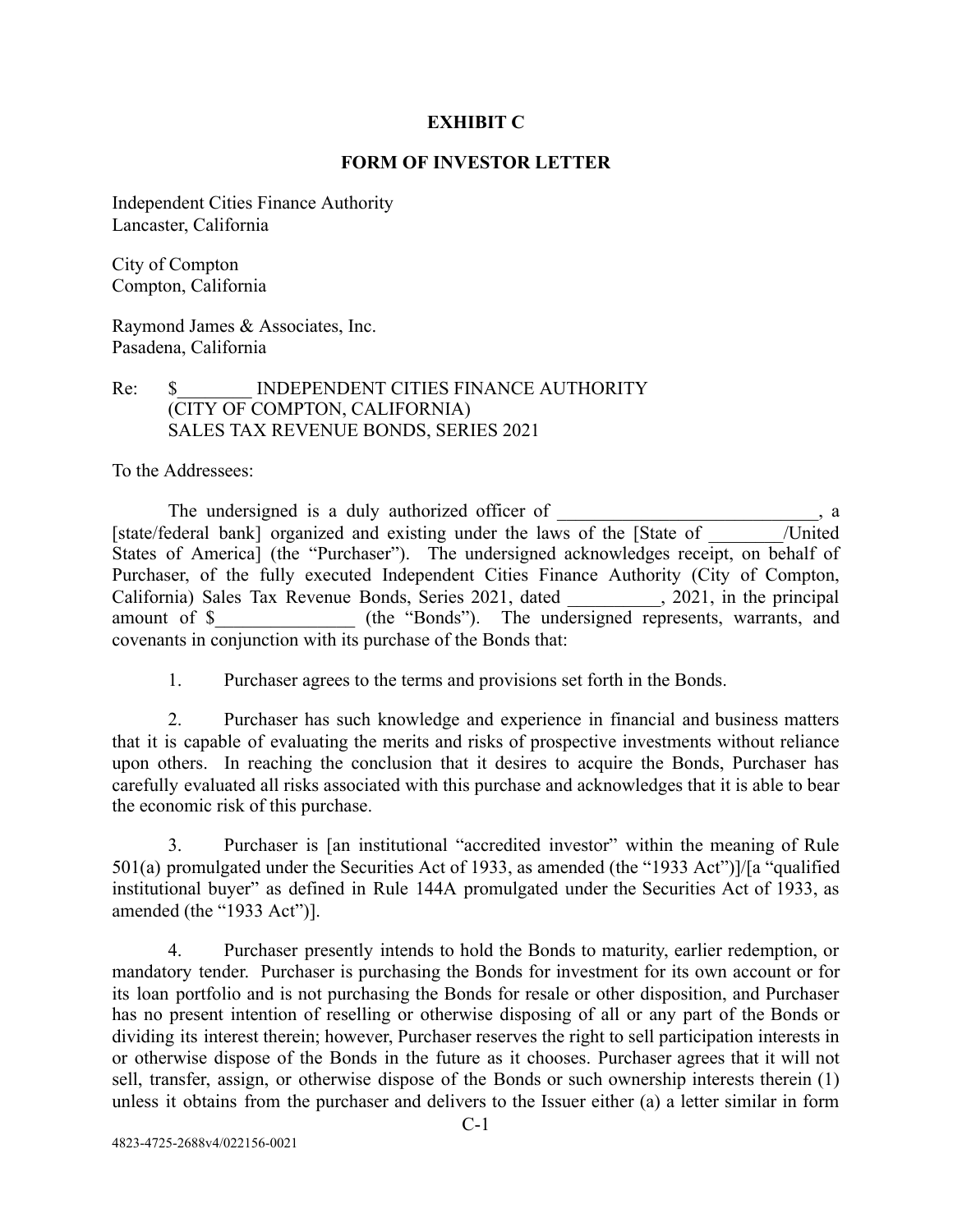and substance to this letter, or (b) a written acknowledgement that such purchaser is either (i) an institutional "accredited investor" within the meaning of Rule 501(a) promulgated under the 1933 Act, or (ii) a "qualified institutional buyer" as defined in Rule 144A promulgated under the 1933 Act; and (2) except in compliance with the applicable provisions of the 1933 Act, the Securities Exchange Act of 1934, as amended (the "1934 Act"), any rules and regulations promulgated under either the 1933 Act or the 1934 Act, and the applicable securities laws of any other jurisdiction. Purchaser further agrees that it shall furnish to any purchaser of the Bonds all information required by applicable law.

5. The Purchaser (a) is a bank, any entity directly or indirectly controlled by the bank or under common control with the bank, other than a broker, dealer or municipal securities dealer registered under the 1934 Act, or a consortium of such entities; and (b) has the present intent to hold the Bonds to maturity; provided, however, that the Purchaser shall not be precluded from transferring, participating or assigning its interest in the Bonds in accordance with the terms and conditions set forth in the Trust Agreement. The Purchaser understands that it may need to bear the risks of this investment for an indefinite period of time, since a sale of the Bonds, or any portion thereof, may not be possible. The Purchaser is not participating, directly or indirectly, in a distribution of the Bonds and will not take, or cause to be taken, any action that would cause the Purchaser to be deemed an "underwriter" of such Bonds as defined in Section  $2(a)(11)$  of the 1933 Act. The Purchaser understands that the Issuer has no obligation to register the Bonds for resale under the 1933 Act. The Purchaser further understands that the Bonds are being sold in a transaction that is exempt from the registration requirements of the 1933 Act. The Purchaser acknowledges that the City will not be entering into a continuing disclosure undertaking for the Bonds pursuant to Section 15c2-12 of the Securities Exchange Act of 1934, as amended; provided, however, that the City has agreed in the Continuing Disclosure Agreement dated as of 1, 2021, between the City and Willdan Financial Services, to provide certain ongoing information to the Purchaser.

5. The Purchaser has received and carefully read all information and other items of disclosure relating to the City, the Issuer, and the Bonds that the Purchaser has deemed material for it to make an informed lending decision with respect to its purchase of the Bonds and, in connection therewith, has had access to all other materials, books, records, documents, and information relating to the City, the Issuer, and the Bonds, and has been able to verify the accuracy of, and supplement, the information contained therein.

6. The Purchaser acknowledges that it has been supplied with the Limited Offering Memorandum dated as of , 2021, relating to the Bonds (the "Limited Offering Memorandum"). The Purchaser has such knowledge and experience in financial and business matters as to be capable of evaluating the merits and risks of making a loan of the proceeds of the Bonds based solely upon (i) the Limited Offering Memorandum, (ii) it's or such representative's personal knowledge of the business and affairs of the City; and (iii) the independent inquiries and investigations undertaken by it or such representative.

7. The Purchaser represents that it can bear the economic risk of loss of the Bonds.

8. No person has given any information or made any representation not contained in the Limited Offering Memorandum referred to above or otherwise provided to the Purchaser in